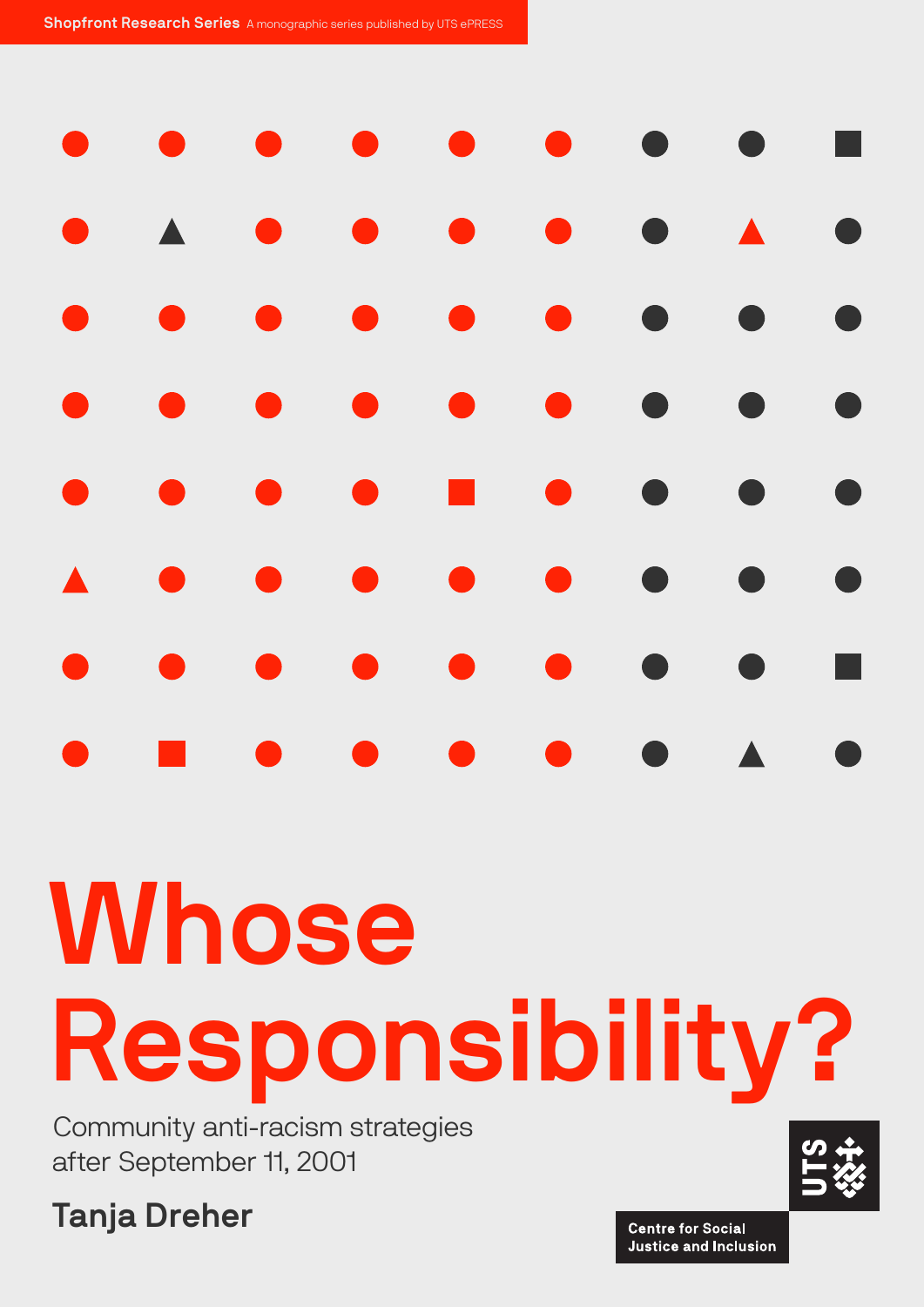# WHOSE RESPONSIBILITY? COMMUNITY ANTI-RACISM STRATEGIES AFTER SEPTEMBER 11, 2001

Tanja Dreher

UTS Shopfront Monograph Series No 3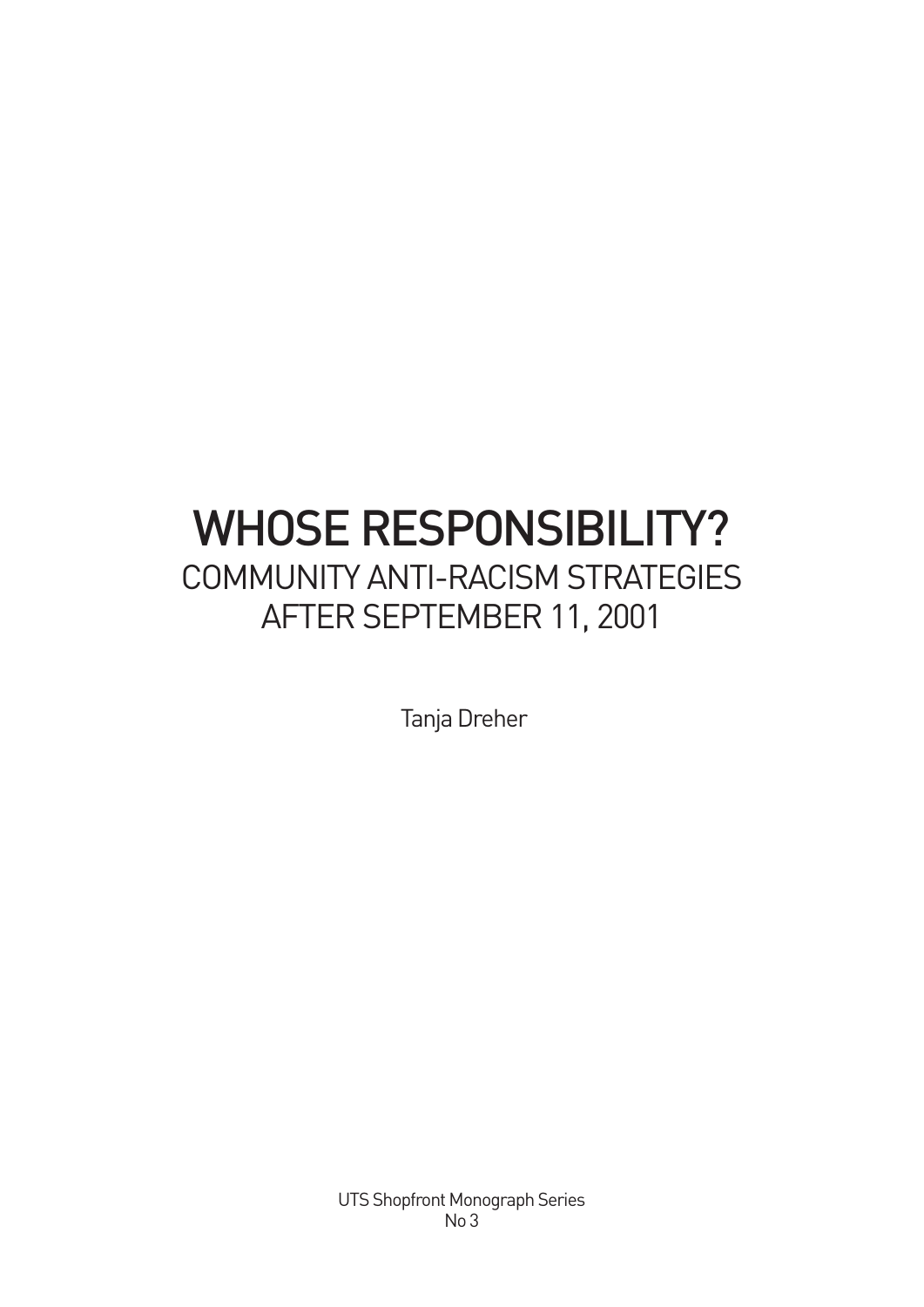#### UTS Shopfront: Working with the Community

UTS Shopfront Community Program acts as a gateway for community access to the University of Technology, Sydney. It links the community sector to University skills, resources and expertise to undertake both projects and research to provide flexible community-based learning for students.

The UTS Shopfront Monograph Series publishes high impact research which is relevant to communities of interest or practice beyond the University. This community-engaged research, also known as 'the scholarship of engagement', is academically relevant work that simultaneously meets campus mission and goals and community needs. This scholarly agenda integrates community concerns and academic interest in a collaborative process that contributes to the public good.



Published by UTSePress UTS Shopfront Monograph Series No 3 This monograph series is refereed.

© 2006 UTS Shopfront in the Monograph Series

© 2006 Tanja Dreher

This monograph is copyright. Apart from any fair dealing for the purpose of study, research, criticism, review or as otherwise permitted under the Copyright Act no part may be reproduced by any process without written permission. Inquiries should be made to UTS Shopfront, UTS, PO Box 123, Broadway NSW 2007 www.shopfront.uts.edu.au

National Library of Australia Cataloguing-in-Publication entry

Dreher, Tanja (Tanja Ingeborg), 1969 - . Whose Responsibility : community anti-racism strategies after September 11, 2001.

1. Anti-racism - New South Wales. 2. September 11 Terrorist Attacks, 2001 - Influence. 3. Social surveys - New South Wales. 4. Islamophobia - New South Wales. 5. Religious communities - New South Wales. I. Title. (Series : UTS Shopfront monograph series ; no. 3).

305.8009944

Bibliography. ISSN 1834 2035 (Online) 1834 2027 (Print) ISBN 978 1 86365 421 0 (web)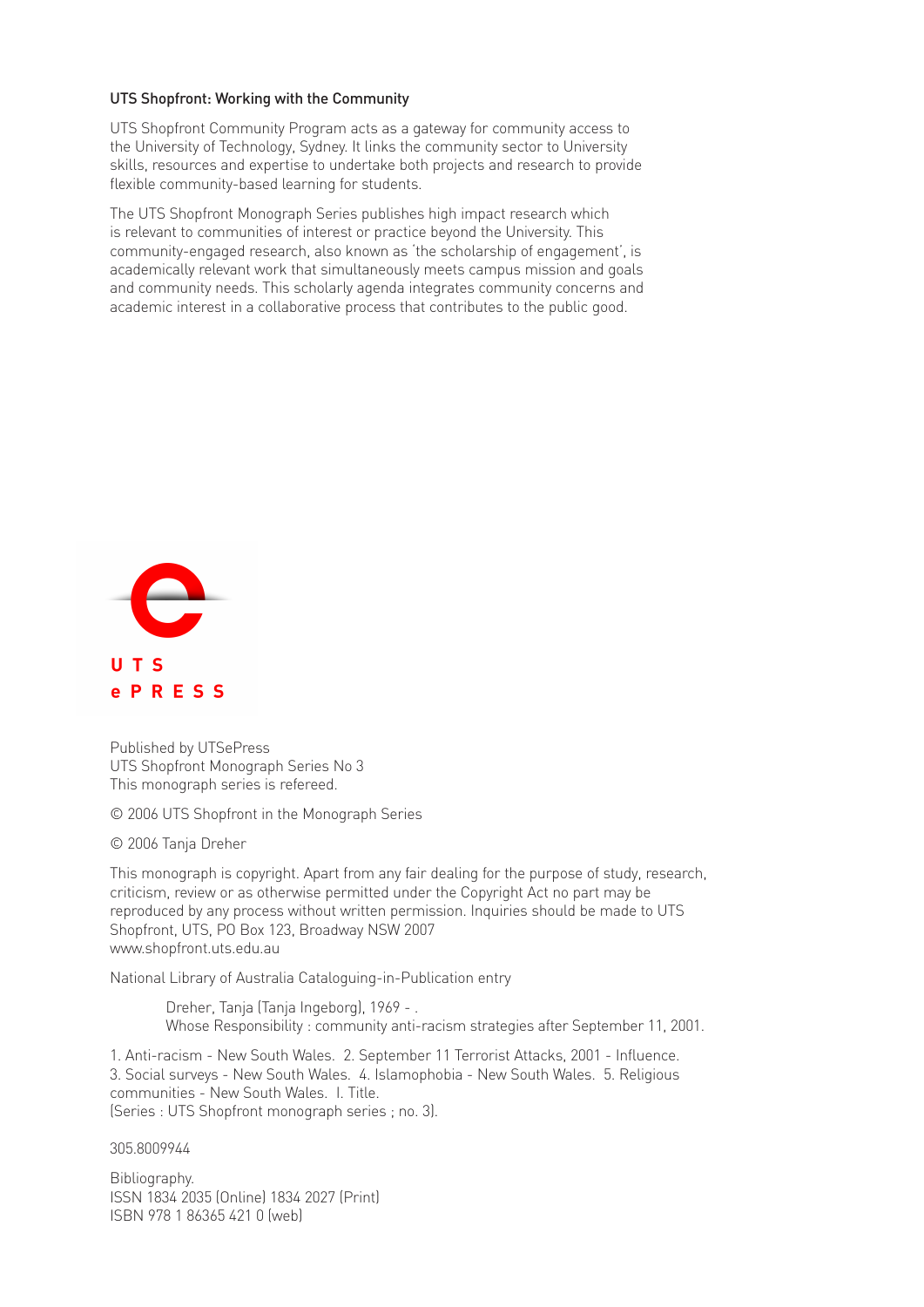# ACKNOWLEDGMENTS

I would like to thank the following people for their generous contributions to this project:

The research team included Frances Simmons, who provided invaluable research assistance on interviews, Farid Farid who updated and expanded the research on community capacity building and the case studies, Marie Ramot who contributed to research on the Illawarra region, and Pauline O'Loughlin who was the most patient, efficient and supportive of managers.

I am very grateful for the helpful comments of the two anonymous referees. I have also received valuable advice on research and contacts from Lisa Andersen, Des Cahill, Kevin Dunn, Michael Humphrey, Susanna Iliuano, Greg Noble, Scott Poynting, Omeima Sukkarieh and Paul White. Particular thanks to Chris Ho and Alissar Chidiac for their discussions of contemporary racism and antiracism.

Stephanie Ho assisted with proofreading and formatting. Interviews were transcribed by Liz Brownlee and Kate Deamer. Verity Gill finalised the formatting of the report.

The Reference Group included senior researchers from a wide range of disciplines at UTS. Many thanks to Paul Ashton, Jock Collins, Andrew Jakubowicz, Jamila Hussain, Devleena Ghosh and Penny O'Donnell.

I am particularly grateful to the many anonymous interviewees who shared their time and insights for this research. The organisations consulted are listed at the back of the report. I hope that this research will be a useful resource in their vital work with communities experiencing racism.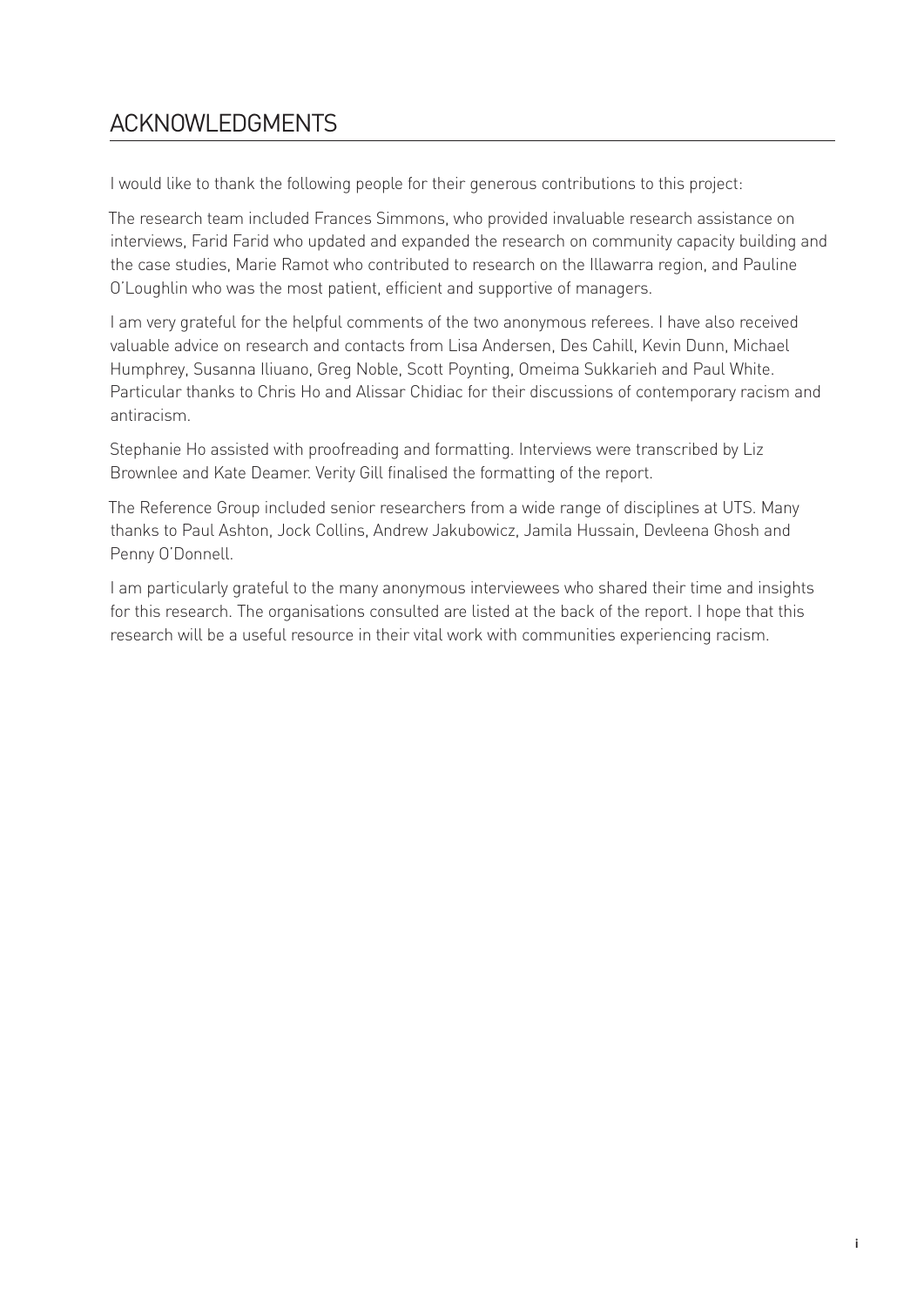# **CONTENTS**

| Acknowledgments                                                                                                             | Ť              |
|-----------------------------------------------------------------------------------------------------------------------------|----------------|
| <b>Executive Summary</b>                                                                                                    | iv             |
| Introduction: Racism, Responses and Responsibility                                                                          | 1              |
| Muslim, Arab and Sikh communities targeted after September 11, 2001                                                         | 1              |
| Impacts on targeted communities                                                                                             | $\overline{2}$ |
| Researching community anti-racism work                                                                                      | 4              |
| <b>Chapter One: Community Response Strategies</b>                                                                           | 6              |
| Response Strategy 1: Interfaith                                                                                             | 6              |
| Public access and personal interaction                                                                                      | 7              |
| Case Study 1: Encounters                                                                                                    | 8<br>9         |
| Limitations and challenges                                                                                                  |                |
| Response Strategy 2: Cross cultural education and cultural awareness training<br>Case Study 2: Cultural Awareness Workshops | 10<br>11       |
| Limitations and challenges                                                                                                  | 12             |
| Response Strategy 3: Media interventions                                                                                    | 13             |
| Case Study 3: Media Advocacy Network                                                                                        | 15             |
| Limitations and challenges                                                                                                  | 16             |
| Response Strategy 4: Community cultural development                                                                         | 17             |
| Case Study 4: Trouble Comes to Me                                                                                           | 18             |
| Limitations and challenges                                                                                                  | 20             |
| <b>Chapter Two: Principles Underlying Community Anti-racism Strategies</b>                                                  | 21             |
| Principle 1: Community capacity building                                                                                    | 21             |
| Information and resources                                                                                                   | 22             |
| Volunteers                                                                                                                  | 23             |
| Principle 2: Partnerships                                                                                                   | 23             |
| Partnerships across communities                                                                                             | 23             |
| Partnerships with government<br>The value of existing partnerships                                                          | 24<br>25       |
| Problem-solving partnerships                                                                                                | 26             |
| Principle 3: Sustainability                                                                                                 | 26             |
| Common challenges                                                                                                           | 28             |
| Evaluation                                                                                                                  | 28             |
| Funding                                                                                                                     | 29             |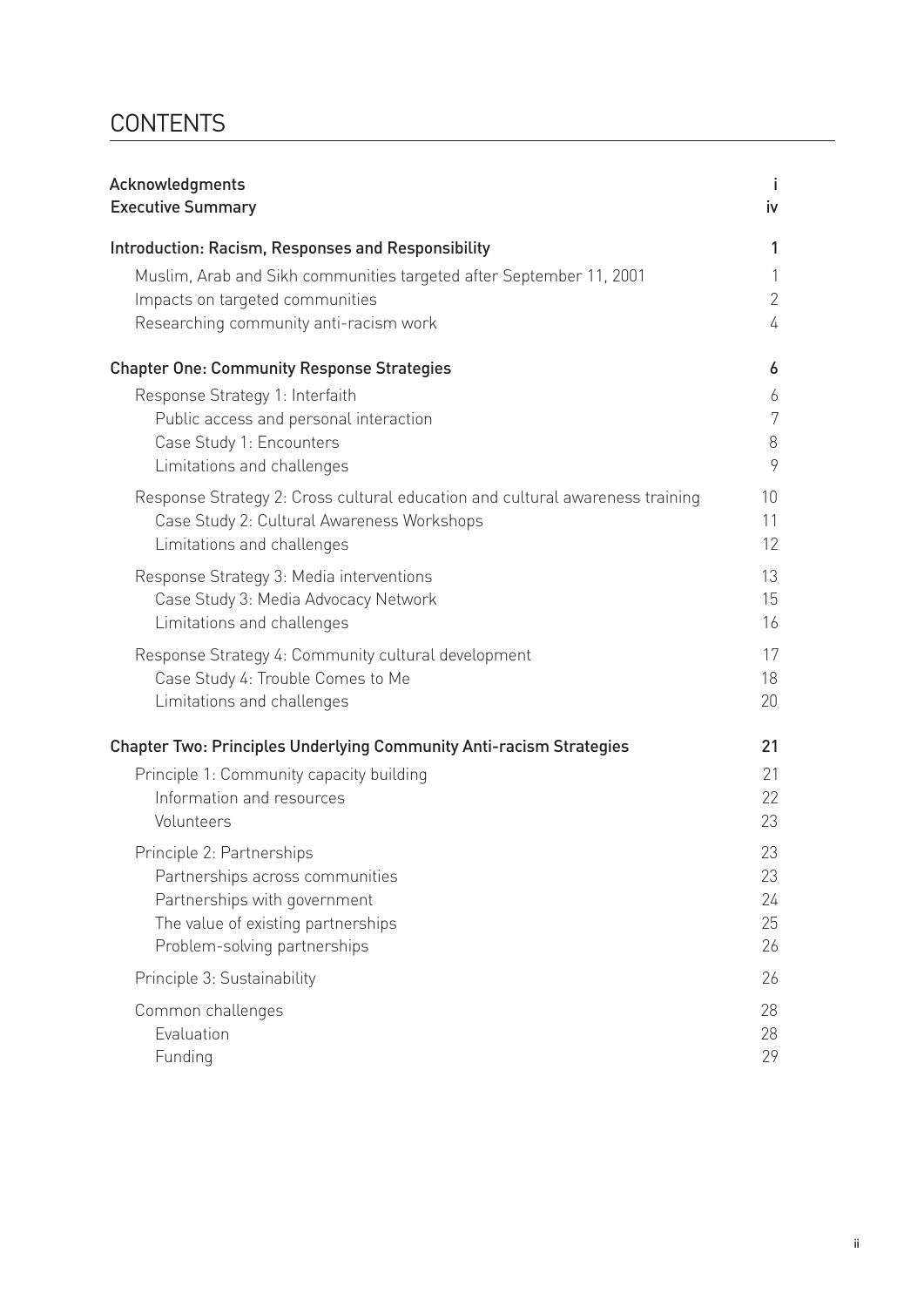| <b>Chapter Three: Lessons Learned and Reflections</b> |    |  |  |
|-------------------------------------------------------|----|--|--|
| Long term planning, crisis support structures         | 30 |  |  |
| Better partnerships                                   | 30 |  |  |
| Need for recognition and support for community work   | 30 |  |  |
| Media strategies                                      | 31 |  |  |
| Community capacity building                           | 31 |  |  |
| Policy context                                        | 32 |  |  |
| Limitations of dialogue                               | 32 |  |  |
| Attracting audiences                                  | 32 |  |  |
| <b>Conclusion: Whose Responsibility?</b>              |    |  |  |
| <b>Bibliography</b><br>Interviews and Consultations   |    |  |  |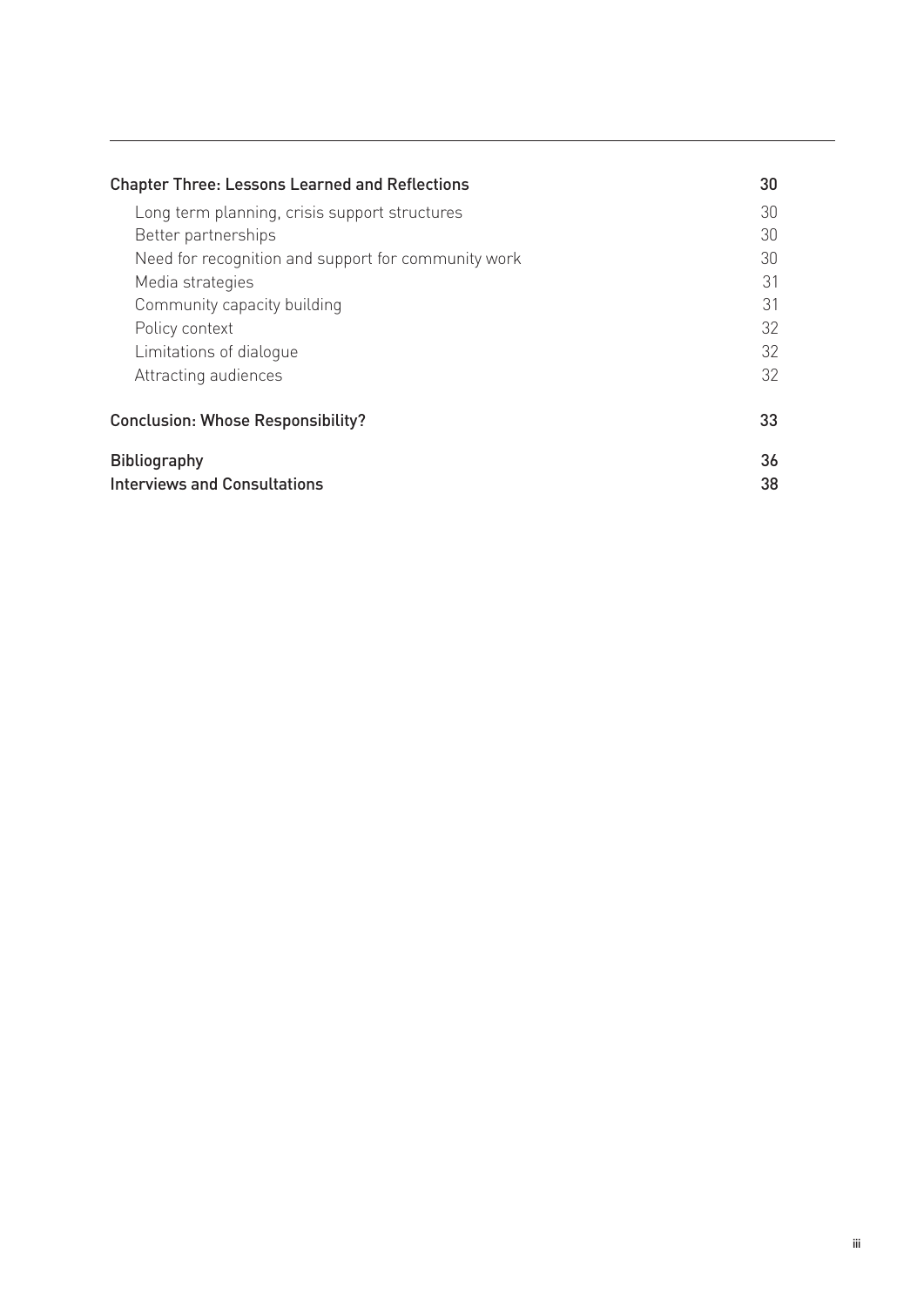# EXECUTIVE SUMMARY

Muslim, Arab and Sikh communities in New South Wales have experienced an increase in racism, discrimination and harassment since September 11, 2001. UTS Shopfront Monograph No. 2, *'Targeted'*, documented racially motivated incidents producing a climate of fear and insecurity which continues to impact on experiences of citizenship and belonging among the communities targeted. While much research analyses the 'problem' of racism, this report highlights the responses developed by targeted communities, often in partnership with government. *Whose Responsibility?* identifies ways to develop better community and government strategies to address increased tensions in community relations, drawing on the lessons learned in the community sector in recent years. The research is based on interviews with key policymakers in state government, and extensive community consultations and interviews with Arab, Muslim and Sikh communities.

The key findings on community anti-racism strategies in NSW after September 11, 2001 are:

#### Targeted communities reaching out •

Community response projects are heavily reliant on volunteers from Arab, Muslim and Sikh communities and on overstretched community organisations. Response strategies are dependent on the knowledge, skills and generosity of the very communities experiencing racism. Anti-racism work detracts from core community development work, yet many individuals and organisations continue to reach out to develop better community relations.

#### Need for long term planning and crisis support structures •

Community workers are tired of lurching from crisis to crisis and want support and funding to develop long-term proactive strategies.

#### More and better partnerships •

Existing partnerships enable a timely and effective response to crises in community relations. Government / community partnerships are seen as central to anti-racism work, but the terms of the relationships need to be rethought.

#### Community capacity building •

Skills development, knowledge transfer and employment assistance are vital to develop sustainable community relations work.

#### Need for recognition and support for community work •

Community organisations require greater support and encouragement as they make a significant contribution to community relations in NSW and rely heavily on volunteer contributions.

#### Media reporting and political leadership •

Mainstream media reporting and public statements by senior figures in government can undermine community relations work. There is a widespread perception that media reporting is one of the most important factors in community relations, and also one of the most difficult issues to address.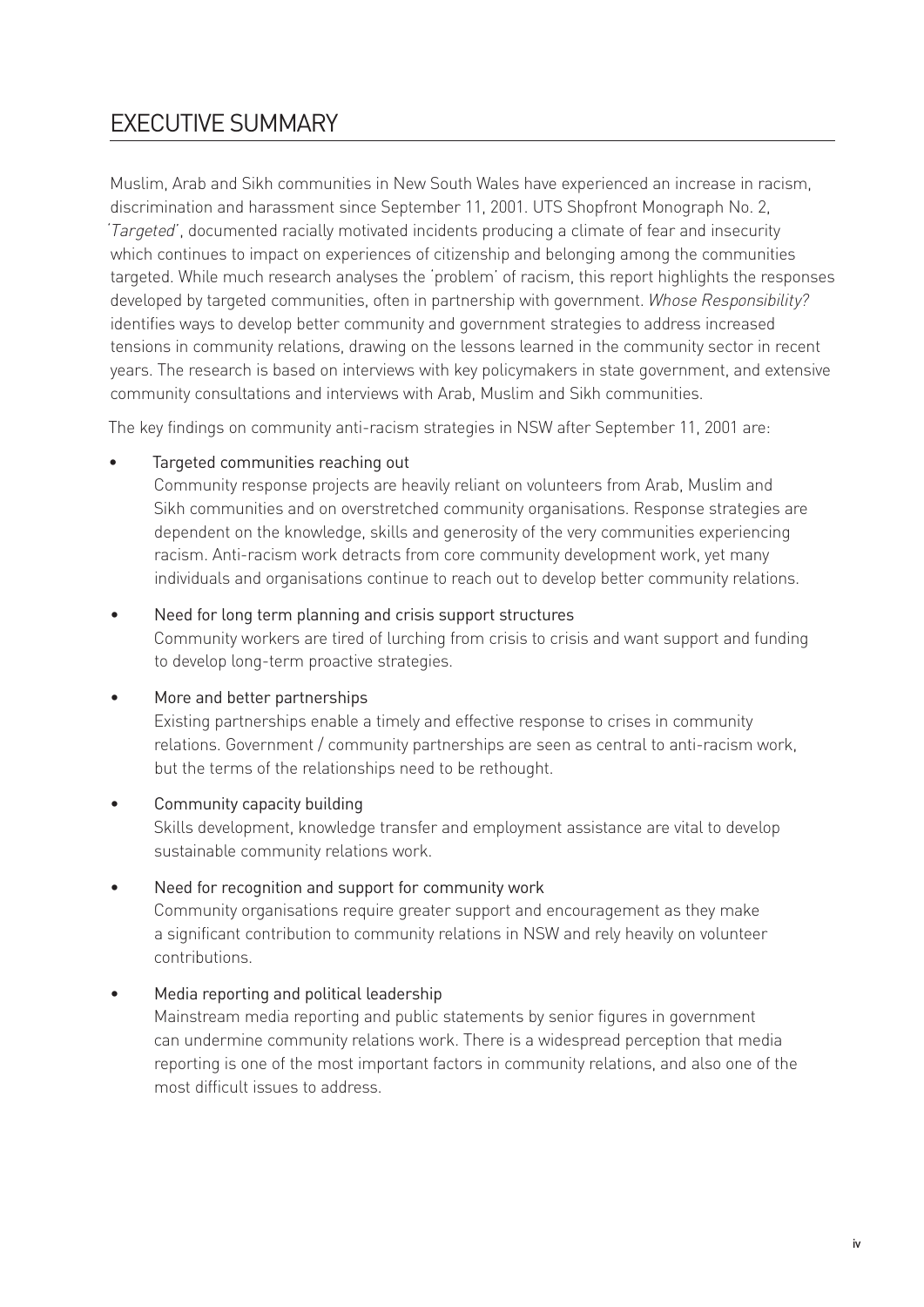#### A limited agenda •

The majority of community anti-racism strategies have adopted an agenda of dialogue and understanding. Interfaith dialogue has emerged as the most common response strategy. These strategies tend to focus on individual prejudices rather than wider issues of power and privilege.

#### Taking responsibility •

While communities experiencing racism are at the forefront of anti-racism work, there is a need for many more institutions, organisations and individuals beyond the Muslim, Arab and Sikh communities in NSW to take responsibility for responding to racism.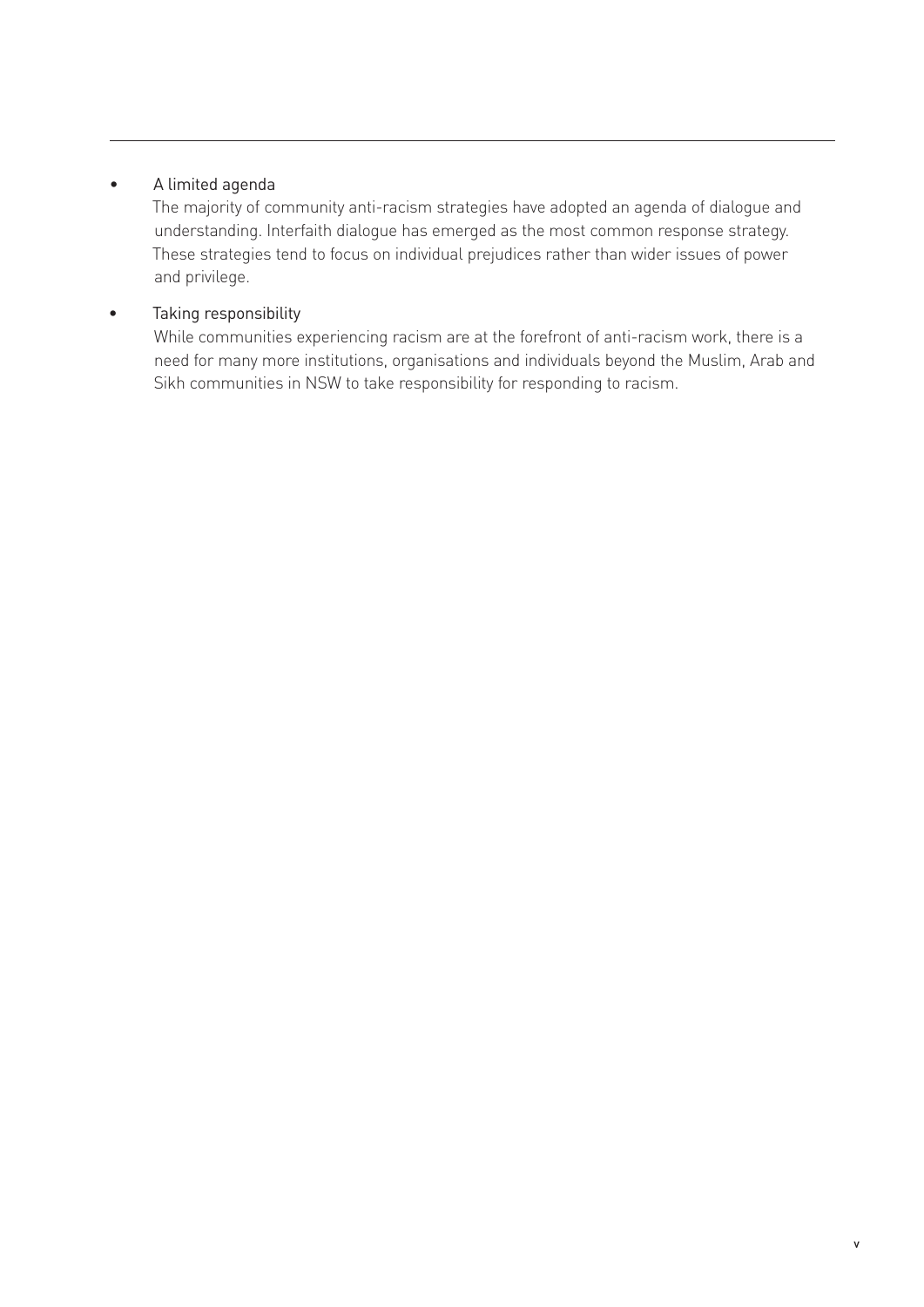# RACISM, RESPONSES AND RESPONSIBILITY

*Whose Responsibility?* documents and analyses the many ways in which communities experiencing racism after September 11, 2001 have responded to prejudice, harassment and discrimination. As contemporary research is developing more complex understandings of racism and community relations, there is a need to develop innovative and sophisticated responses to moments of crisis. Where much existing research documents the extent of racism and its impacts, there is comparatively little research which explores the possibilities and the limitations of anti-racism work in Australia. This research asks: what responses have been developed by communities targeted after September 11, 2001, and what can be learned from those responses? The discussion focuses on projects and strategies developed by people working with Arab, Muslim and Sikh communities in New South Wales to respond to the impacts of racism and widespread fear documented in previous research. The report maps the field and identifies common challenges with the aim of contributing to wider processes of innovation in anti-racism work.

The research aimed to: identify the strategies deployed by racialised communities to respond to a climate of increased racism; to identify successful responses; and to analyse the challenges for community anti-racism work. By documenting practices of speaking up, reaching out and facing up to pervasive fear, the research highlights the agency of targeted communities. Far from being passive 'victims' of racism, Muslim, Arab and Sikh Australians are in fact at the forefront of contemporary community relations and anti-racism work in NSW. This activity highlights one impact of the climate of fear after September 11, 2001: there has been an increased interest in interfaith dialogue and in anti-racism work, which has created both the desire and the need for people working with communities experiencing racism to develop response strategies.

At a time when Muslim Australians in particular are regularly called upon to 'speak up' and to 'integrate', this report finds that communities experiencing racism are contributing considerable amounts of expertise, knowledge and volunteer time to the vital task of building better community relations. While the community response strategies analysed here have had valuable outcomes, the research also identifies wider questions of responsibility and commitment. Responses to racism have been developed in a context in which the persistence of racism in Australia is consistently denied, and there has been a retreat from the language and policy of anti-racism . This has been most evident in the shifting priorities of the federal Department of Immigration and Multicultural Affairs' 'Living in Harmony' program (Ho and Dreher 2006), which funded many of the projects discussed here. Much community anti-racism work after September 11, 2001 has emphasised dialogue, understanding and interaction, which are central to the 'harmony' agenda. Dialogue can produce important outcomes, but it also emphasises individual attitudes and responsibilities. The wider challenge of addressing difficult social and political issues remains a responsibility for the Australian community as a whole, rather than those communities that are targeted by racism.

## Muslim, Arab and Sikh communities targeted after September 11, 2001

*Whose Responsibility?* is a companion to the UTS Shopfront Monograph *'Targeted'*, which documented experiences of racism in NSW after September 11, 2001 (Dreher 2006). *'Targeted'* analysed the data collected by a telephone Hotline established by the Community Relations Commission For a multicultural New South Wales (CRC) within hours of the attack on the World Trade Centre in New York. The data included several hundred reports of violence, harassment,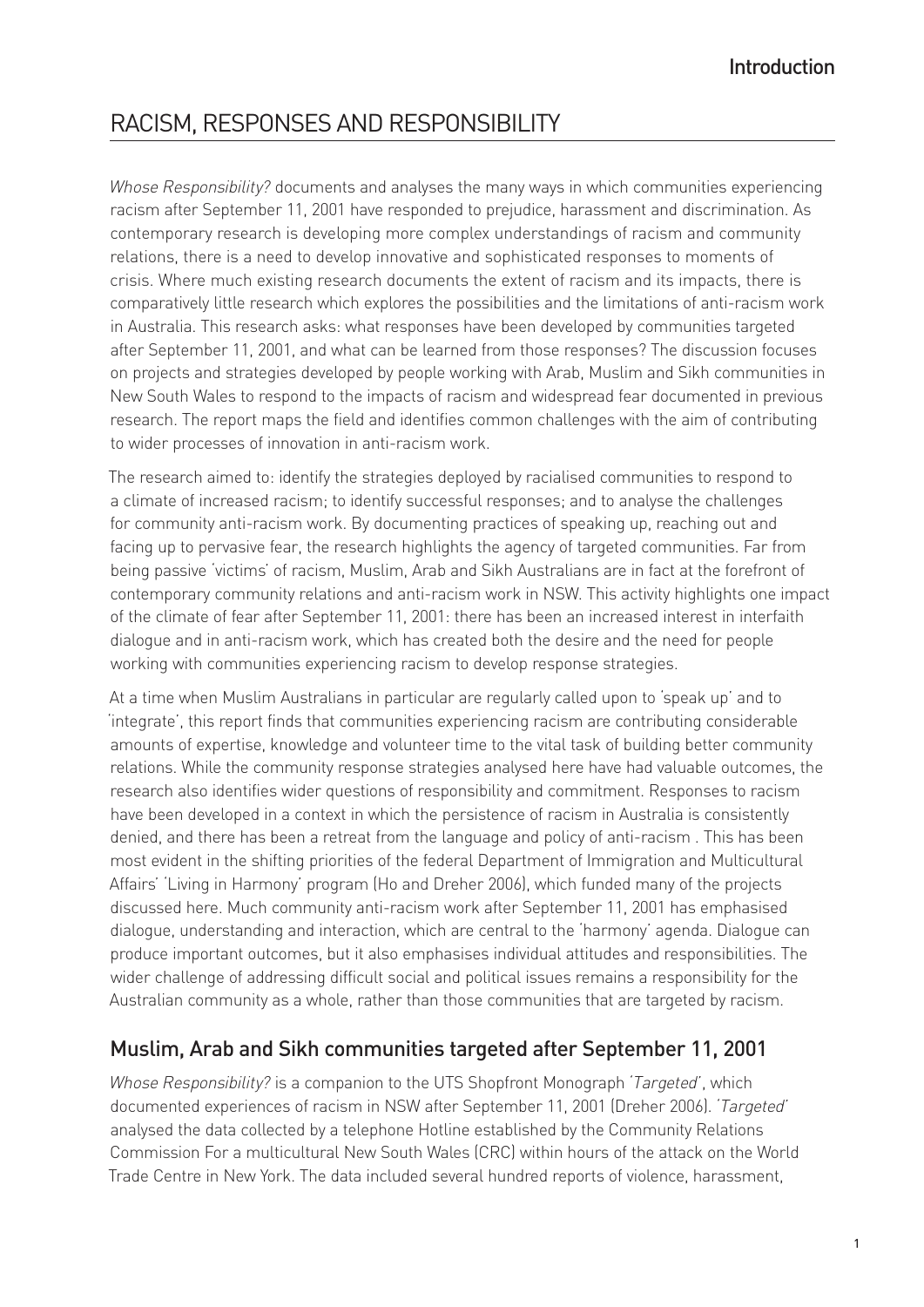prejudice and discrimination targeting Muslim and Arab Australians, and impacting on communities mistakenly identified as Arab and/or Muslim, such as Australian Sikhs. The upsurge in public expressions of racism and prejudice at that time created a pervasive and ongoing climate of fear in which the targeted communities continue to feel insecure, unwelcome and under siege. This Monograph builds on the snapshot of experiences of racism presented in *'Targeted'* by examining response strategies developed by targeted communities.

The data collected by the CRC Hotline confirmed research conducted by the Human Rights and Equal Opportunity Commission (HREOC) and others. In national consultations with Arab and Muslim Australians, *Isma*, HREOC (2004) found that the majority of Australian Muslims consulted had experienced escalating prejudice because of their race or religion as a result of the events in New York and the Bali bombings in 2002. The *Isma* report also found evidence of increased reporting to community organisations of discrimination, vilification and prejudice, as well as under-reporting to authorities such as police and HREOC itself.

In an important intervention, Greg Noble (2005) has analysed the reporting of social incivility to highlight the prevalence of mundane and even routine forms of harassment directed towards Muslim and Arab Australians after September 11, 2001. These banal and everyday racisms include 'rude or insulting everyday behaviours – name-calling, jokes in bad taste, bad manners, provocative and offensive gestures, a sense of social distance or unfriendliness, an excessive focus on someone's ethnicity' which are rarely reported. Yet Arab and Muslim Australians increasingly feel uncomfortable in their everyday worlds as a result of these harassments. While comments, gestures and looks may seem relatively inoffensive, they are in fact experienced as deeply hurtful particularly where there is a lack of response or care.

The racism experienced by Arab and Muslim Australians after September 11, 2001 has been categorised as 'cultural racism' or 'new racism' (ADB 2003), terms used to emphasise the ways in which concepts of culture and ethnicity have largely replaced race in the many ways in which human beings are marginalised, demeaned, threatened, excluded and dehumanised on the basis of devaluing their group identity. After September 11, 2001 there has also been an increased focus on religion, and Islam in particular, as opposed to classic or biological racism that emphasises physical traits. The new racism focuses on beliefs and values and assumes an incompatibility of cultures. It is highly visible in public debates in arguments such as the 'clash of civilisations' thesis, in which targeted cultures and communities are 'othered' and demonised as inherently backward, uncivilized and threatening (Poynting et al 2004) .

## Impacts on targeted communities

The existing research clearly indicates that the increased experiences of racism and prejudice against Muslim and Arab Australians after September 11, 2001 produced a climate of intense fear and insecurity among the targeted communities. The HREOC report (2004 : 4) found that 'the biggest impacts are a substantial increase in fear, a growing sense of alienation from the wider community and an increasing distrust of authority'. Consultations consistently reveal reports of individuals and families afraid to leave their homes, afraid to dress as they choose, fearful of neighbours or colleagues and scared of further violence or abuse (Poynting 2002, Poynting and Noble 2004).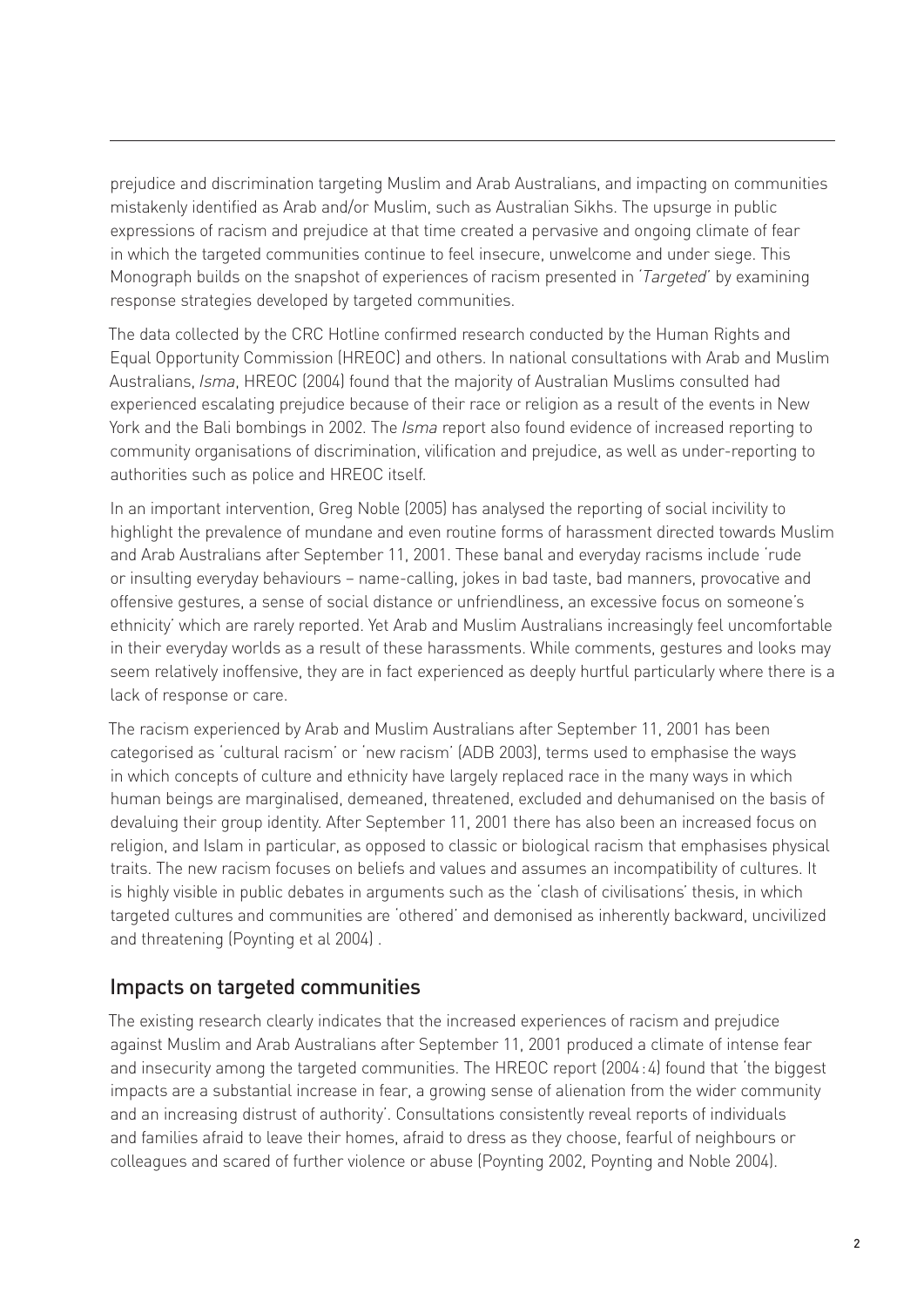The experience of living in fear serves to rob people subjected to racism of a feeling of being 'at home' (Noble 2005) and diminishes the exercise of citizenship and possibilities for participation in social and political life (Poynting and Noble 2004, Dunn 2003, Humphrey 2003).

After September 11, 2001 and during international crises and heightened conflict in the 'war on terror', Arab and Muslim communities in Australia have felt themselves to be 'under siege' and 'living in fear'. Pervasive fear limits the use of public space and personal safety as members of targeted communities may be afraid to leave the house, afraid to go to school, to visit the beach or to travel on the train. Many activities that most Australians simply take for granted become threatening for those who are assumed to belong to Muslim and Arab communities, including groups mistakenly identified as Muslims, such as Australian Sikhs. As racism targets groups rather than individuals, fear spreads among the communities singled out – fear that it could happen to other members of the community, fear that it could happen to other communities.

Harassment leads to feelings of frustration, alienation and a loss of confidence among targeted communities, coupled with a loss of trust in authority. Community consultations have identified a high level of concern at the absence of consistent legal protection from religious vilification and discrimination across the country, particularly among Muslim Australians (HREOC 2004). The perceived inadequacy of complaints procedures and the indifference of authorities have lead to a reluctance to complain and chronic under-reporting of racially-motivated incidents (Poynting and Noble 2004).

Widespread fear and insecurity has important implications for a sense of national belonging and citizenship, as targeted communities are made to feel alien, unwelcome, unwanted, uncomfortable and excluded. Pervasive racism and discrimination can lead to a reluctance or inability to fully participate in public, social, political and economic life so that those impacted are unable to fully exercise the rights and responsibilities of citizenship (Dunn 2003, Poynting and Noble 2004). Impacts on targeted communities thus have important consequences for community relations more generally. The costs of mental and physical health concerns, despair, anger and frustration are high and contribute to a loss of productive diversity and decreasing participation and business. The most comprehensive national consultations on eliminating prejudice against Arab and Muslim Australians found that 'in the current environment of fear and suspicion fostered by terrorism and the 'war on terror', our multicultural values of social equity and respect for diversity are at risk of diminishing' (HREOC 2004 : iv). The lack of trust, security and safety experienced by Arab and Muslim Australians after September 11, 2001 undermines democratic values such as the equality of rights and belonging to Australia.

It is also important to note research commissioned by the Special Broadcasting Service which reveals that most Australians are in fact 'living diversity' — most Australians value Australian multiculturalism and experience relatively unproblematic everyday interactions across cultural differences (Ang et al 2006). Alongside the racism and prejudice against Arab and Muslim Australians after September 11, 2001 are the lived experiences of 'everyday multiculturalism' in which colleagues, neighbours, friends and family of diverse cultural and linguistic backgrounds meet and mingle. When combined, the recent research paints a complex picture of racism and cultural diversity in Australia, indicating both the prevalence and persistence of racism in Australia, and the reality of widespread cultural mixing and stable community relations.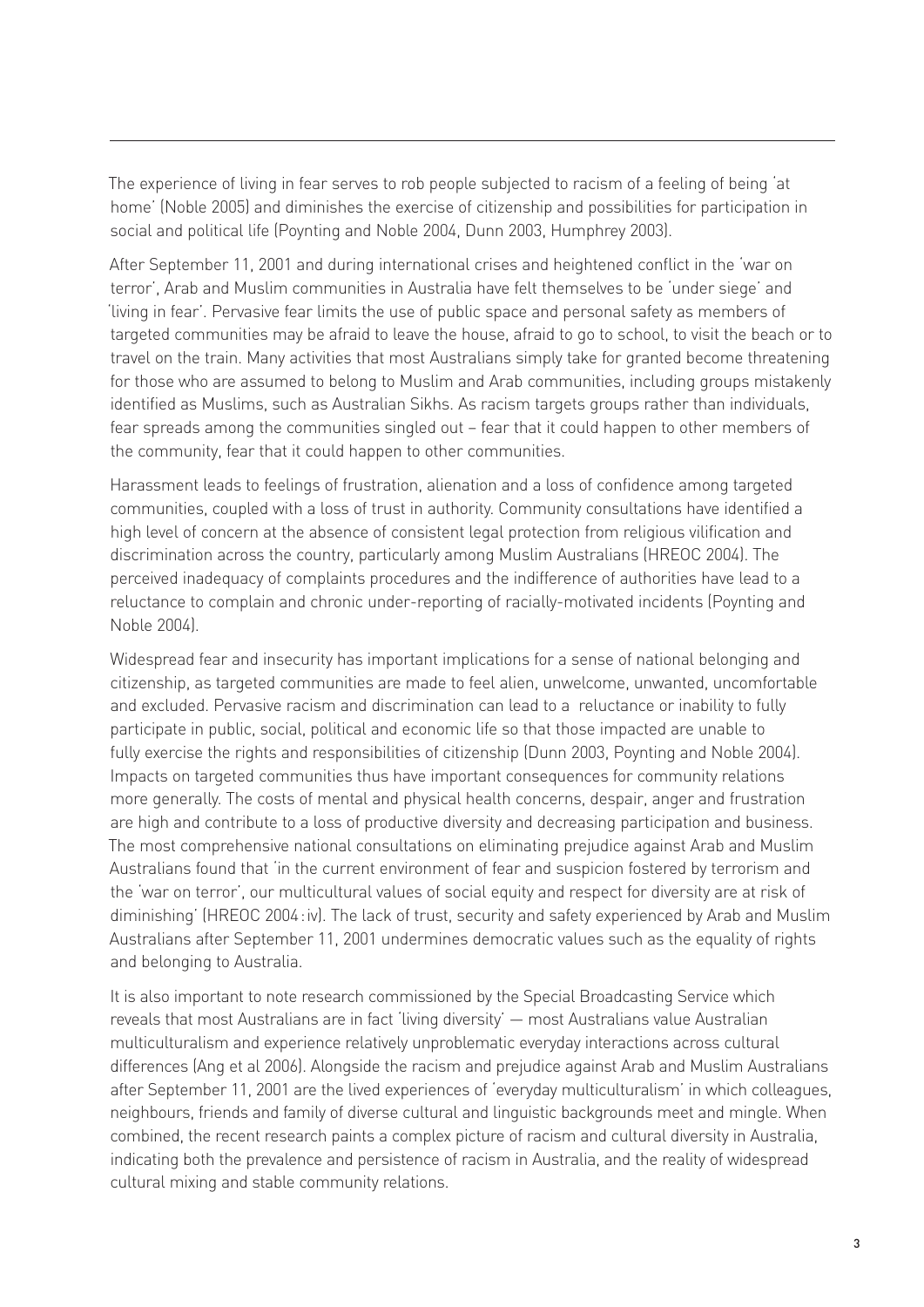## Researching community anti-racism work

The term 'community' is used with considerable reservations, as 'communities' are never natural or stable, and any attempt to mobilise definitions of 'community' necessarily entails processes of exclusion and homogenisation. Nevertheless, the term community is useful in the context of this research to the extent that it refers to a field of organisation and activity at some remove from state and commercial institutions. More importantly, the racism and prejudice targeting Arab and Muslim Australians after September 11, 2001 frames and treats the vast diversity of Muslim and Arab identities as largely undifferentiated communities. It is this dynamic that is highlighted by the use of terms such as 'racialised communities' and 'communities experiencing racism' in this report. The activities analysed here as community response strategies are shaped by the processes of racialisation which produce particular 'communities' as threatening, fearful or unwelcome.

The focus on community anti-racism strategies arises from UTS Shopfront's commitment to community-engaged research. When the Shopfront was contracted to analyse the data collected by the CRC Hotline, the researchers involved argued to extend the brief beyond the important task of documenting experiences of racism, to the equally vital task of both documenting and analysing the ways in which communities experiencing racism were responding. The aim was to produce findings that record this under-recognised area of community work and to offer some reflections on the successes and the limitations of that work. The purpose of documenting this largely neglected field of activity is to share examples and experiences from those projects which the organisers themselves have judged as (relatively) successful. In addition, this report aims to contribute an analysis which draws in a highly selective way on wider academic debates on racism and anti-racism. The research itself has identified a lack of time and intellectual resources for reflection as a crucial challenge for community anti-racism work, and *Whose Responsibility?* is intended to provide suggestions and provoke deliberations as to how best to develop effective and innovative anti-racism work. The reflections do not critique specific projects, but rather highlight wider trends and the political, social and policy context in which particular projects are developed. While such a small scale research cannot possibly address the many complex academic debates around anti-racism in any depth, the report does point to a number of key concepts and arguments which seem particularly productive in light of the successes and the limitations of community anti-racism work after September 11, 2001.

During 2004 UTS Shopfront conducted more than 20 interviews and consultations with a range of people involved in organising community response projects among Arab, Muslim and Sikh communities, including youth workers, community representatives, volunteers with community organisations, community cultural development workers and community workers. Representatives of key NSW state government departments involved in government / community partnerships with Muslim and Arab communities were also interviewed. Interviewees involved in community antiracism projects and programs were identified through peak community organisations and an audit of response strategies published as part of the Isma project. The interviews contributed to both the *'Targeted'* report on experiences of racism in NSW after September 11, 2001, and this Monograph on community anti-racism strategies. A list of interviews and consultations is included at the end of this report. The research also draws on ongoing informal consultations undertaken at UTS Shopfront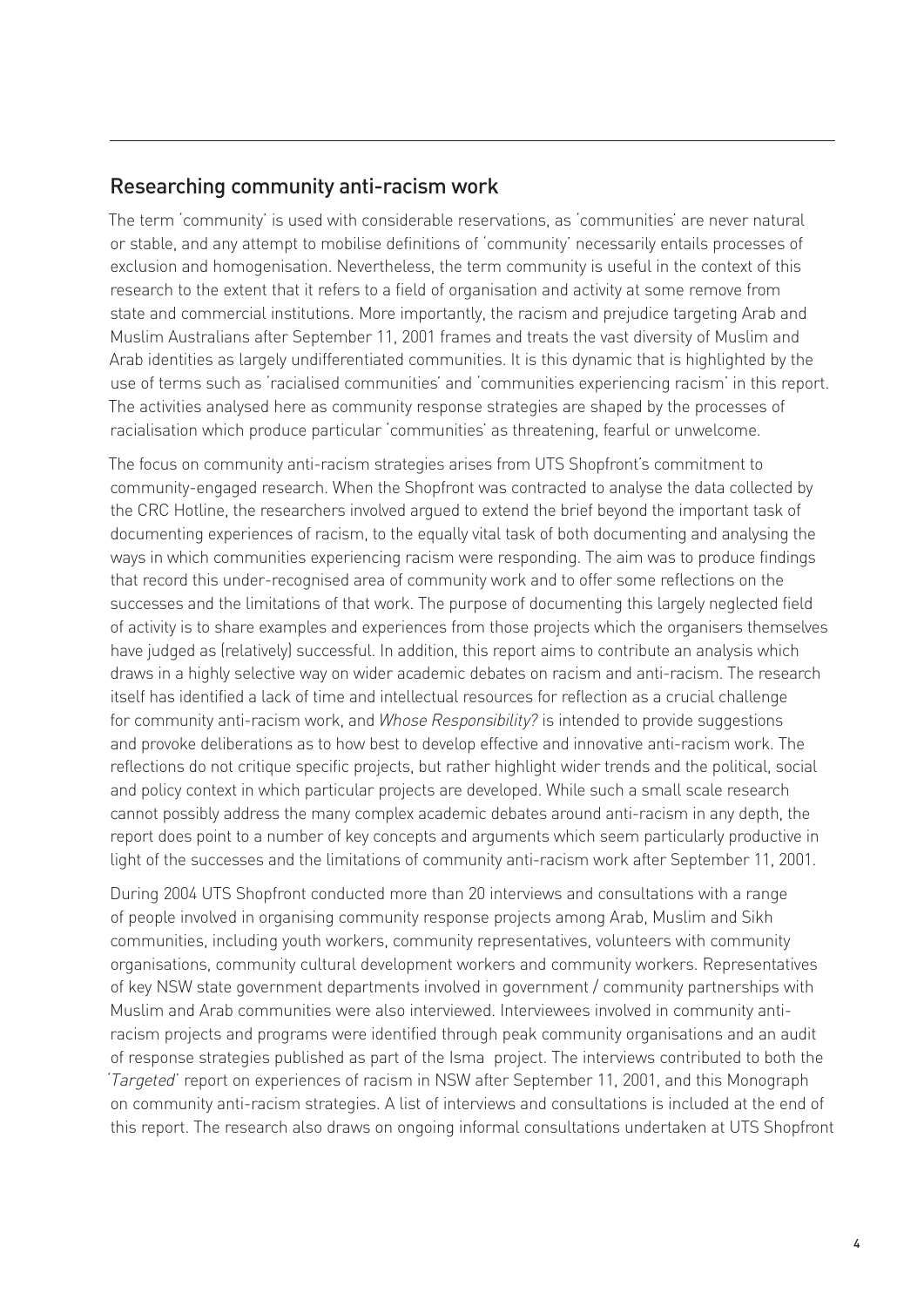through its reference groups, a regular program of community-initiated projects and capacity building workshops. The data collection included an element of action research, as UTS Shopfront collaborated with several community organisations in the development of media and cross-cultural education strategies in particular (see case studies 2 and 3).

Data collection focused on Muslim, Arab and Sikh communities as these groups had been identified as experiencing intense racism and fear during and after the latter half of 2001. Most of the consultations took place in Sydney, with some conducted in the Illawarra area. Projects in other parts of NSW were documented through the collection of online and hard copy promotional materials and reports. The concentration on NSW is significant, as Sydney is home to the largest Arab Australian and Muslim Australian populations in Australia as well as Australia's largest mosque, at Lakemba. Furthermore, these communities were under considerable scrutiny and experienced an intensification of racism *before* the events of September 11, 2001 impacted on Arab and Muslim communities around the globe. In Sydney, news reports in August 2001 of a series of vicious group sexual assaults perpetrated by Lebanese-Australian young men led to an intense moral panic around Islam and Arab Australians which dominated media and public debate for several weeks and continues to influence everyday experiences of racism (ADB 2003, Dreher 2003, Poynting et al 2004). Arab and Muslim communities in Sydney have had little choice but to develop response strategies, and there is much to be learned from their experiences.

The research is presented in three chapters. The first chapter outlines the four most prevalent response strategies identified through community consultations; interfaith; cross-cultural education; media and community cultural development. The report draws on quotes from recorded interviews and highlights common observations and arguments shared by the diverse range of participants in community consultations. Each of the four strategies is illustrated by a brief case study of a project which exemplifies the key features of that strategy. The analysis seeks to identify successes and places particular emphasis on the dilemmas, challenges and limits revealed by the experience of community anti-racism work after September 11, 2001. There is relatively little existing research on community anti-racism strategies in Australia, and the analysis draws on the research and reflections developed by those engaged with anti-racism and community relations work.

The second chapter discusses organising principles and challenges underlying all of the community anti-racism strategies. Government interviews and community workers agreed on the importance of partnerships, community capacity building and sustainability principles for the development of effective anti-racism and community relations programs. Under-funding and the difficulties of evaluation are significant practical challenges identified across the consultations. Chapter three synthesises the key findings and most important lessons learned through the analysis of community anti-racism work. The conclusion sketches the wider implications for ongoing community relations, highlighting the importance of issues of representation for anti-racism work, and the need for greater responsibility for community relations work beyond communities experiencing racism.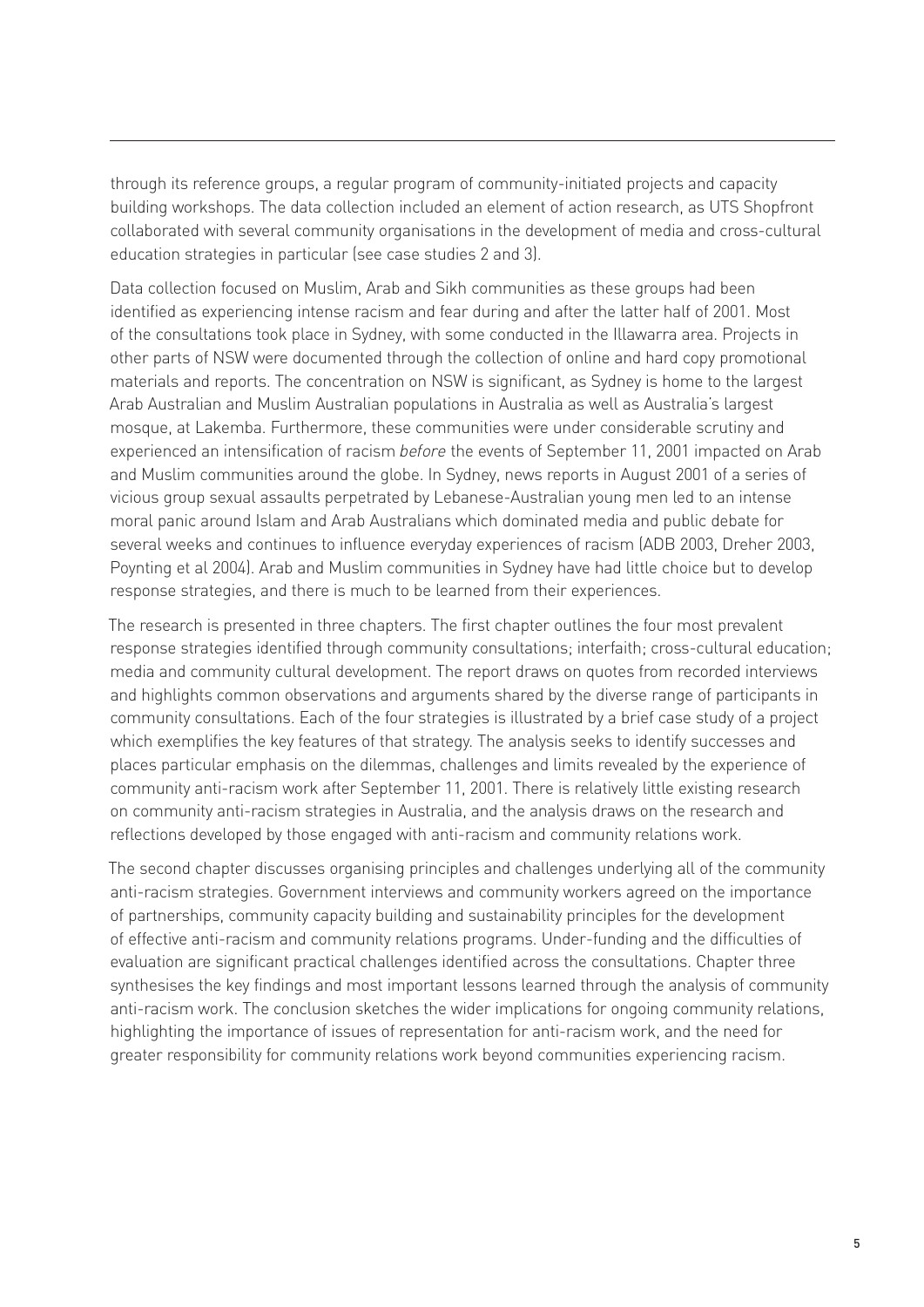# COMMUNITY RESPONSE STRATEGIES

Organisations and individuals working with Arab, Muslim and Sikh communities impacted by the events of September 11, 2001 have developed a range of strategies to respond to the climate of racist incidents and increased fear. Many people felt the need to develop strategies due to the perceived inadequacies of government responses. The following analysis focuses on key strategies adopted in many response activities rather than on individual projects.

Given the widespread impacts of September 11, 2001 documented in the *'Targeted'* report, community representatives felt that different response strategies were needed in a range of areas:

> In 2001 different community organisations came together for an Arabic Community Forum to develop long term strategies. It was decided to focus on four key areas: education, media representation, networking and legal.

This report analyses the four most common response strategies described in community consultations: media interventions; community cultural development; interfaith; and crosscultural education. Individual projects typically adopt a combination of these strategies, such as a video production project for young people which incorporated elements of community cultural development, skills development and capacity building, all facilitated within the framework of a wider partnership strategy.

While community projects responded to increased racism in the community after September 11, 2001, many interviewees felt that 'these issues are not new to the community' and community organisations are constantly involved in building better relationships between communities. In times of heightened tensions such as the aftermath to September 11, 2001 community workers are confronted with the difficulties of balancing ongoing community work with responding to crisis:

> We can't prioritise, it becomes very difficult. In crisis mode it is just reactionary work, there is no time to plan.

In our interviews people involved in community response projects expressed a strong desire for proactive projects and long term strategies. Initiating and sustaining community projects in an atmosphere of increased tension requires community organisations to form stronger relationships, both with other community organisations and with government.

# Response Strategy 1: Interfaith

Interfaith aims to break down barriers or stereotypes and to promote interaction and dialogue between people of different faiths. The most common activities have been public access to places of worship (eg Mosque Open Days), events such as interfaith dinners or forums, and projects which promote ongoing processes of personal interaction.

Since September 11, 2001 there has been a marked increase in interfaith activities across NSW and Australia as an increased interest in Islam coupled with public misconceptions about the religion created the need to promote better understanding between religions:

> The one good thing that has come out of September 11 is the heightened interest in Islam.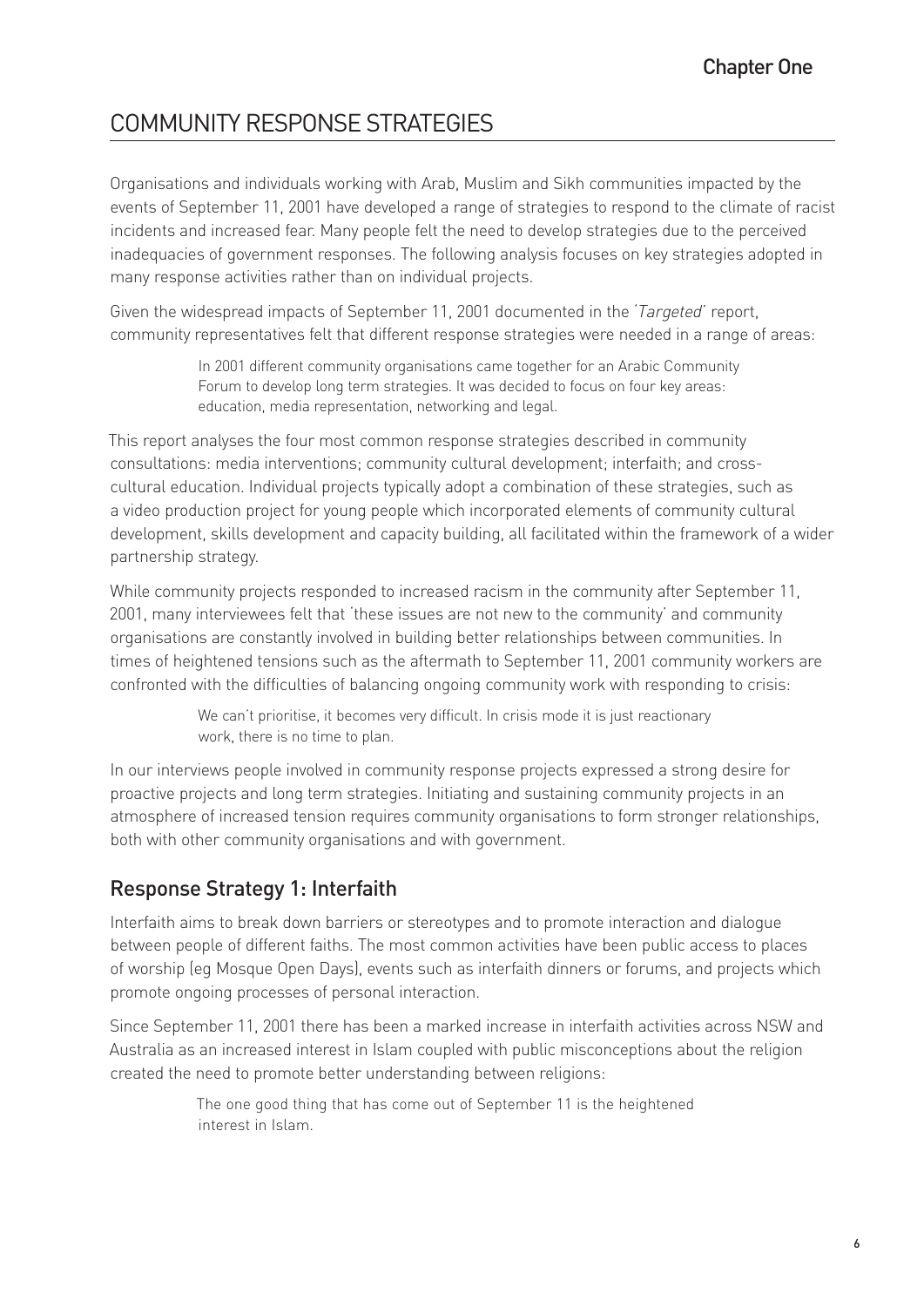Interfaith has been very productive because people are for the very first time engaging in a way that they haven't engaged and seeing the common ground that they have with other faiths.

Indeed, interfaith dialogue may be the most common community response strategy, attracting considerable funding from anti-racism and community relations programs such as the Department of Immigration and Multicultural Affairs' 'Living in Harmony' initiative. The proportion of 'Living in Harmony' grants awarded to religious organisations or for religious projects has more than doubled in the last six years (Ho 2006). A major national survey of religion and cultural diversity in Australia also found that constructive engagement increased after September 11, 2001, arguing: 'now that religion is at world centre stage, the interfaith challenge has become a necessity' (Cahill and Leahy 2004 : 10). The events of September 11, 2001 and the ongoing 'war on terror' have taken place at a time when Australia is 'becoming both more secular and more multifaith', with religions other than Christianity rapidly gaining in numbers, and the population of Australian Muslims increasing by 40% between the 1996 and 2001 census (ibid : 9).

In community consultations interfaith activities were viewed as important to counter negative images of Muslims and Islam in the media:

> The wrong image is out there. People have the wrong image. Since September 11 and the Iraq war Muslims are always on the news … this stirs emotions both positive and negative. People react to those emotions. We try to address emotions.

> Islam is a misunderstood religion - one of the most misunderstood. There is a big interest to know and understand Islam – What is Islam really? They hear one thing in the media and want to know what Islam is.

#### Public access and personal interaction

Interfaith projects involved promoting public access to places of religious worship, including Mosque tours and Open Days:

> At the 2003 Open Day in August over 1000 people came through, there were tours every five to ten minutes with the influx – it was a huge increase on the year before.

Other interfaith projects focused on ongoing personal interaction between members of different religious communities. A project which involved Muslims and Christians taking part in monthly dialogues in each others homes was praised as a 'great project' because participants 'get to know Muslims and Christians rather than just Islam and Christianity'. The fact that it was 'a 6 month project, not a one off talk' was seen as part of its success because it 'allowed us to build relations and become friends'.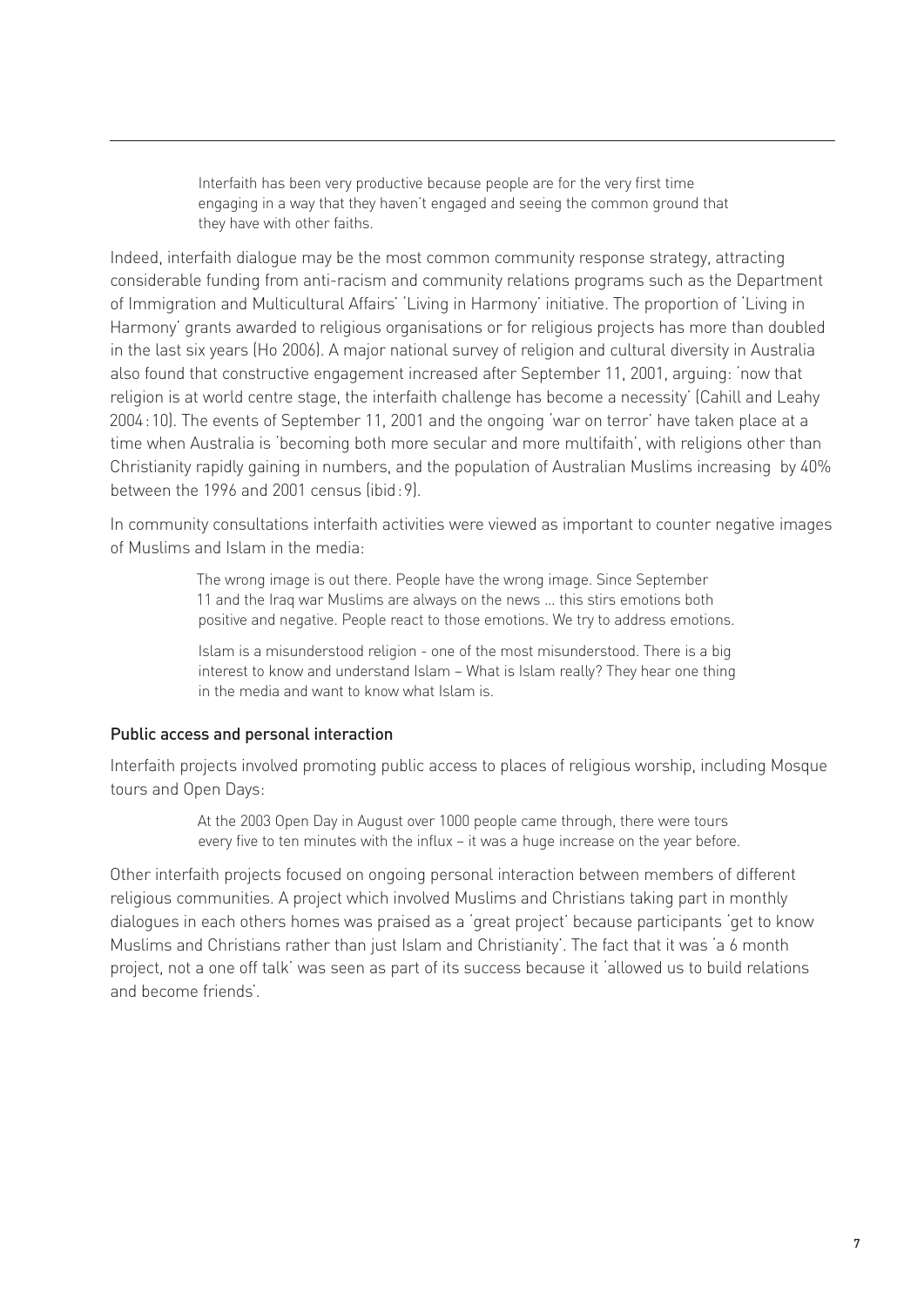#### Case Study 1: Encounters

The *Encounters* project was originally based on the interaction of six groups consisting each of four Muslims and four Christian youth who met each other once a month in their homes. They would talk about topics that affected them all but from different religious perspectives. This led to fruitful discussions that were not concerned with finding an outcome to such differences but rather aimed at providing an avenue of inter-religious and cultural interaction.

*Encounters* is a program of Affinity Intercultural Foundation, a non-profit organisation established specifically to deal with interfaith and intercultural relations. It was formed in early 2001 by predominantly second generation Muslims living in Sydney. Affinity's three main areas of focus are building relationships with segments of society, interfaith dialogue and academic projects with universities.

The impetus behind the formation of such an organisation was to foster an understanding and genuine respect among people of different faiths, beliefs and cultural backgrounds. The mission statement of Affinity sums up the rationale for projects such as *Encounters*:

> We at Affinity Intercultural Foundation believe that the *human* touch makes all the difference. When people know and try to understand each other in the *other's frame of reference*, a natural affinity emerges between them. *It is this affinity that shatters stereotypes, false assumptions and negative perceptions. It all starts with the individual and through building synergy influence masses.*

*Encounters* has developed into an ongoing program, the Home Encounters Network, which brings together school students of different faiths in classroom interactions as well as home based visits. The program seeks to 'focus interfaith on a local postcode level and neighbourly interactions, not only to share and learn about each other's commonalities but also to celebrate our differences, at a postcode level'. Participants emphasise the importance of building friendships, saying 'I took part in this program to make new friends. I secured a good number of good friendships. I want to continue making new friends'.

In addition to the *Encounters* program, Affinity regularly organises conferences, dinners including awards ceremonies and women's events, cultural tours of religious sites, and publications such as '101 Questions You Asked About Islam' (Ozalp 2004).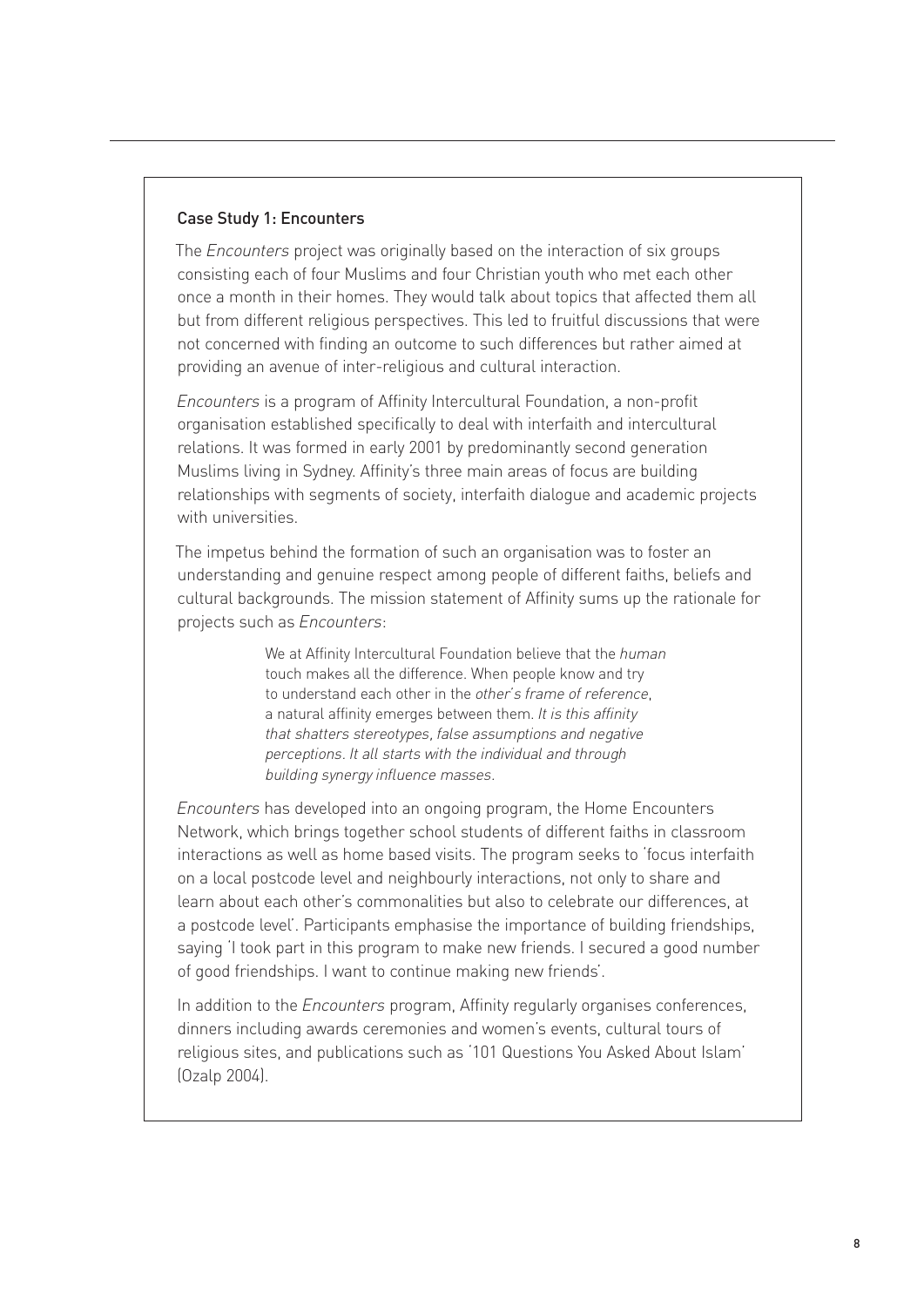Interfaith was welcomed by interviewees as a response which facilitated public support from the broader community for communities under attack and saw religious leadership from a range of denominations taking a public stand against racism. Although one interviewee commented that the move to interfaith took too long to happen, most interviewees were positive:

> [Through interfaith] there are strong commitments and joint approaches being developed which has taken people out of their isolated communities because now they see that the church has, for example a responsibility to speak out and to advocate for others.

#### Limitations and challenges

The majority of interviewees believed that interfaith had been extremely successful in promoting better understanding between different religions. Interfaith advocates argue that dialogue between religious communities is central to the construction of social harmony and to multiculturalism, as interfaith activities contribute to creating social capital, positive communication, ethics and values (Cahill and Leahy 2004 : 9-10). However, some interviewees expressed concern that interfaith programs may be 'preaching to the converted' and fail to adequately address prejudice:

> Senior Sikhs have participated in local Interfaith events. But the people who come to those events are not those who need to know. It can be an academic exercise. It does not address understanding among those who do discriminate. We are continuing to participate. We have invited Scout groups, schools and universities to visit our Centre and learn about us.

The sudden popularity of interfaith dialogue has also been described as a 'desecularisation' of multiculturalism and anti-racism work in Australia, as cross-cultural education and anti-racism work is increasingly conducted through a framework of religious identity (Ho 2006). Interfaith activities exclude people who do not identify with a faith, and most interfaith activities after September 11, 2001 have focused on the Abrahamic faiths – Christianity, Islam and Judaism. The emphasis on common ground and achieving harmony can also mean that contentious histories and contemporary conflicts are not discussed. In this research, interfaith workers said they avoided political issues:

> We don't get into political things, we wouldn't talk about the Israel-Palestine situation but have to address issues such as terrorism, suicide bombing and Jihad because a handful of people give the wrong information. And because the media reporting is out there people think that's what Islam is.

Strategies of interfaith dialogue must therefore wrestle with the tensions between avoiding difficult issues and addressing the events and beliefs which motivate participants. Furthermore, Ho (2006) argues that the causes of conflicts which feed prejudice against Muslims are secular and political rather than religious, and dialogue around theology and religious traditions cannot address these underlying structural causes.

Beyond the difficulties of moving beyond networks of committed organisations and individuals, advocates of interfaith have identified a number of barriers to interfaith cooperation among faith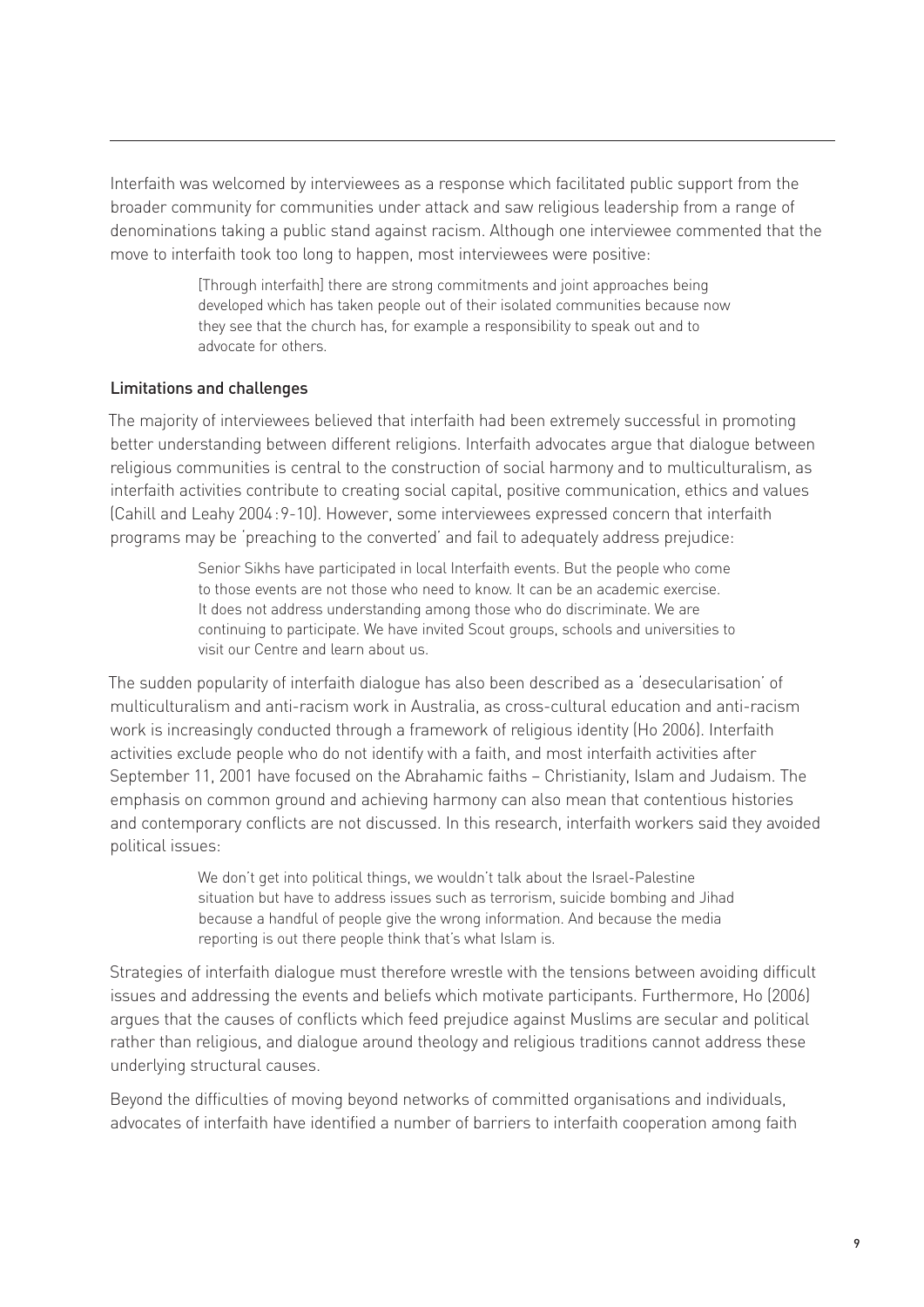communities, including 'religious superiority, exclusivist theologies of other world religions and unwillingness to participate in inter-faith initiatives' (Cahill, Bouma, Dellai and Leahy 2004 : 118). In the most comprehensive research on religion and cultural diversity in Australia, Cahill et al also found that 'anti-cohesion attitudes seemed more entrenched in Sydney than elsewhere' (ibid : 94). These authors identified four current challenges for all religious traditions over and above the central challenge of 'dealing with cultural pluralism and religious fundamentalism', arguing that all faith communities must develop an ecological consciousness; commit to gender equality; focus on the spiritual and mystical; and promote social justice (ibid : 127).

Cahill et al note a number of limitations to contemporary interfaith work, including the reliance on volunteers and the inadequacy of high level interactions which do not 'trickle down' beyond the meeting of religious leaders (2004 : 90-91). Overall the research suggests a need to develop interfaith strategies which can address political issues as well as past and current conflicts, and activities which maximise participation and interaction beyond community leaders and public events. Cahill et al advocate the development of a 'new religious cosmopolitanism' to address the interfaith challenge, arguing that 'each religious group should develop and fully disclose its theology of world religions, enunciating in a public statement their relationships with and beliefs about other world faiths' (2004 : 118).

## Response Strategy 2: Cross cultural education and cultural awareness training

Strategies for cross-cultural education or cultural awareness training have similar aims to interfaith dialogue – to develop understanding of diverse cultures, raise awareness of issues of racism and discrimination, and to address and counter stereotypes. Unlike interfaith dialogue, most of the education and training delivered by people working with targeted communities took place in institutional contexts such as workplaces and schools, or targeted service providers and policymakers. In this context, some facilitators aim to develop cultural competence, encouraging participants to be self-reflective and to examine the assumptions and knowledge base that they bring to their work.

The most common activities for cross-cultural education were the production of information pamphlets or booklets and the delivery of cross-cultural awareness workshops:

> We developed a brochure: 'The Sikhs – an Introduction'. Around 10 000 copies of the brochure have been distributed across wider Australian communities. The brochure provides a brief overview of Sikh beliefs and practices and the significance of the hair and turban etc.

Arab and Muslim community organisations reported an enormous demand for cross-cultural education and cultural awareness training from government agencies, service providers and interested individuals after September 11, 2001:

> There was a huge increased demand for seminars. We've had 90 calls in a day wanting to join seminars.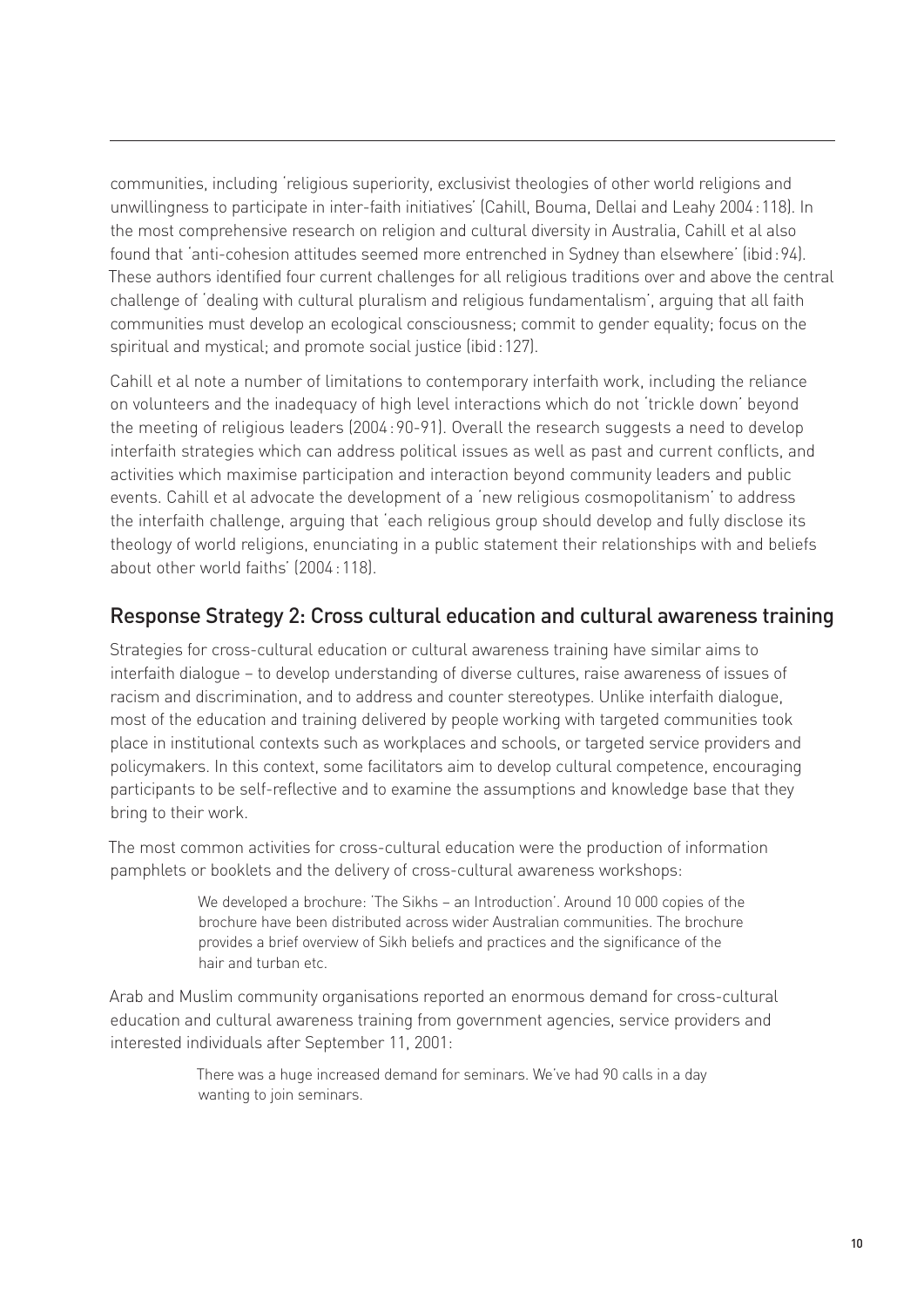Interviewees said that staff in government departments require more cultural awareness training. A young woman told of her experience with the NSW Police Service:

> The policeman I was working with had never met a Muslim woman … I constantly had to explain things. He was really genuine, I was happy to explain but at the same time it made me realise how many people in NSW government departments are in those senior positions that know nothing and really could contribute to policies and change things.

Teacher training was also seen as inadequate:

Education is a key area and religious studies teachers need more training, some say they are only one page ahead of the students.

Peak community organisations are regularly approached by government departments, nongovernment agencies and businesses to provide facilitators and trainers for cultural awareness training and cross-cultural education aimed at staff, students and service providers. A typical workshop on 'Demystifying Arab culture' might include sessions on the Australian Arab community, the Australian Arabic Muslim community, refugee issues, the Sudanese Australian community, the Mandean Australian community and youth issues. Sessions are usually facilitated by speakers from ethnic and religious community organisations, or community workers from Migrant Resource Centres and similar organisations.

One community worker estimated that she had conducted hundreds of cultural awareness seminars in the last three years, focusing on understanding Islam and issues facing Muslim women in Australia. The most successful workshops included forum theatre and role play.

### Case Study 2: Cultural Awareness Workshops

Nada Roude has delivered a cross cultural religious awareness-training package of seminars for various government departments and agencies, service providers and the general community. Developed with the United Muslim Women Association, UTS Shopfront and Bankstown Council, these specially designed six training sessions gave government professionals a better understanding and knowledge of working with Muslim communities.

Each seminar was designed to equip participants with practical knowledge of the Muslim way of life. The course was delivered through a series of short thematic interactive dialogue and discussion sessions. An information booklet was provided to help untangle myths and dispel the many stereotypes which exist about Islam, and to educate these professionals about the diversity of the Muslim community.

The aim behind these seminars was to educate the various professionals within the government departments in their dealings with the Muslim community. The most innovative and perhaps the most successful aspect of the seminars was

 $\rightarrow$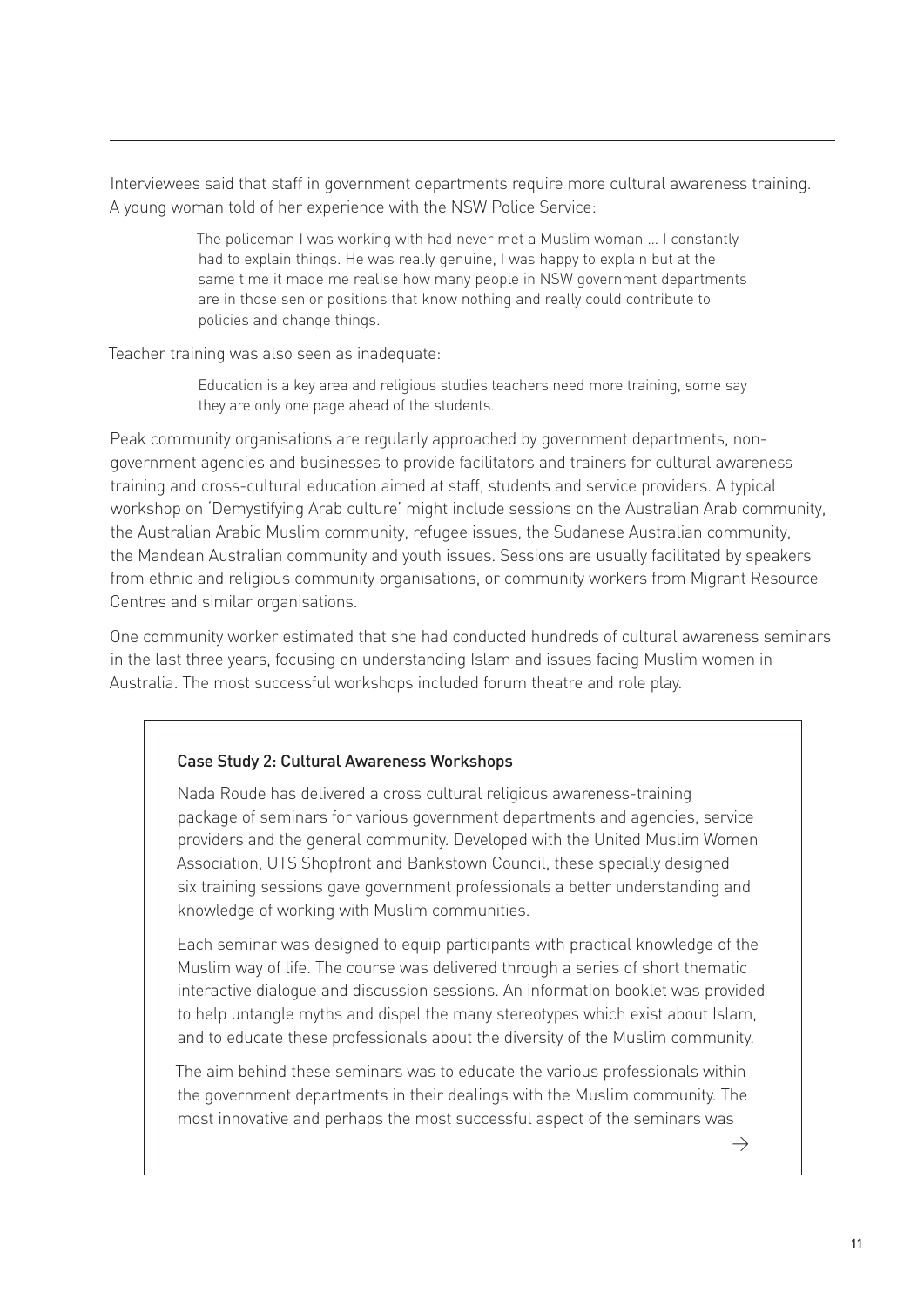the use of forum theatre, in which facilitators act out scenarios in response to directions from training participants. Interactive theatre was used to workshop contemporary issues such as the public debate over Muslim women's use of a public swimming pool, enabling participants to explore the issue from a range of perspectives:

> That whole engagement made people sit and watch and opened up new perspectives on how they could perhaps deal with it. That engagement was critical and helped cement a whole range of issues in their head about how do we approach difference? How do we deal with responding to community needs? What are networks? What is religiously acceptable?

A number of community groups organised meetings, workshops and forums with media representatives in particular. Interviewees felt that community organisations were best qualified to provide cross cultural education to government and other agencies. Representatives of the Sikh community said that smaller communities such as the Sikhs should be represented in cultural awareness training. A Sikh community organisation has lobbied for information to be included in the NSW School Curriculum, such as the fact that Sikhs fought at Gallipoli.

Interviewees suggested that products of community cultural development projects such as books and films can be used for cross cultural awareness through distribution to schools and to government agencies such as police. Facilitators also felt that cultural awareness seminars provided the opportunity for the Muslim community to engage with government departments and opened up possibilities to develop future projects. Interviewees argued that there is a need for greater governmental participation in promoting cross-cultural education as a core anti-racism practice in order to develop more equitable and culturally aware modes of designing programmes and policies that affect marginalised communities.

### Limitations and challenges

This section lists the most salient issues identified in the research:

Innovation •

> Both informal consultations and published research consistently find a desire for 'education' to address racism and prejudice (eg HREOC 2004) and it would be rare indeed to find an argument that there is no place for education strategies in anti-racism and community relations work. Despite this understandable desire, there are very few fora in which to discuss and evaluate different models and possibilities, or to develop innovative approaches. While there is an extensive literature and ongoing debates within education research (see Bonnett 2000 and Dei 1996 for overviews), people working with targeted communities responding to crises have relatively little opportunity to engage with these debates in their own cross-cultural education and cultural awareness work.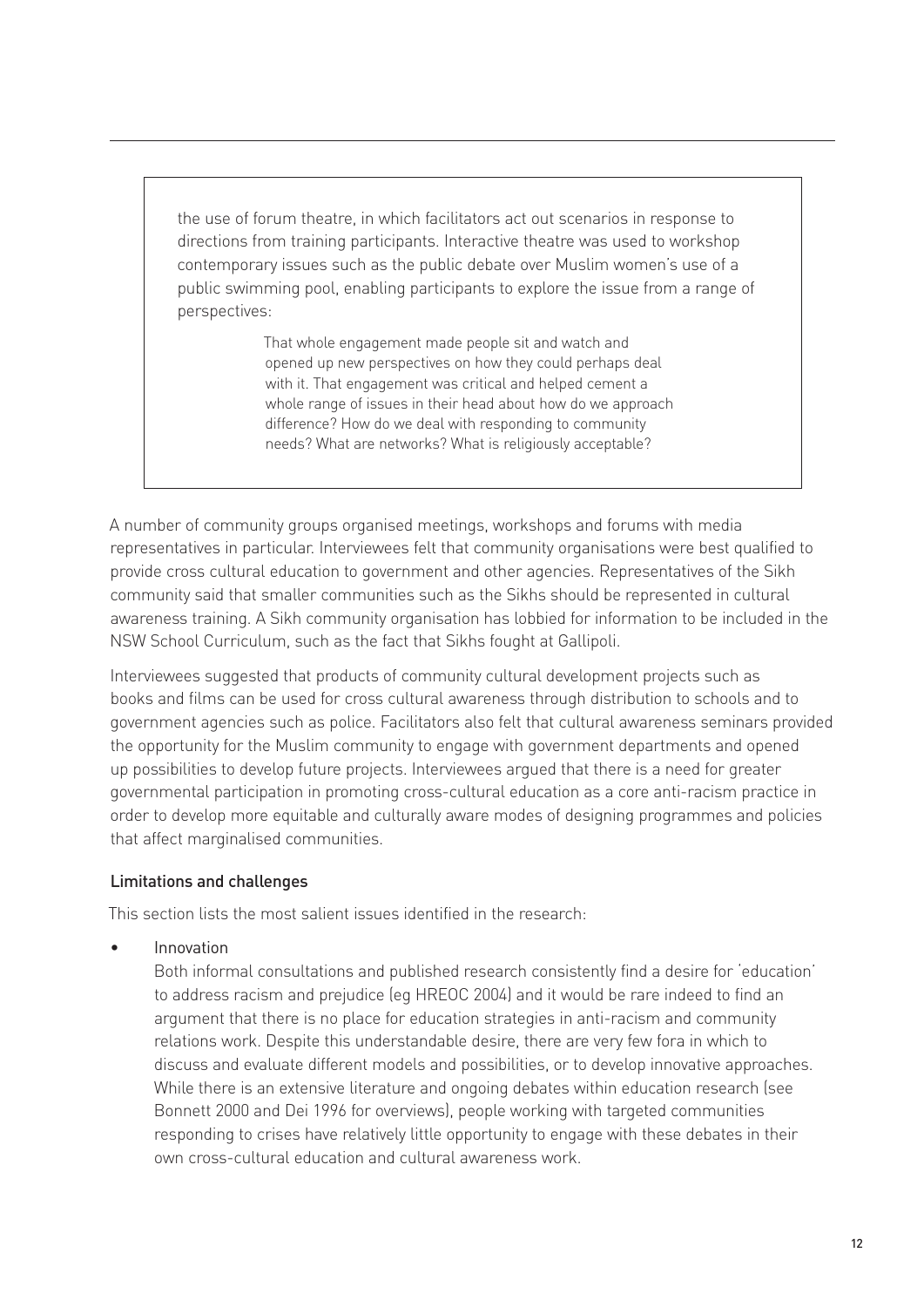#### Essentialising •

In fields such as health and education, models of cultural competence and cross-cultural education have increasingly been critiqued. A common criticism is that cultural awareness training and cross-cultural education often rely on essentialising representations of cultures and communities, focused on tradition and markers of difference. Such understandings obscure the diversity of communities, the complex and shifting nature of cultures and the possibilities and everyday experiences of cultural interactions and mixing. Instead, targeted cultures and communities are discussed as problems to be managed.

#### Structure and power •

Cultural competence encourages self-reflexivity, but has been criticised for focusing on interpersonal or crosscultural communication rather than on power differentials. Writing on diversity and health, Culley (1996) argues that cultural competence is based on the assumption that professional's cultural insensitivity can be addressed through education rather than by political processes or institutional change. Recent literature suggests that education needs to focus on systemic biases and inequalities at least as much as on individual prejudices.

#### **Whiteness** •

Some of the most innovative and challenging suggestions for anti-racist education come from researchers drawing on critical race and whiteness studies – and addressing both multicultural and Indigenous contexts. Many argue that the most important task of crosscultural understanding is in fact to understand 'one's own culture, society and history, and their political relation to those of others' (Jones 1999 : 314). This means that, rather than only learning about 'other' cultures understood as different and problematic, education must provide 'space for students to explore their own cultural 'attributes' of class or gender or ethnicity or sexuality etc' (Durie and Taylor 1998). For Nicoll (2005), the challenge of education is to understand one's location and implication in networks of power and privilege. Alison Jones (1999) reminds us that this requires of dominant groups 'ears that hear', and these 'ears' should be developed in educational practices that do not necessarily require the presence of the 'other'. These arguments suggest innovative possibilities for community anti-racism education, focusing not so much on 'understanding' the cultures or 'problems' of targeted communities, but rather examining the uneven distribution of privilege and responsibility.

## Response Strategy 3: Media interventions

A number of interviewees said that a vital component of community capacity building was improving media skills within the community. Recent research on racism in Australia has also recommended that communities subjected to racism in the media should be supported with training for media spokespeople and in developing more productive relationships with professional journalists (HREOC 2004, ADB 2003, Dunn and Mahtani 2003). Research into religious diversity and interfaith also found significant concerns about the negative impacts of media reporting, and recommended education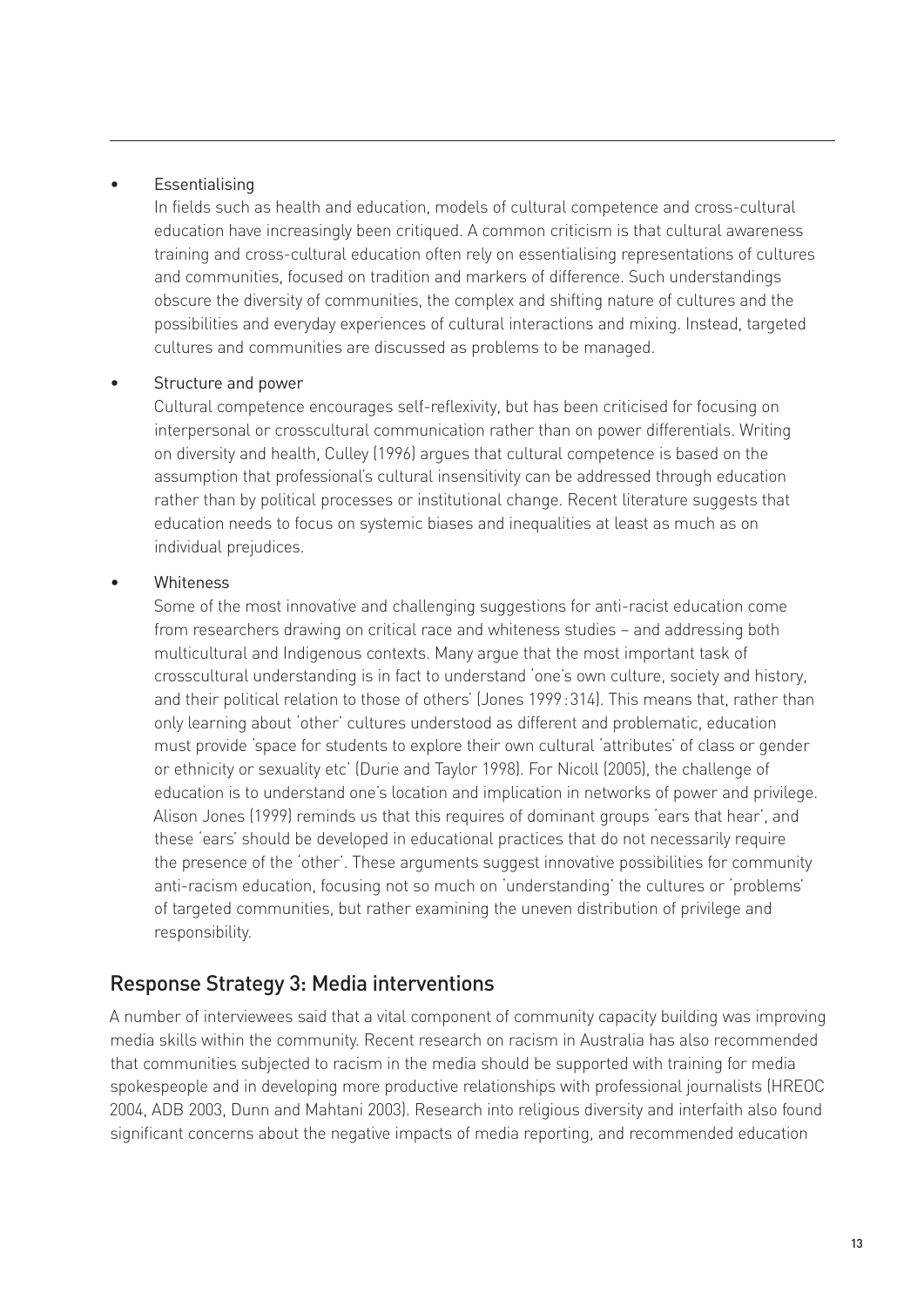for university journalism students (Cahill et al 2004 : 126). Given the prevalence of complaints about media representations recorded by the CRC Hotline (Dreher 2006), it is hardly surprising that community consultations underscored the need to respond to racism in the media:

> Following the negative coverage in the media post September 11 (and even earlier following the gang rapes) we discovered the community's ability to respond adequately, promptly and in a timely fashion to attacks on the community was [low]. The task was extremely difficult. Not only did the community not have effective access to those mediums in order to respond to the issues that were raised, but it also didn't have the skills or networks to do that effectively.

The majority of participants in the community consultations saw responding to media coverage as an ongoing challenge:

> We are constantly responding to the media. We have made a deliberate decision not to respond to certain things. We don't want to feed the frenzy but at the same time we do want to balance media stereotypes. We have spent days [doing nothing] but responding to the media.

A youth worker expressed frustration that communities lacked a diversity of spokespeople:

A small minority always speak on the behalf of the majority of the community. The media always use the same spokespeople and people like me get kicked to the curb.

Community media interventions have been defined as those projects and practices which explicitly aim to intervene in or change the ways in which communities that are experiencing racism are represented in the mainstream media (Dreher 2003). Media intervention strategies range from media complaints to training for spokespeople, media forums and campaigns, to 'strategic withdrawal' and working outside the conventions of mainstream media representation.

Media training which taught community members to 'speak back' to the media and provided strategies to use the media to project positive images of community groups was seen as a valuable aspect of community capacity building:

> The only way you are going to give people opportunities to speak and respond is first you instil in them the relevant skills and you give them the opportunities to have interviews on radio or in newspapers and learn how to use the system to respond if they see an article that's inappropriate.

Empowering community members to actively engage with the media generally had a twin focus of firstly, responding to negative media and, secondly, generating positive coverage:

> [It is important to] show a different face of Muslim women. Show the community that we are just like anyone else, we are interested in the same things. Get the media involved – media came to the blood donations yesterday. We approach the media. The CRC is very supportive – Muslims have been targeted [and we] want to get the media involved to promote positive images.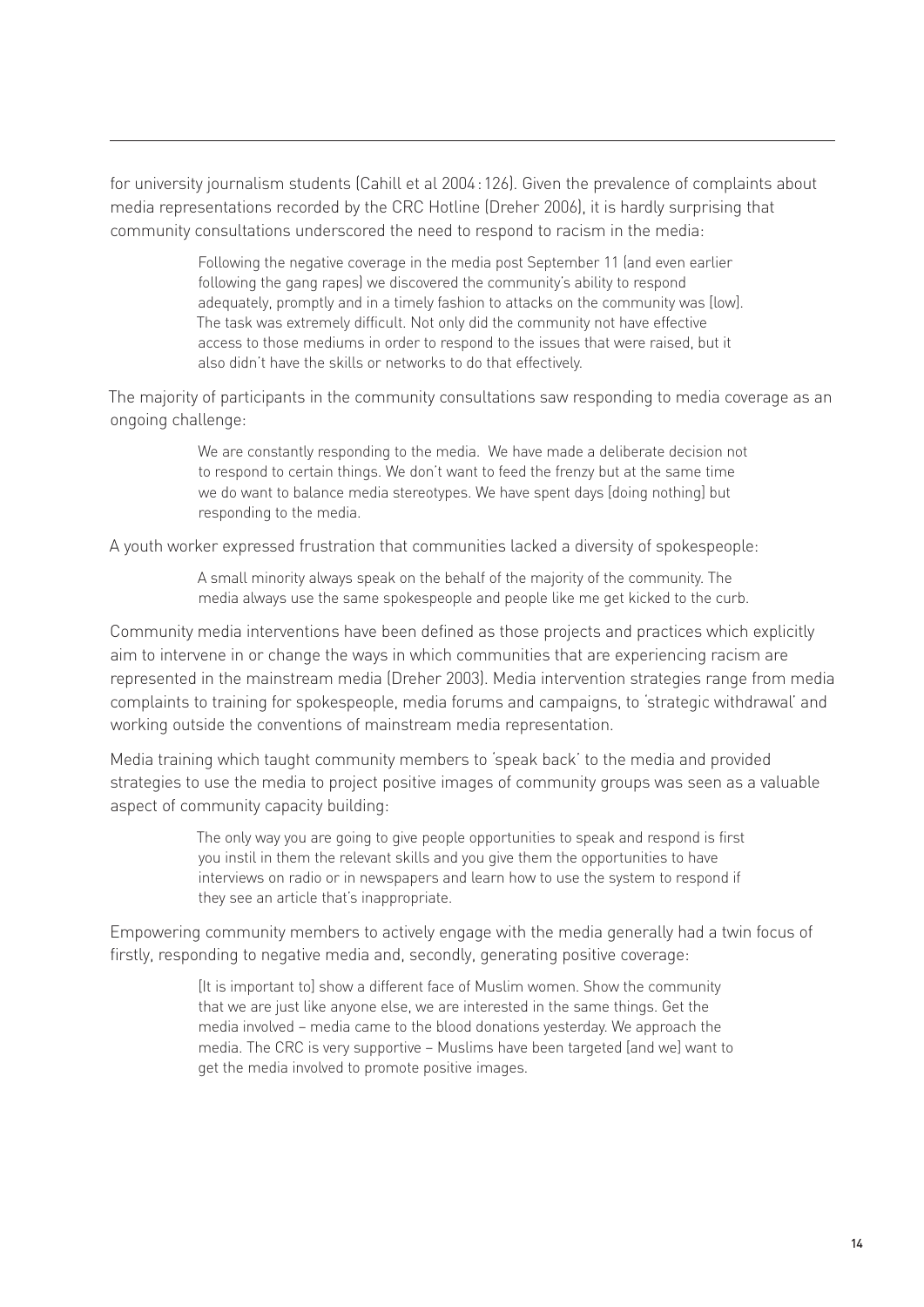#### Case Study 3: Media Advocacy Network

In November 2001 journalism educators at the University of Technology, Sydney (UTS) facilitated a day long workshop on media skills for 20 members of the United Muslim Women Association (UMWA) in Sydney. UMWA organisers had approached UTS as they felt that young Muslim women lacked the skills and confidence to adequately respond to intense media scrutiny. The workshop included sessions on writing for the print media, responding to newspaper reporting, developing media management skills, a tour of community radio station 2SER FM and participating in mock interviews, practising techniques for adversarial interviews. The outcomes of this and a follow up media skills workshop were seen as empowering for participants, and an organiser reported that 'young Muslim women are taking a more active role in responding and speaking out [to the media]'.

Several participants in the 2001 workshops maintained an ongoing interest in media responses and media production leading to the development of a quarterly magazine, *Reflections*, to break down misconceptions about Muslim women:

> We want to tell people who we are, what we believe in. We don't want any more this whole representation of us; we don't want people to have an image of us that's false … we don't want to be the victim anymore.

*Reflections* is available online and in hard copy, and regularly publishes both contributions which respond to mainstream media agendas or widespread stereotypes of Muslim women, and those which emerge from the concerns and priorities of young Muslim women themselves.

The *Reflections* production team and other UMWA members have also participated in training in investigative journalism, and organised public forums intended to intervene in prevailing news agendas. In the wake of the 2005 London bombings the UMWA organised a conference provocatively named 'Jihad: Terrorism or a Muslim's Highest Aspiration?'. Journalists were invited in the hope that they would ask organisers about this title, giving the UMWA an opportunity to challenge the media's use of the word 'jihad' and to put forward alternative definitions.

Developing media skills in the community typically involved partnerships or dialogue with universities and media professionals. Peak Muslim women's organisations have worked in partnership with university journalism educators to develop a Media Guide (IWWCV 2005) and a program of training materials and seminars for university journalism students. Media strategy was also integral to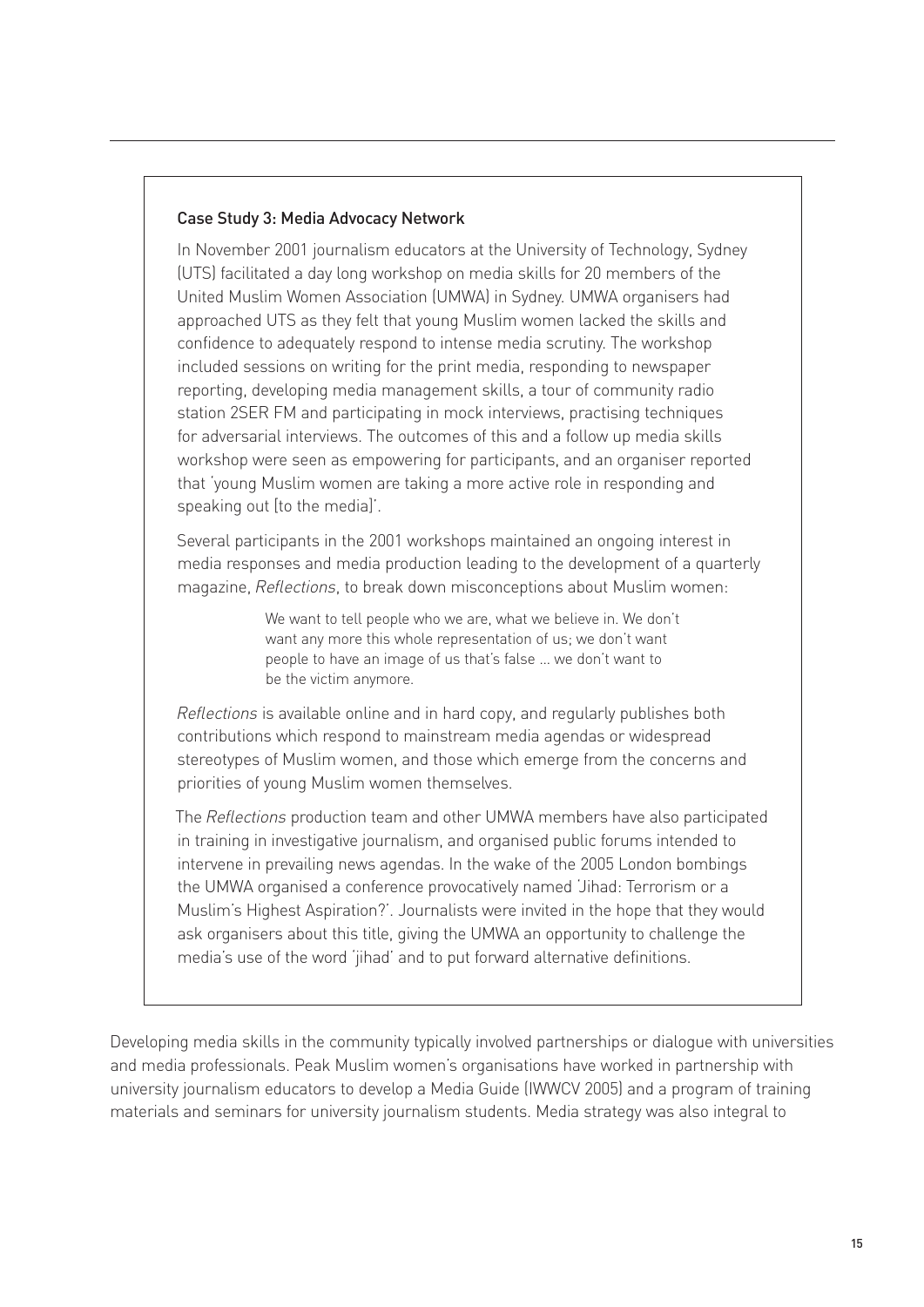partnership projects and Government partners in community response projects were eager to obtain positive media coverage:

> A central aim of the partnership is to promote positive images of young people. This is done in indirect ways; there are limitations due to being within government. The success of the projects is the best positive image. Young people in all the programs are encouraged to be very active at University or wherever; they are high achievers. [The program] has been the biggest success so far for promoting positive images.

While community organisations and individuals were also keen to obtain positive media coverage and to allow participants in projects the opportunity to tell their own stories, there was concern that focusing on obtaining positive images meant more difficult community projects were not attempted.

#### Limitations and challenges

While there has been little research into community media interventions, these activities are distinct from those of community media and alternative media and demand greater attention in both policy and research. The existing research into community media interventions in Sydney's racialised communities (Dreher 2003) has identified a number of dilemmas echoed in the consultations for this research. While people involved in community media intervention activities have found it relatively straightforward to learn basic media skills, producing longer term change and influencing news agendas has proved far more difficult. Media advocacy work has led to a greater diversity of spokespeople from Arab and Muslim communities being used as sources in mainstream media in Australia, and some spokespeople have established highly productive professional relationships with interested journalists.

Interviewees, however, remained frustrated at their relative lack of success in promoting 'positive stories' and in finding an outlet for alternative stories about Muslim and Arab Australians beyond the narrow news agenda of crime, threat and terrorism. A key stumbling block has been journalism's central professional value of editorial independence. While the news media has increasingly made space for a wider diversity of sources and stories concerning targeted communities, journalists and journalism institutions have been less willing to negotiate with those communities or to take on board alternative news agendas. Community spokespeople are routinely asked to respond to journalistic scrutiny rather than to determine the agenda for reporting on issues affecting their communities (ADB 2003). While Muslim and Arab Australians are increasingly visible in the mainstream media, journalism conventions and the presumed interests of the 'mainstream' audience continue to mark the limits of how and when targeted communities can speak.

Government interviewees and community representatives felt that mainstream media and public statements by senior figures in government could undermine community relations work. Community interviewees explained that 'responsible leadership is particularly important in a crisis time' and funding should be made available to community groups that are affected by racialised reporting:

> More work needs to be done with the media. The government can do more and assist here.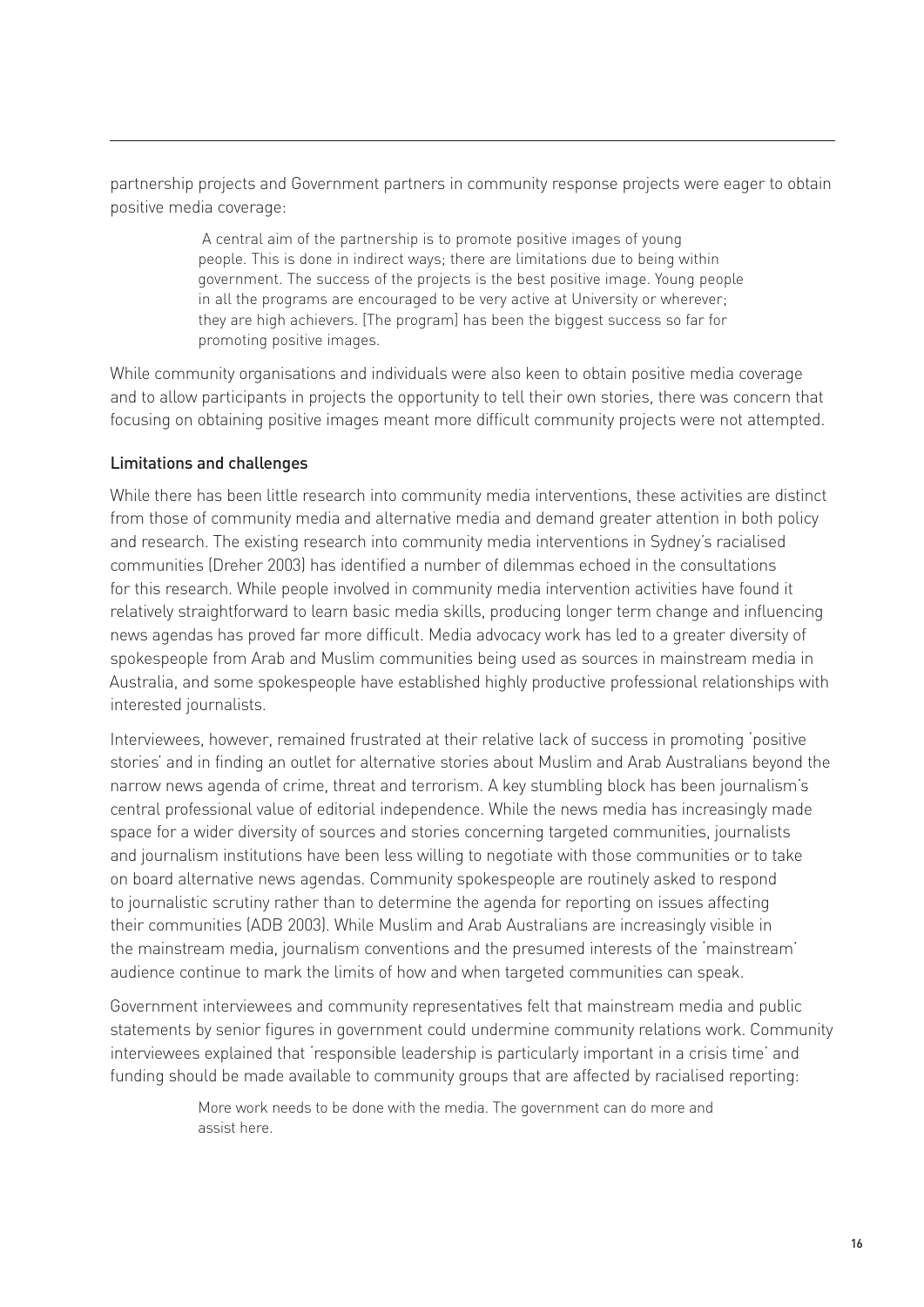Wider government responses were seen with scepticism when they were contradicted by government's media responses to community tensions:

Government rhetoric often inflamed tensions.

They've helped, but they haven't built the community to respond to discrimination. The responses haven't addressed the real issue. What's that saying? The same people pissing on your knee are throwing you a towel to wipe it off.

The successes and limitations of community media intervention strategies after September 11, 2001 suggest that producing change in the news media is neither easier nor simpler than working for change in other institutional contexts. Indeed, this research and the evaluation of the CRC's Community Harmony Reference Group both found that community and government representatives involved in responding to racism after September 11, 2001 felt news media to be the most difficult institutions to influence (CHRG 2003). However, the news media may appear to be a more accessible and important target of intervention precisely because of the ubiquitous, mundane and highly visible nature of mainstream journalism.

# Response Strategy 4: Community cultural development

Community Cultural Development (CCD) processes work across a wide range of art forms in what is intended to be a collaborative and empowering creative process. CCD projects developed with targeted communities after September 11, 2001 involved story-telling through a variety of different mediums, including books, magazines, films, theatre and hip-hop. The process is underpinned by a commitment to community capacity building and aims to 'forge and develop spaces for self expression, self definition, and to argue for self determination' (Abood 2006 : 26). A highly experienced Community Cultural Development practitioner, Paula Abood, has defined CCD as:

> ...a set of principles and practices that give communities the opportunity to develop and express their own cultures. CCD is mostly understood as a process involving the participation of communities, artists and arts workers or CCD workers to develop and produce a work of art (2006 : 25).

CCD workers interviewed for this research stressed that the outcomes of CCD projects are secondary to the process of CCD. Those processes have ambitious aims, including: 'empowerment through participation, self determination through resourcing leadership, engendering confidence through self-expression, [and] effecting change from within through creative engagement' (ibid : 48- 49). CCD was generally seen as an effective community response strategy although all the practitioners interviewed stressed that CCD is only effective if the community members involved in the project have creative control over the project.

In this way Community Cultural Development addresses one of the central difficulties identified in community media intervention strategies. Rather than responding to the demands of mainstream media or issues raised in public debate, CCD aims to produce 'a place to speak without having to respond to outside demands' (Nahlous 2006 : 12). Facilitators of CCD projects praised CCD because it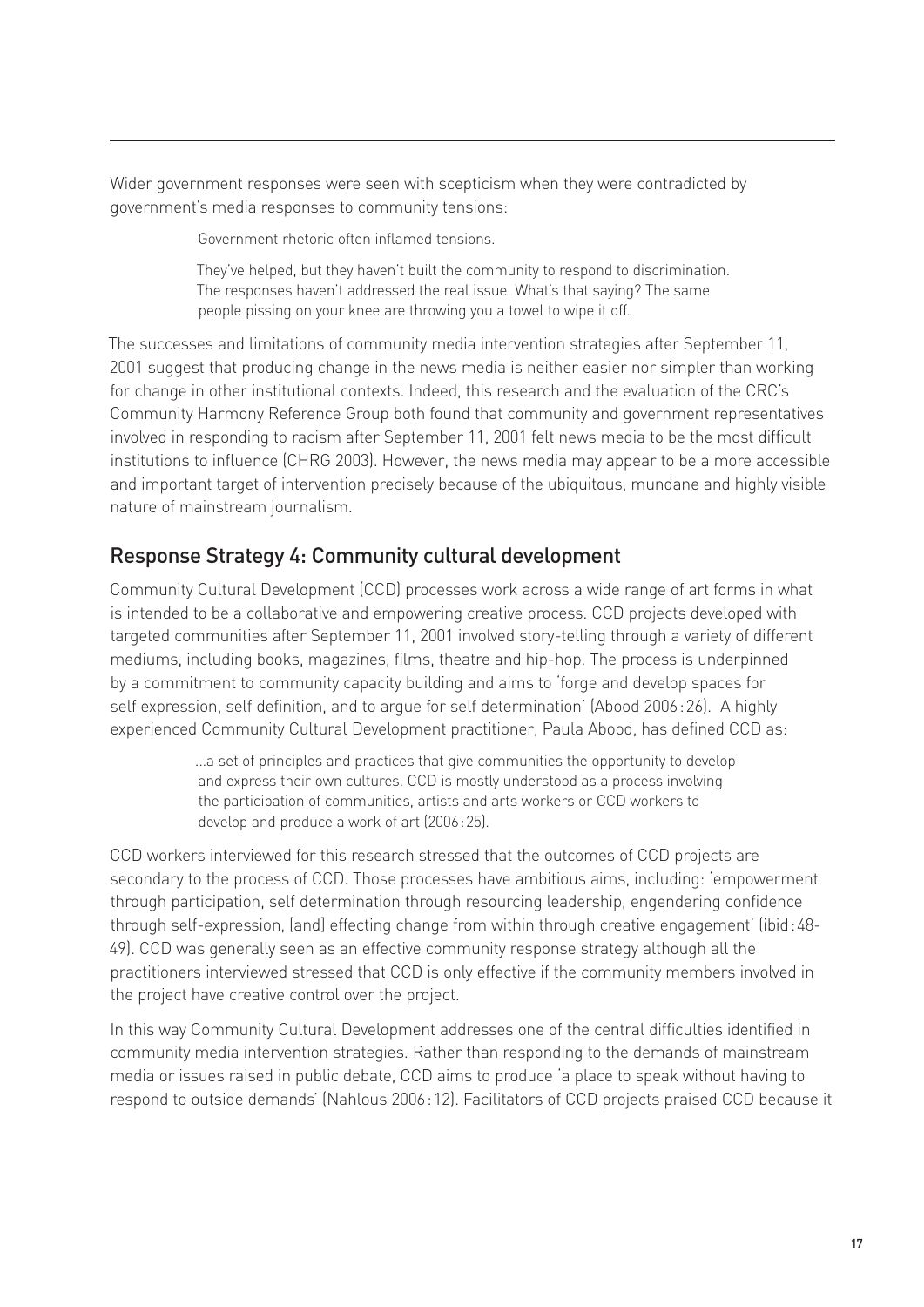provided marginalised community groups with the space to tell their stories. A community worker involved with a CCD project commented:

> The project is really important because it's a story telling project: it centres their narrative and voices. It brings them together to produce a book which is counter to the stereotypes and normalised narratives of someone from an NESB.

CCD was a popular response strategy for projects that involved young people because, as one community worker observed, it involved 'young people speaking for themselves'. CCD projects often incorporated media strategies designed to obtain positive press coverage of the project. Community workers often saw improving the public image of a particular place or group of people as an integral part of community cultural development.

#### Case Study 4: Trouble Comes to Me

*Trouble Comes to Me* is a short film by a group of Arabic speaking youth that detailed their experiences of everyday racism and overpolicing. The action revolves around four young Arab Australian men driving in their local neighbourhood as they are pulled over by the police. The film depicts the interactions from the point of view of the young men, who feel targeted, humiliated and frustrated in their dealings with police. As the title suggests, these young men feel that they don't have to go looking for trouble, rather conflict comes to them.

> It's basically about the conflict between the Arab community and the police and how they see each other and the different ways of basically stereotyping. How different Arabs act. It doesn't mean everybody acts the same. We just made this movie just to show how it is.

The film was part of an initiative of the Premier's Department's Youth Partnership with Arabic Speaking Communities in partnership with community sponsor Information and Cultural Exchange (ICE). As part of the Youth Partnership, ICE organised a camp, 'Shifa-Agents of Change', exploring complex issues of cultural identity for young people from diverse cultural backgrounds. The camp gathered young people between the ages of 15-19, mostly Arabic speaking, from Western Sydney in an attempt to provide leadership training and to engage them in cultural work with their communities. The title, 'agents of change' reflects a deliberate decision by ICE to define leadership in terms of working for social change rather than as individual success.

A group of young men involved in the camp took part in ongoing workshops with CCD facilitators. A writer facilitated the development of participants' stories into a script, while film and sound artists provided training and direction for the film

 $\rightarrow$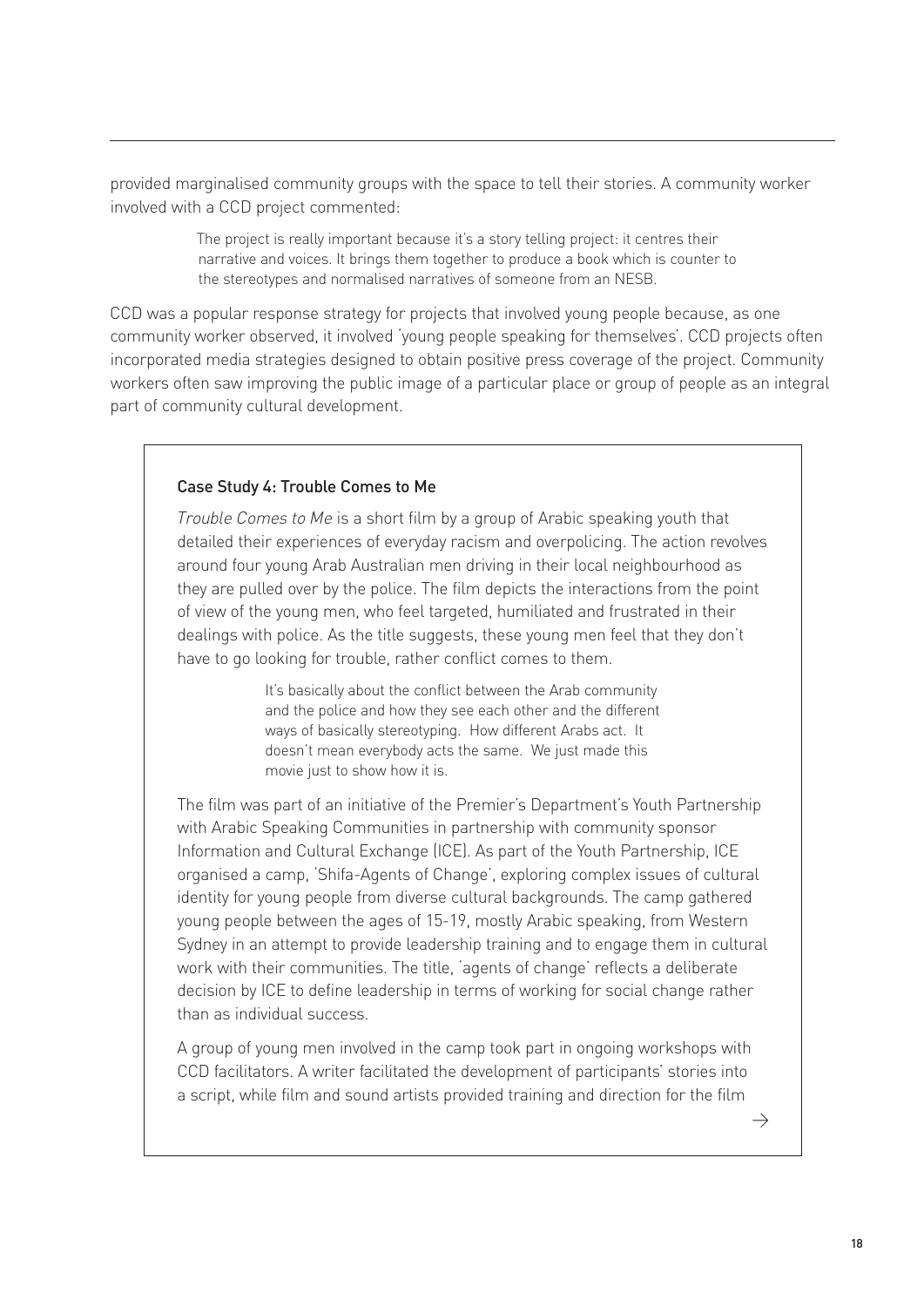production. The film has subsequently been shown in film festivals and at public forums both around Australia and internationally. The film has also been used in training for police officers in New South Wales on how to deal with culturally and linguistically diverse youth and communities as well as being screened for mainstream media workers. Participants in the filmmaking process have gone on to produce a follow on film and have sought funding to produce a feature length movie.

Several interviewees said that the products of CCD work can become valuable resources for wider education strategies. In addition to the use of *Trouble Comes to Me* in police training, Afghan women's dobaiti poetry produced through a CCD project has been read by university literature students as part of University of New South Wales syllabus (Vieceli 2006 : 17).

Common to all CCD practitioners interviewed was an emphasis on the affective outcomes for participants, including improving confidence and self-esteem, producing a sense of empowerment. Participants in the Afghan women's dobaiti poetry project reported 'joy at being a part of a creative process, […the process] helped in dealing with pain, sorrow and loss' and, for one participant, a public performance of the poetry was 'the first time she felt at home' in Australia (ibid : 18). CCD can thus provide 'a vibrant cultural life for those for whom it remains out of reach' (ibid).

Community workers said that improving the self-esteem of young people was a crucial part of CCD. A typical comment was that participants in CCD became 'more confident'. A youth worker said:

> There is a lack of high quality resources for young people of particular backgrounds. Many people are feeling depressed and justifiably paranoid about the way that they are being treated and this was a good mechanism to make the community feel better.

For the young people involved in CCD projects, cultural production was an opportunity to reject negative media images:

> In community cultural development I think a successful outcome is producing something that community and participants can be proud of and speaks their voice in a way that isn't mediated by outside influences but influenced by community concerns and action.

A community worker on a school based CCD project said that the project 'broke down some of the barriers between students from different backgrounds'. CCD was also seen by some interviewees as an important way of skilling participants for jobs in the arts and entertainments industries, although other interviewees stressed that employment outcomes were not the focus of the CCD projects:

> We work with communities through the artists and if that stuff is great then that's great but to put that expectation on people is pretty crazy – that we're going to working with you for the next few months because we want you to become a professional music artist. And how realistic is that?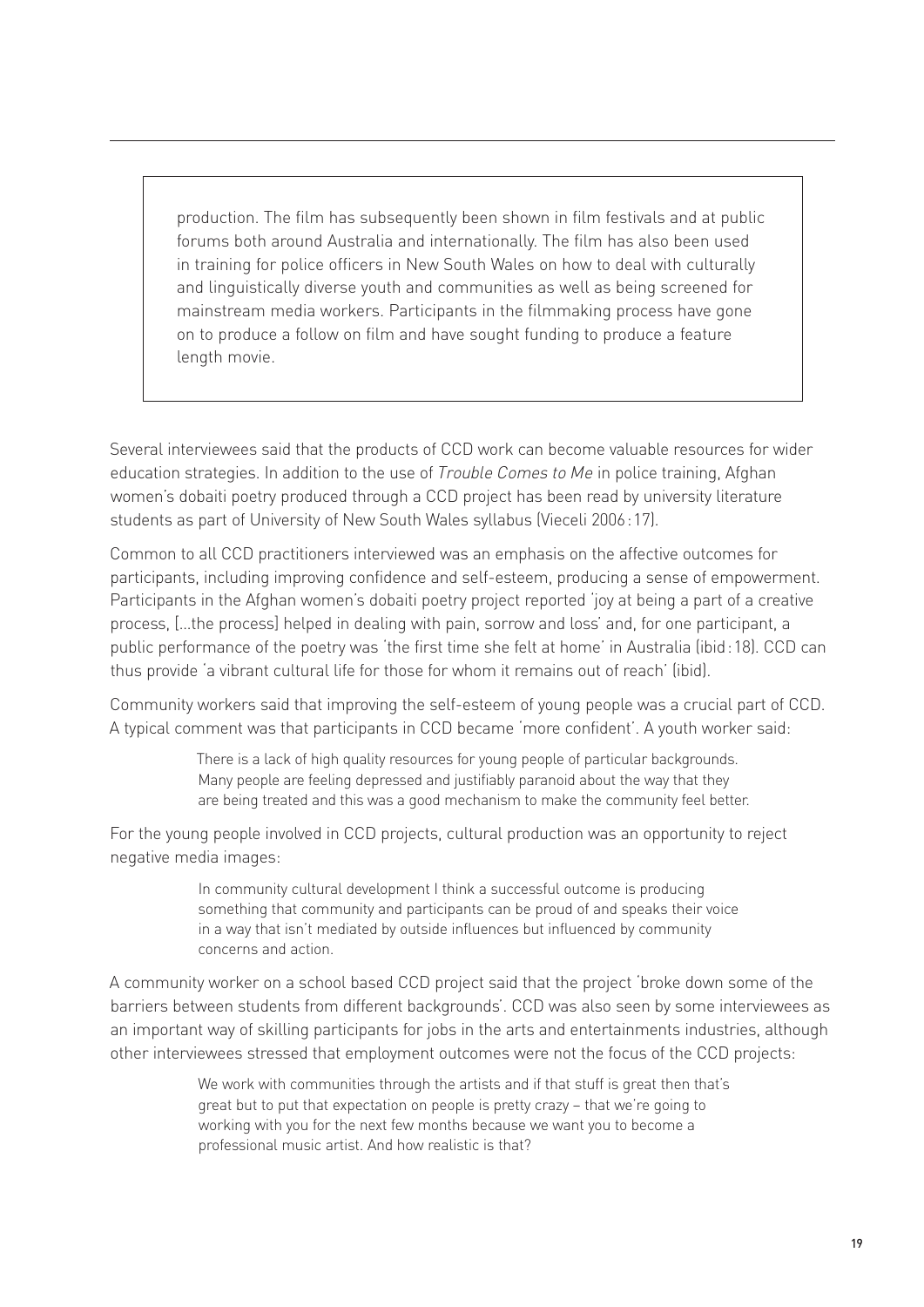For facilitators of the young filmmakers project described in the case study above, the most important measure of success was that participants returned to school or took up vocational training and employment. Participation in community cultural production can produce confidence and skills which are valuable beyond arts networks.

### Limitations and challenges

Despite the ambitious aims of CCD and the positive feedback from practitioners and participants, there is very little independent research into the effectiveness of community cultural development. Lena Nahlous argues that the evaluation of CCD projects is always difficult, asking: 'how do we measure self-esteem or a collective sense of autonomy and power?' (2006 : 6). On a practical level, the logic of funding applications mitigates against documenting or analysing difficulties or failures, while more generally practitioners find 'less and less space to reflect on practice' (ibid : 7). There is also a 'doubleness' to the work of CCD, as 'some of the most interesting and vital aspects of community-based cultural projects lie beyond the objectives that can be stated in a list of bullet points in a funding application' (Rose in Nahlous 2006 : 6). The peak body for NSW, CCDNSW, has recently produced a resource kit on evaluating CCD projects (CCDNSW 2006).

Advocates of Community Cultural Development also stress that CCD should not be understood as welfare, and practitioners must constantly argue for the artistic and social value of CCD processes and outcomes. Practitioners stress that CCD processes contribute to community sustainability and must therefore be supported and given legitimacy (Vieceli 2006 : 19). As the federal arts funding body, the Australia Council, has linked CCD to wellbeing, Abood argues that 'participatory creative processes' can enable governments to more effectively incorporate community culture and values into policies and strategies (2006 : 25 – 26). Nahlous argues that CCD can 'engage new collective needs, work through thorny problems in cultural politics, and highlight emerging voices' (2006 : 7). Yet CCD practice and production is often sidelined, not least through the 2005 restructure of the Australia Council itself, or by comparison to the elite arts.

One of the key achievements of community cultural development work has been to create what was repeatedly called a 'safe space' for targeted communities to explore the impacts of September 11, 2001 and the 'war on terror'. While Arab and Muslim Australians have often found mainstream media to be hostile and have felt insecure in public space (ADB 2003, HREOC 2004, Dreher 2006), CCD projects were acknowledged as enabling communities experiencing racism to work through issues and develop responses without fear of harassment. As with all community response projects, the challenge of reaching wider audiences remains a crucial concern, as 'raising your voice to draw attention to social injustice is difficult when there is no audience' (Abood 2006 : 33).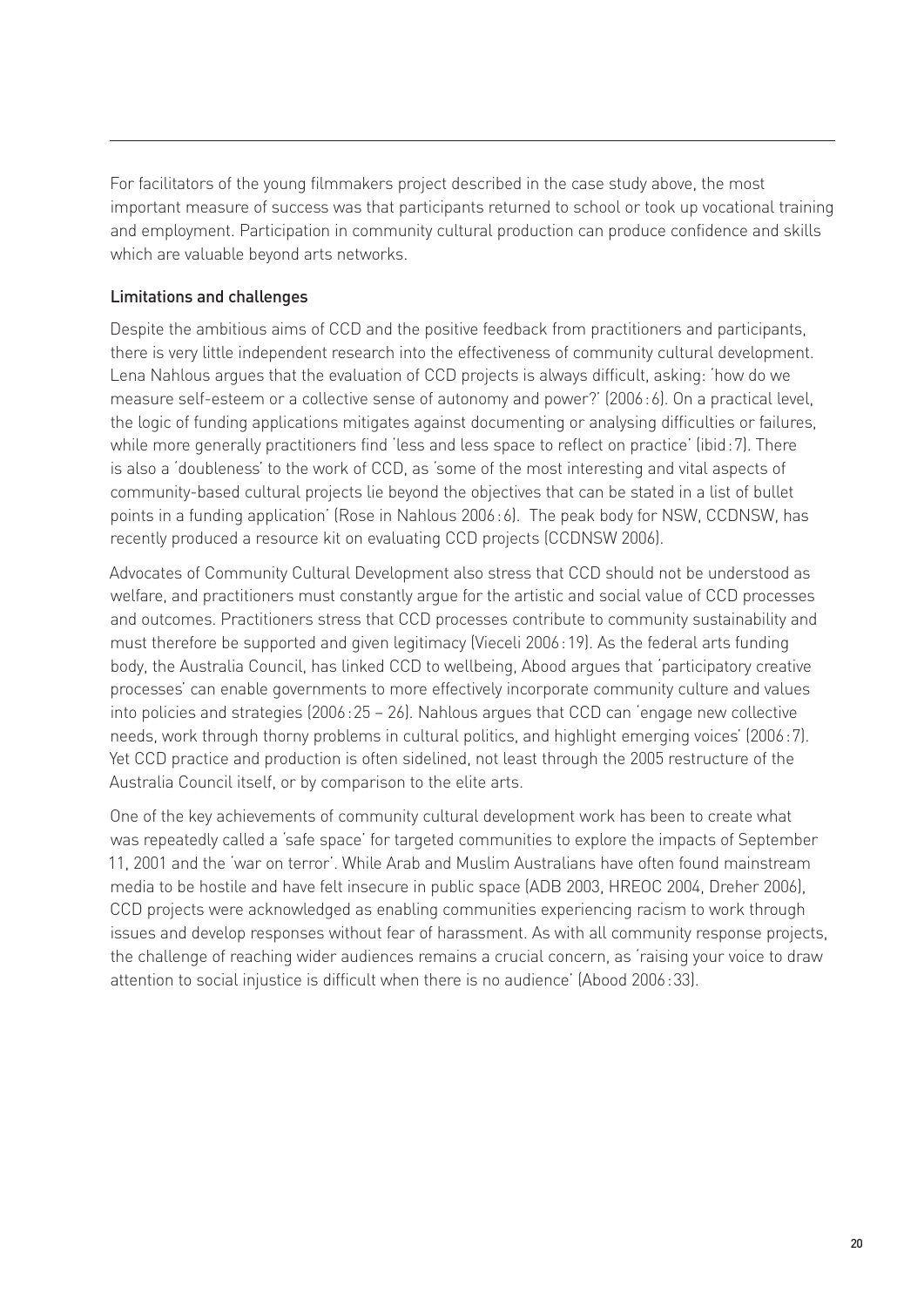# PRINCIPLES UNDERLYING COMMUNITY ANTI-RACISM STRATEGIES

In addition to analysing specific anti-racism projects, this research has also identified three key principles which underpin successful community response strategies. This section draws on interviews with representatives of NSW State government departments as well as community organisations and workers. There was broad agreement among both community and government interviewees on the importance of community capacity building, partnerships and sustainability as organising principles for ongoing anti-racism and community relations work. Consultations also identified funding and evaluation as two of the central challenges facing community anti-racism work.

# Principle 1: Community capacity building

Capacity building has been widely used as a conceptual term in issues and research that deals with communities. This contested term has generated many definitions referring to the degree to which a community can develop, implement and sustain actions which allow it to exert greater control over its physical, economic, social and cultural domains (Potapchuk et al. 2005 : 19-25). This requires the ability of individuals and communities to work collectively to foster and sustain positive change. Working with the Assyrian Australian community in western Sydney, Greg Gow has developed a definition which highlights the key features relevant to this report:

> Community capacity building is about enabling people to develop their individual and collective potential as contributing members of society. The verb 'building' highlights that it is a process which involves training, resourcing and supporting people. The aim is to develop the skills and capabilities of community members so they are better able to identify, and help meet, their needs. Ideally, service providers play the roles of facilitators and catalysts, who support community-driven efforts to build capacity. In this way community capacity building is about multi-layered and integrated partnerships. (2005)

As a principle underpinning community anti-racism work, community capacity building emphasises skills transfer and the development of capabilities for self-determination and full participation in all aspects of social life. Activities and outcomes should be community identified, with community workers and service providers working in partnership.

Community building approaches are built on principles of cooperative problem solving, collaboration and common enterprise. However, these practices must be situated in a framework that critically looks at the historical, socio-economic, political, cultural and geographical contexts that communities are located within. As such, community building bears important connections to community organising and community development but within an emphasis on the democratic involvement and participation of the community (Cavaye : 2006). Community building projects are typically based on a set of ideas about how the world works and what it takes to change circumstances for people in the community or to change the place itself (CBNSW 2006).

Although community organisations and individual community workers consulted for this research wanted to be more proactive in their response to the climate of increased fear and racism, the ability of community organisations to be proactive in initiating and staffing community response projects was undermined by the limited resources and capacity of community organisations. One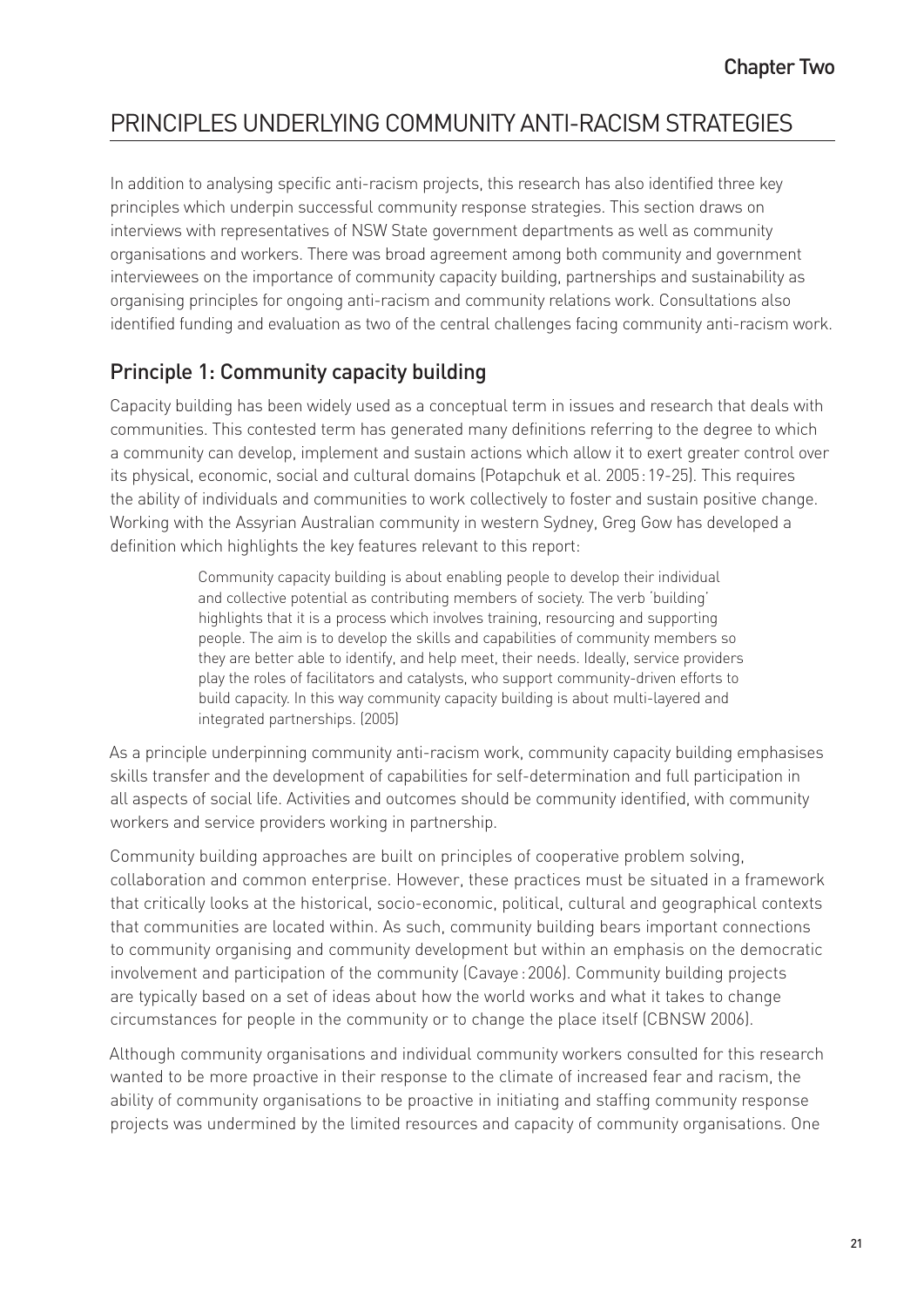community worker commented that community organisations simply 'lurch from crisis to crisis', while a community representative stated:

> We have tried to be proactive [but we] have to react also because things get thrown at you … but that's not all we want to do. We want to initiate projects and relationships.

A reoccurring theme in the community consultations was the importance of building community capacity in order to initiate and implement long-term strategies. One interviewee stressed the need to:

> ...develop the community's capacity to stand on their feet so they don't always feel that they have to depend on others to speak out for them. We would like to see communities reach a stage where they are able to access and acquire knowledge and skills to work for and speak for the community and to build that bridge between government and the rest of community.

Several projects explicitly incorporated capacity building principles, such as a community cultural development program for young Arab Australian filmmakers which emphasises skills and confidence building to enable the participants to return to formal education or to enter the workforce.

Community interviewees were also involved in projects with a specific community capacity building focus, including: providing resources to empower communities; and training community members with skills to initiate and deliver community response projects. Improving the ability of community members to engage with the media was also seen as a vital part of community capacity building, as discussed above.

### Information and resources

One popular form of community building is civic action to improve quality of life or promote social justice. In the context of anti-racist projects, capacity building becomes a useful tool to simultaneously enact positive changes within marginalised communities as well as addressing hierarchies and power relations (Aspen Institute 2005 : 35-38). Projects typically involved the provision of information and resources to community members. One program targeted an 'economically deprived area' where for Muslim women 'isolation is the major problem'. Through their participation in project activities, project coordinators report that Muslim women developed networks in the wider community and improved their self-esteem, taking part in workshops on body image and self-defence.

Other projects aimed to improve participants understanding of their legal and political rights:

[The project] aimed to improve the capacity for ordinary people – in this case Muslim women – to be involved in the political process. It's about fostering participation and not just a feeling of helplessness. Because I think that feeling is very dangerous and I think it is prevalent in the community at the moment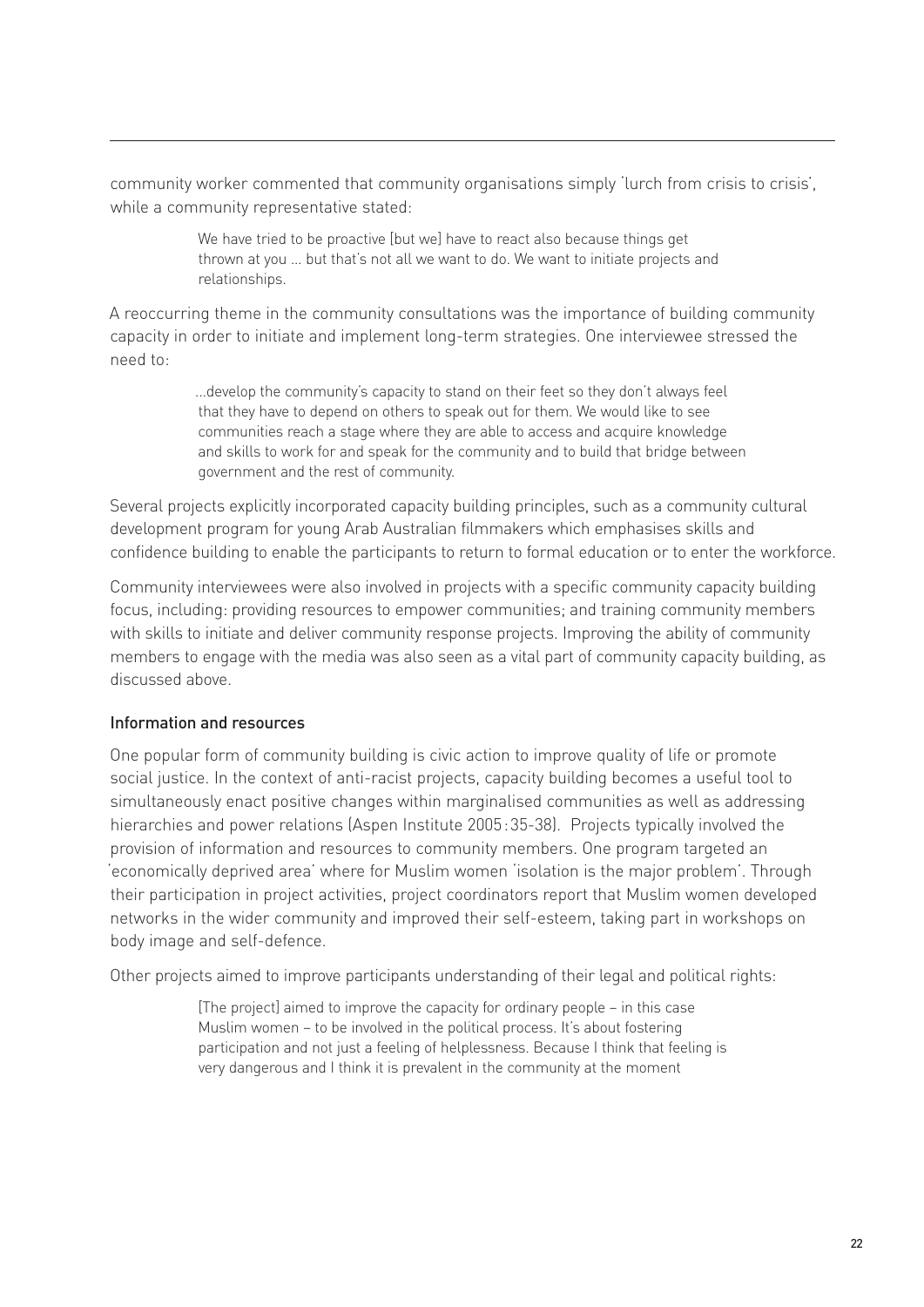#### Volunteers

The capacity to respond to a climate of increased threat and fear depends on communities' ability to mobilise volunteers. This reliance on volunteers was seen by some interviewees as unsustainable in the long-term:

> The organisation is all volunteers. [It is] currently manageable as volunteers. To be long term we would need to have full time workers, eventually.

In a national survey of interfaith work in Australia, Cahill et al (2004 : 90) found only one salaried worker, concluding that this 'vital work is reliant on volunteers'. A key objective of building community capacity was to enable community organisations to initiate strategic responses and increase the number of people within the community who can run community response projects. A number of interviewees stated that building community capacity involved a greater government commitment to training and to employing community workers:

> Who is best capable of addressing those [community] needs? Community organisations who understand their community at the grass roots and have the trust and credibility to deliver those services. If you want to develop and empower communities that requires committing resources, funding and training.

While community consultation indicates a strong belief that the community needs to become better equipped to respond to crises, the same participants stressed that the responsibility for responding shouldn't be shouldered by community organisations alone. Support is crucial:

> Communities need to be supported in crisis. People really mean well in their requests, but we are so inundated. We need a pool of people.

This 'pool of people' included government representatives and departments, schools, religious leaders, other community organisations, local councils and media workers.

## Principle 2: Partnerships

Partnerships were widely understood as a key principle for expanding networks, developing 'pools of people' involved in responding to racism beyond targeted communities. Some of the most successful community response projects were developed within partnerships with other community organisations or with government agencies.

### Partnerships across communities

Community response projects that facilitated partnerships with other community organisations or groups were viewed as positive because they increased understanding and strengthened community networks. One community representative stressed 'the relationships need to be ongoing'. The relationships formed between community organisations and participants were viewed by some interviewees as the most important outcome of community response projects.

Interviewees gave positive feedback about community response projects that were conducted in partnership with schools and universities. Racism in schools and campaigns targeting schools were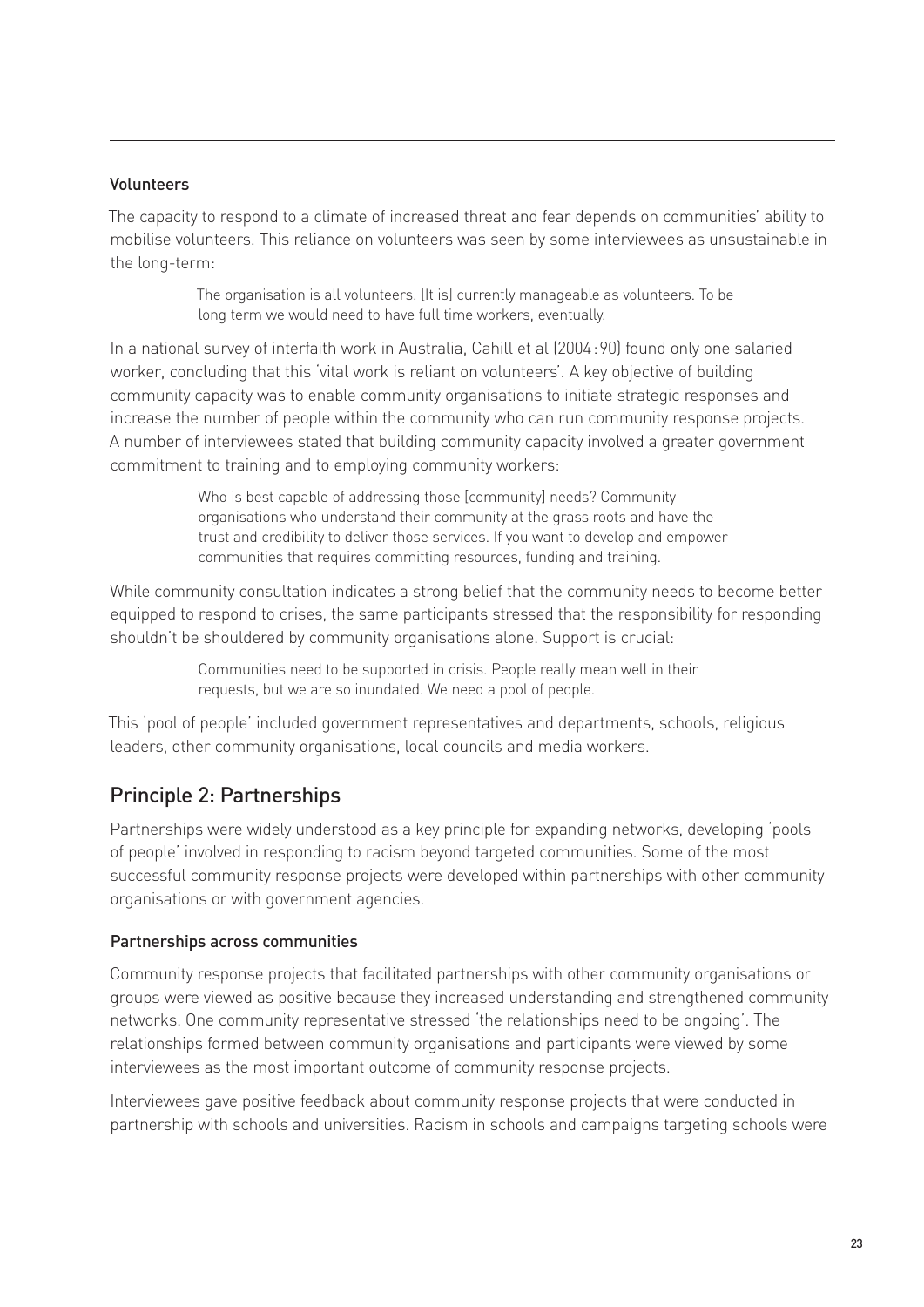seen as important. Community response projects typically encouraged the distribution of project resources and publications in schools. Community capacity building in media skills were conducted in partnership with universities and media professionals.

#### Partnerships with government

There was also a widespread agreement that there was a need for partnerships between government agencies and community organisations if more effective responses to a crisis in community relations were to be developed. While interviewees in community consultations supported the principle of partnerships between communities and government, they also argued that partnerships need to empower communities and should recognise that community organisations are under-resourced in comparison to government departments:

> Community projects need government support. Partnership requires recognising that we both have a responsibility and we both need the appropriate resources. The community provides intelligent advice and guidance to government but the government also needs to invest its resources into community service provisions. Who is best capable of addressing those needs? Community organisations who understand their community at the grassroots and have the trust and the credibility to deliver those services.

Projects need to come from communities rather than being arbitrarily imposed from above.

The government is scared of helping the community become advocates of change.

Interviewees also explained that trust is a key factor in partnerships and it takes time to build relationships and trust. Building better partnerships between Government and the community was a reoccurring theme in the community consultations. One community consultation participant believed partnership programs were undermined by political rhetoric:

> They're getting half Australia on their side by saying yeah, all the wogs, all the Arabs are scum and they're terrorists and they try and get the Arabs on side by saying yeah we'll give you \$10 000 to try and do some stuff.

Another interviewee commented that when Government undertakes partnership projects it needs to recognise the limited resources of community organisations:

> We would have benefited from greater clarity regarding the responsibilities of the community partner. In particular, it wasn't made clear that the community project, which is the major part of the program in terms of time and cost would be fully paid for and resourced by the sponsor organisation. We felt that this was an unrealistic expectation of a non-profit community organisation … that is limited in terms of its funding and resources.

One community organisation felt that government partnership programs failed to target the sections of the community that most needed help. In this case, the community organisation intervened to redirect the partnership program towards the young people that the community organisation believed were most in need of assistance.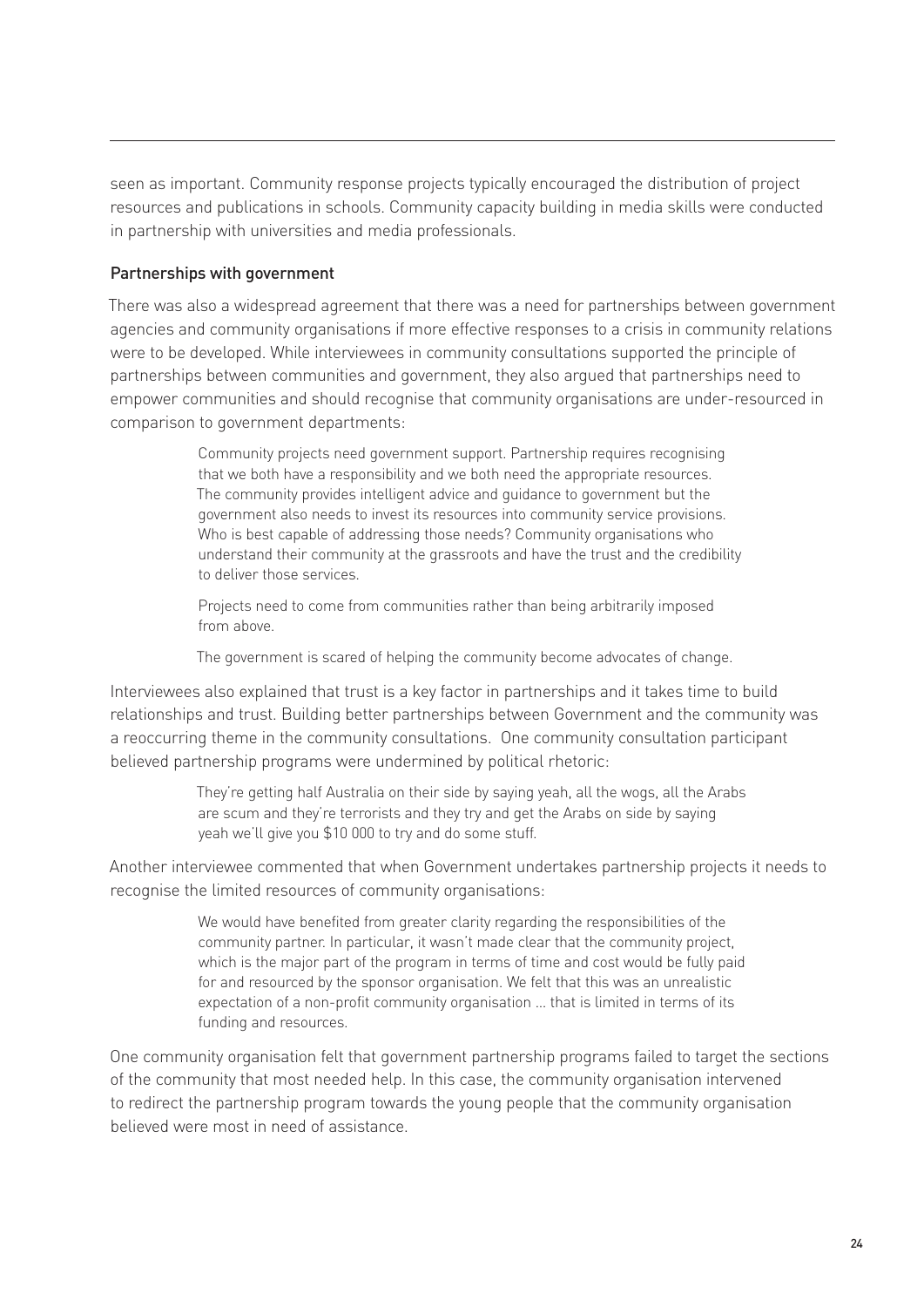#### The value of existing partnerships

Both government and community interviewees stressed that responses to September 11, 2001 and the Bali bombings have built upon networks, interactions, trust, policies and programs that have been previously developed in NSW through the Community Relations Commission for a Multicultural NSW and the Youth Partnership with Arabic Speaking Young People steered by the Premier's Department. The Youth Partnership advised other government departments, and developed longer-term leadership development strategies with youth. The most important avenue for government / community interchange proved to be the Community Harmony Reference Group (CHRG), established by the CRC in 2002 and wound down in 2003. The CHRG was perceived by all parties involved as being of great value – and its demise removed a valuable arena of collaboration and knowledge sharing:

> The CHRG had communities under incredible stress and threat working together. It was important for all agencies to sit around the one table, and work together on a project basis.

The Community Harmony Reference Group sustained an environment for partnerships and collaborations. Some interviewees said that their awareness of what was achieved by the Community Harmony Reference Group was inadequate. Interviewees suggested better reporting of CHRG outcomes to both government and community participants. Two interviewees recommended a recall of the CHRG to present research findings.

Existing partnerships enable a timely and effective response to crises in community relations. The ability to respond depends on long-term programs and partnerships being in place. Intensive programs and proactive linkages require long term funding and commitment but produce very important outcomes. Government responses to September 11, 2001 suggest the value of community strengthening and relationship building both for preventing community relations tensions and for developing a strong foundation from which to react to crises as they arise. Programs must be ongoing rather than incident-specific. An overarching strategic policy document which outlines the lessons learned from September 11, 2001 would enable effective future responses.

Building trust and relationships with community organisations is vital to the success of government response projects. Community consultations must take account of the diversity of communities and the skills and resources of community organisations. Government responses would benefit from training in community liaison for staff involved.

Community representatives argued that government needs to recognise the limited resources of community 'partners'. It is important to do more than merely initiate projects, and there is a need to focus on sustainability by supporting projects throughout their duration and to provide funding for initiatives which arise out of partnerships. Interviewees explained that a whole of government response to the crisis in community relations after September 11, 2001 was possible only because the Youth Partnership was already in place as a key coordinating mechanism in relation to the Arabic speaking community. Without proper communication and consultation, relations can disintegrate very quickly, and a key lesson learned is 'to stay closely engaged with the community, to listen to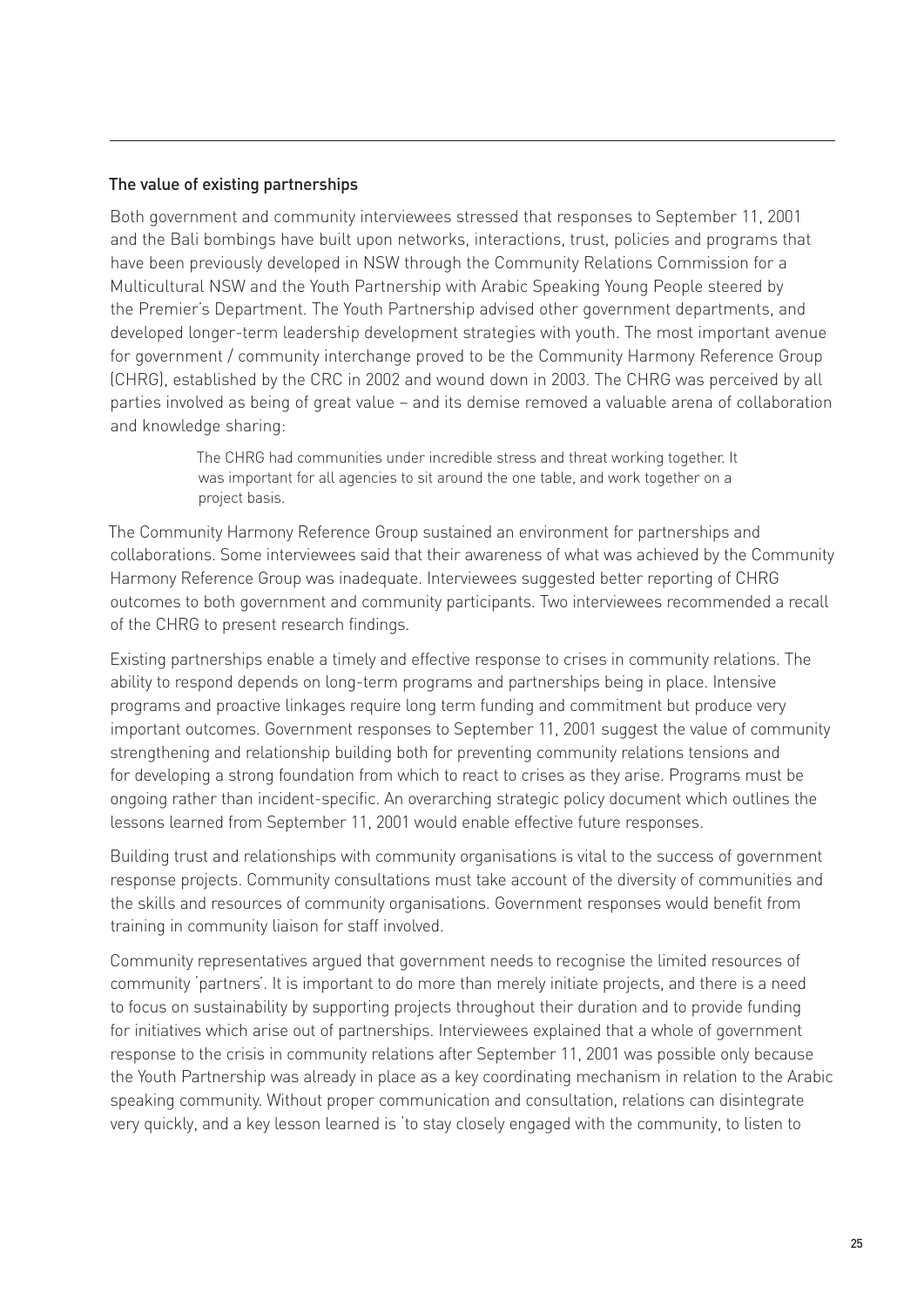them, to make ourselves available to them, to maintain an open door policy'. Communities also have a responsibility to engage in partnerships and dialogue.

Working in partnership has been a steep learning curve for government. There has been a major shift in the Youth Partnership departments such as Sport and Recreation in terms of cultural diversity strategies. Through working in partnership with a diverse community, departments have learned in a very different way compared to cross-cultural training within an organisation. Training works best if it is supported through ongoing partnerships as action learning.

Partnerships are expensive and labour intensive upfront, but in the midterm and long term, costs are being saved. There are efficiencies in working in collaborative, cross-sector ways. It is important to frame partnerships in terms of the wellbeing and welfare of young people rather than any punitive message or goal.

## Problem-solving partnerships

Partnerships were seen to be most effective when organised around a shared task or problem-solving, particularly where the partnerships arose out of community-identified needs and incorporated capacity building principles for all stakeholders. Interviewees felt that government departments involved in partnerships have been on a learning journey, producing a sea change in attitudes among key government personnel. Partnership builds trust among key players and changes the perspectives of those having to solve the problems. Partnerships were also seen as a highly effective way to break down barriers and build understanding and relationships. Often these were implicit rather than explicit goals, suggesting that collaborative effort to address community needs and aspirations can contribute to the stated aims of much anti-racism and cultural awareness training.

Public comments by senior figures in government can also seriously set back the process of building relationships between communities and government. Participants in the Youth Partnership heard interesting feedback from the community about having their trust in the government built up, then shattered, built up and shattered again and again. Through the partnership process politicians were exposed to the complexity and volatility of community relations issues and the importance of perceptions for both affected groups and the wider community.

# Principle 3: Sustainability

Both community capacity building and partnerships can be seen as vital ingredients for the overall goal of sustainability in community anti-racism work. Sustainability can refer to activities that do not reduce the overall stock of resources in an area, or it can refer to the long-term viability of an activity in its own right (DFW 2002 : 9-10), and both senses were evident in the research consultations. Interviewees discussed the importance of maintaining the human resources needed for anti-racism work – paid and unpaid labour, passion and commitment, skills and expertise, as well as the need for longer-term strategies. There was an agreement that there was a need for ongoing and long term community relations building. Interviewees said that building community relations requires long-term planning and ongoing commitments from government: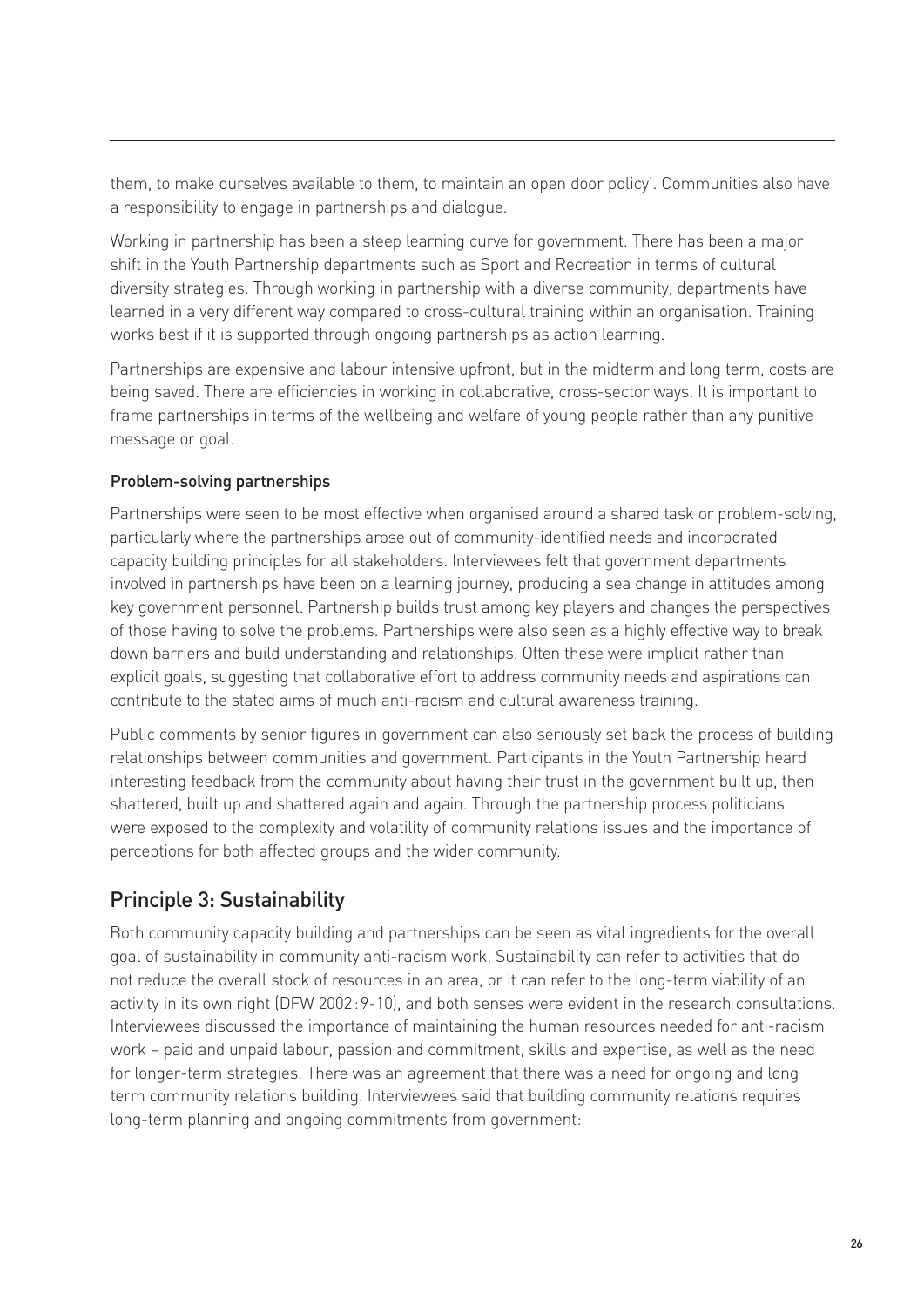We need long-term commitments. There needs to be a follow-on. This is not going to go away, it is our daily reality.

Crisis management plans are important, but there needs to be a focus on addressing racism within agencies.

One-off events were seen as band aids without ongoing support for programs arising out of the event. Government interviewees also fear that long-term projects need to be maintained setting a high priority for resources and funds. As the crisis moment passes, programs shift and become routinised and some fear that they will drop down the broader list of departmental priorities, thus facing cut backs in resources and support.

People involved in developing community response strategies were asked about what could be done to ensure better projects in the future. At times of crisis community organisations need to juggle immediate responses and ongoing programs and service delivery:

> Responding and responding and responding and not having time to stop and plan and think about what you actually need in the long term because you're just inundated with needs that need to be dealt with now.

Interviewees said that response projects need to facilitate long-term planning while ensuring communities have the resources to react to crisis events. Project sustainability was a key concern for community interviewees, who suggested the need for training and skills development for participants in response projects:

> Hopefully we'll be able to pass it onto other people who we will train. It will continue because it's something that's necessary. Even if things get better in Australia just in general for the whole Australian community this is something which is necessary – you need an alternative.

A community organisation which found that there were no qualified Muslim community workers in their area negotiated for a trainee position as part of a Muslim women's public safety project.

Many community interviewees argued that greater funding is required for community organisations involved in response projects. A community representative commented that after September 11:

> Given that there were only limited resources that the community had access to a lot of the time the community felt extremely paralysed in its ability to address the issues and extremely frustrated at the silence of some government departments in addressing the real issues post September 11.

Volunteers who had developed an ongoing publication at a leadership camp felt that government funding would help the project to become more sustainable.

While sustainability is an important principle for community anti-racism work, it is important to acknowledge that activities which fit the criteria for sustainability may yet be undesirable, and sustainability must be coupled to notions of empowerment, participation, equity, justice and difference (DFW : 10). Recent work in this area advocates wariness about the values of harmony and balance which underpin discourses of sustainability, arguing for a need to 'leave space for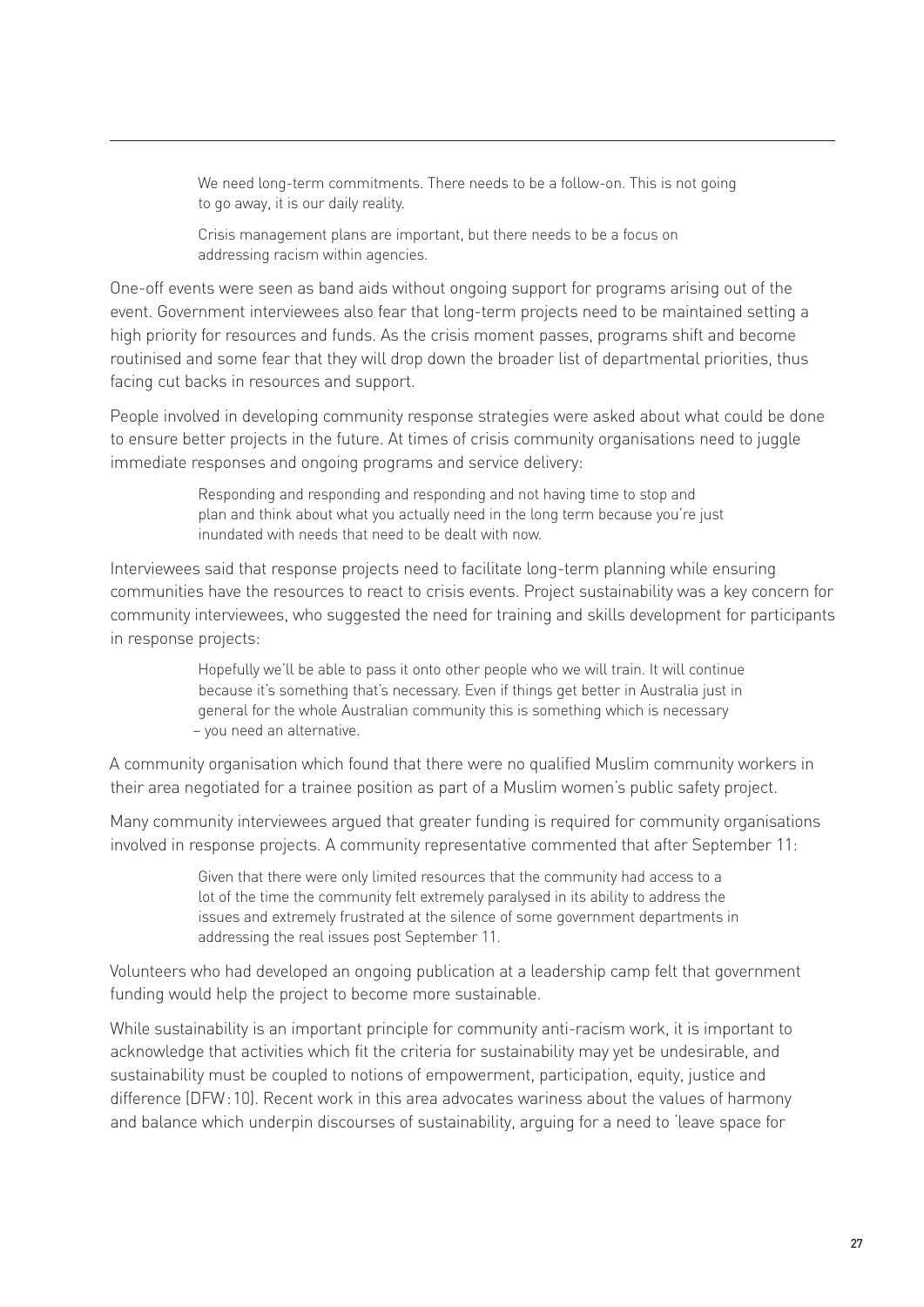irresolvable community conflict, for mediation – including symbolic, economic, subjective, historical, and emotional mediation – and for the culturally creative and life affirming place of imbalance and disharmony' (DFW : 11).

# Common challenges

As well as identifying the underlying principles of community capacity building, partnerships and sustainability, interviewees discussed evaluation and funding as common challenges in community anti-racism work after September 11, 2001.

## Evaluation

Participants in the community consultations were asked how they measure a successful project. Participant feedback was seen as an important way of measuring success. Organisers of cultural awareness and community capacity building seminars felt that evaluations were a good way to measure the increased understanding of the participants: 'They've said they've learnt things which is great'. For another organisation the development, printing and distribution of information resources was the best measure.

A youth worker queried the use of evaluation forms, commenting that: 'there is an enormous disparity between what people write and what goes on'. Other interviewees suggested a range of criteria for evaluation, including evaluation forms and community feedback. Despite the limitations of quantitative measures, participation or 'going by the numbers' was commonly viewed as an important criteria in evaluating the success of the project:

> You can always look at the turnout – if the turnout is good it shows that people are interested. If you are reaching out to people and they've heard about you and they're coming that's good.

However, a youth worker commented that such measures could not capture the most important outcomes of projects:

> We measure [success] as a sense of what people got out of the project, not as a quantitative thing. You can't measure the success of a project by statistics – it's not about the number of hits on a website.

Another community worker argued that evaluation of long term outcomes is paramount:

A successful project can be measured by long-term outcomes. A successful project is one that empowers people throughout the community, particularly women and children to become advocates for their community to identify their needs and to identify projects and strategies that will address those needs.

Obtaining positive media coverage was seen by some interviewees as a crucial component of a successful project, and in one instance negative media coverage had a damaging impact on the project.

Interviewees believed in the importance of evaluating partnership projects with government, and one community organisation provided a 'really through evaluation' of a community/government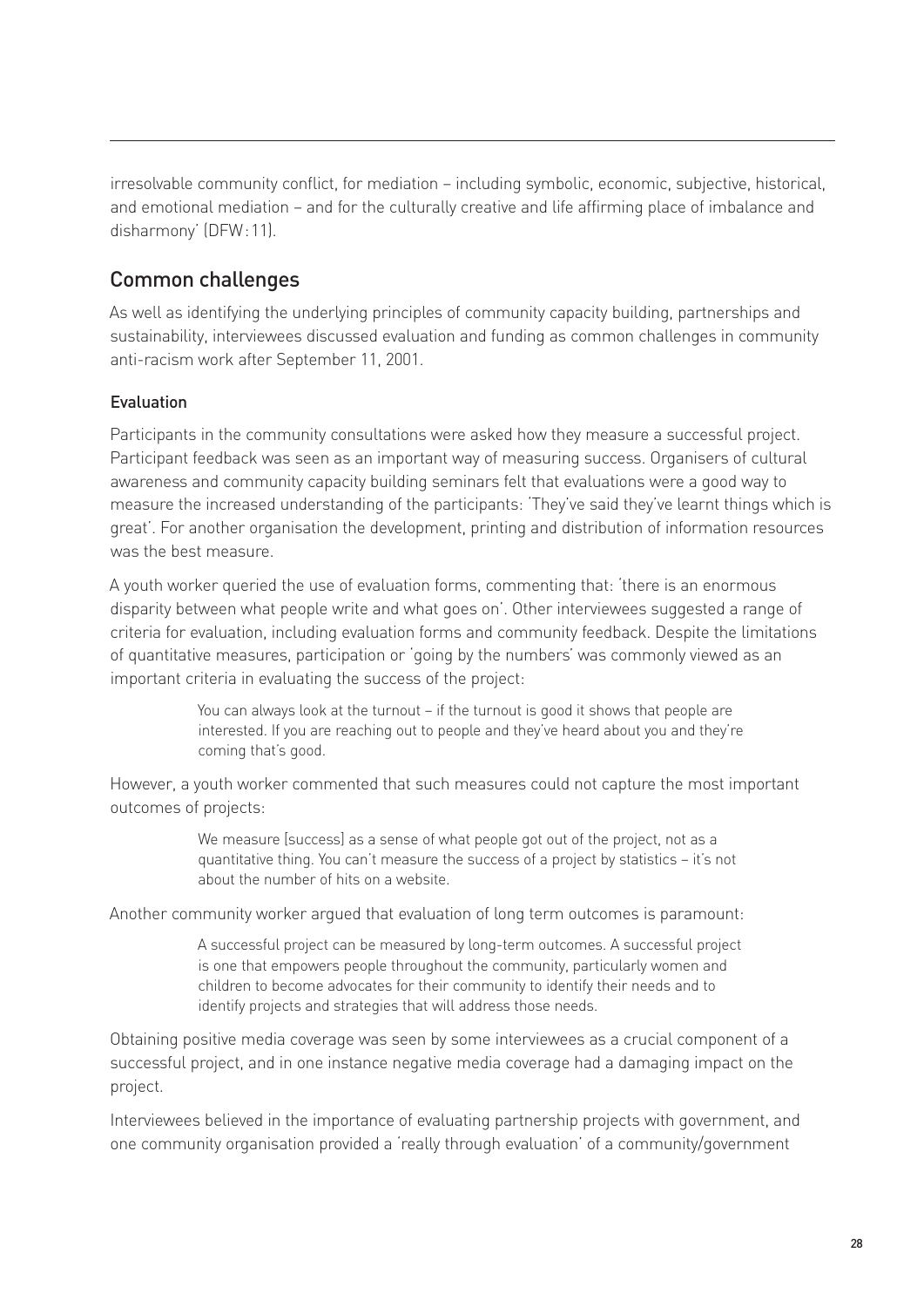partnership although it was not requested. Some interviewees expressed scepticism about the evaluation process for partnerships with government agencies:

> I think we can see that not much is being done even if we do evaluate. After the Leadership camp there was an evaluation coordinated by the program leaders and so we did an evaluation that the government needs to be more actively involved [and provide ongoing support] but that was where it stopped. So there was an evaluation but the purpose of an evaluation is to change and improve things and we didn't see the change or improvement.

Overall people involved in response projects felt that more thorough evaluations would identify models for better future projects:

> Funding bodies also need to provide resources to do long-term evaluations of what are successful models of working with communities and what aren't successful projects.

#### Funding

The funding process for community response projects was seen as complex and time consuming. Some community interviewees said that they had not submitted funding applications as they found the process daunting. A community worker who had been on advisory committees for funding bodies commented:

> It is really problematic for communities when you have a 20 page application form and you have to communicate in a particular way to that committee to sell your idea. It's a lot of pressure, it's a burden especially on new emerging communities ... it sets up people to fail and community workers and advocates need to be there to provide support in enabling communities to be successful in getting funding otherwise all the established communities, the old hacks are the ones that get the funding and the new communities get left out unless they're the flavour of the month.

Interviewees felt that community capacity to respond to crisis was impeded by the lengthy process of applying for and obtaining funding. One community worker suggested the community would be better equipped to respond to crisis if there was 'short and discretionary funding' set aside for emergency projects. Short funding turnover times could also enable long-term community projects developed on one-off events or camps to begin promptly.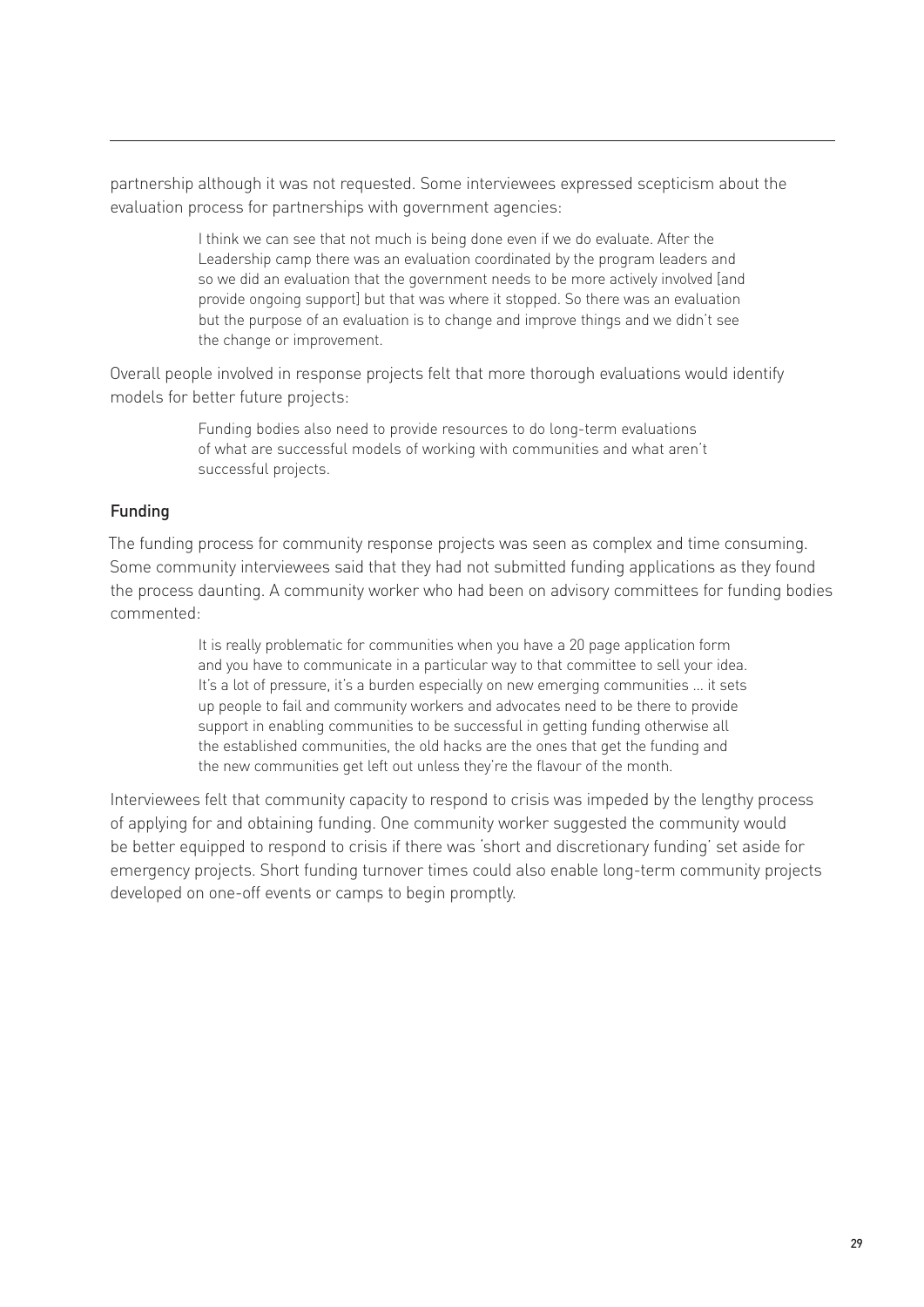# LESSONS LEARNED AND REFLECTIONS

This chapter outlines the key lessons learned from community workers and policymakers involved in developing strategies to respond to racism directed at Muslim, Arab and Sikh communities after September 11, 2001 and provides reflections drawing on contemporary academic debates. The discussion moves from those lessons commonly identified by interviewees to an analysis of the wider political and policy context.

# Long term planning, crisis support structures

Sustainability is a crucial challenge for community response strategies. Community workers are tired of lurching from crisis to crisis and want support and funding to develop long-term proactive strategies. Sustainability is a crucial challenge for community response strategies. High profile events or initiatives should be coupled with longer term projects. Combining crisis response and ongoing programs requires partnerships with government and other community organisations, adequate funding and community capacity building.

Government interviewees felt that the timeliness of responses is vital, but long term planning is also required. An interviewee suggested that 'we need to have a strategic policy from the top down that clearly spells out the lessons learned from things like September 11, 2001'. Others felt that more inter-cultural work is required, rather than focusing on specific communities. While interviewees agreed on the need for mid-term and long-term thinking, a policymaker argued that 'it is hard to get funding for those. Complex social development initiatives take 10 to 15 years to produce real changes in communities'. Planning and sustainable time frames are important. The most valuable programs are practical training and support initiatives such as youth leadership, community capacity building, media skills, issues management, and programs with multiplier effects in terms of train the trainer.

# Better partnerships

Partnerships between government and community are seen as desirable but the terms of the relationships need to be rethought. Government needs to recognise the limited resources of community 'partners'. A whole of government approach is critical. Interviewees recognise the importance of the Premier's imprimatur on policy and programmes and the value of coordinating whole of government responses through the Premier's Department. It is important to do more than merely initiate projects, and there is a need to focus on sustainability by supporting projects throughout their duration and to provide funding for initiatives which arise out of partnerships. Overall people involved in response projects said that stronger relationships both between community groups and between government and community would contribute to improved response strategies and better outcomes.

## Need for recognition and support for community work

Community interviewees argued that community organisations require greater support and encouragement as they make a significant contribution to community relations in NSW and rely heavily on volunteer contributions: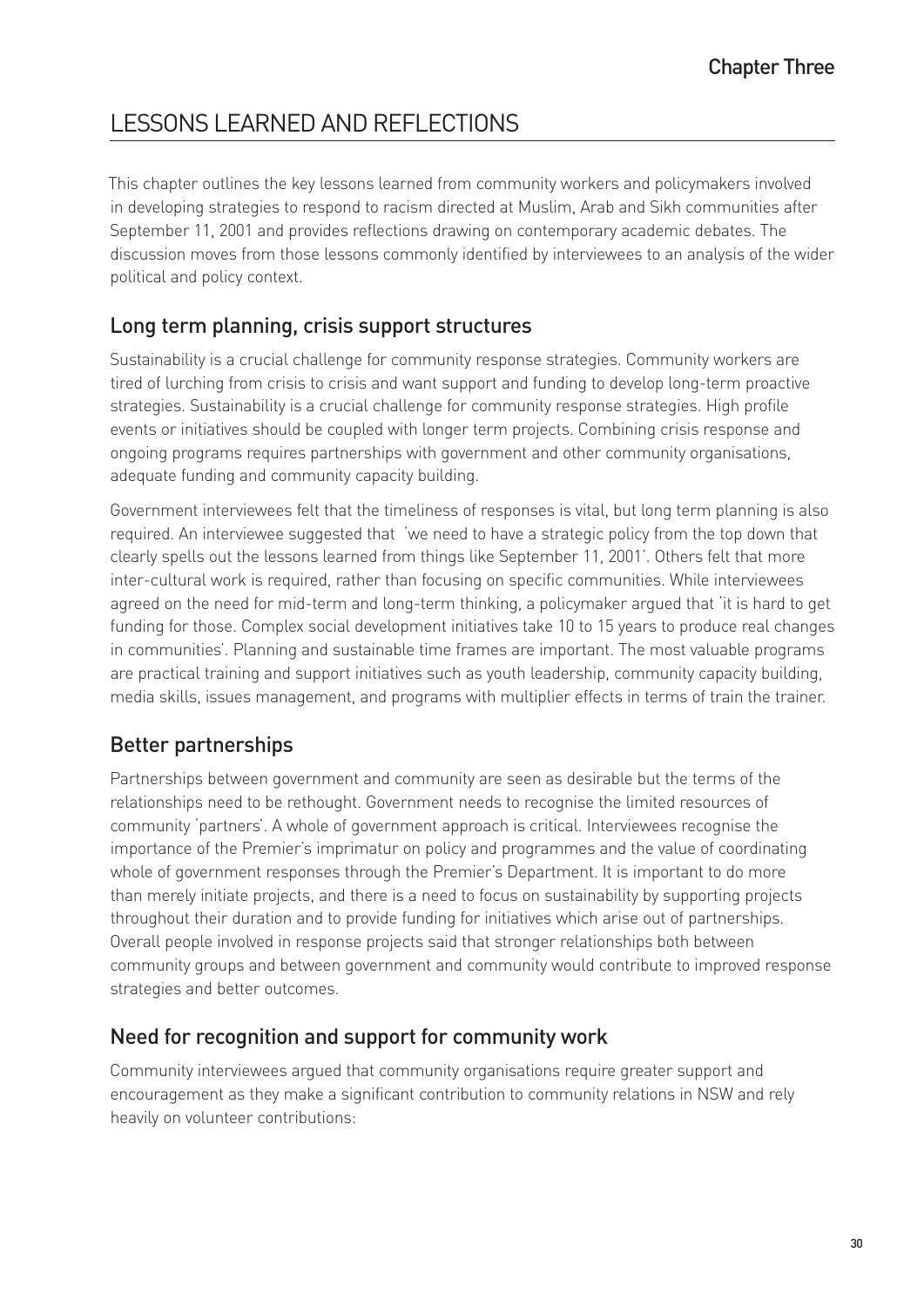Community workers and organisations need more encouragement by government bodies. A lot of what we are doing is volunteer work, because we want a harmonious community. The government benefits from that also, so it would be nice to have more encouragement and support.

The organisation has limited administrative resources to fight such matters in a strong and consistent manner. Community volunteers who are already trying to manage and balance their work and family lives run the organisation.

Community-focused government organisations need to do more to assist emerging communities such as the Sikh community. Communities need to contribute, but governments need to step in when communities find hindrances to reach their full potential to contribute to strengthen a diverse and vibrant Australia.

## Media strategies

The question of how to engage and respond to the media was a key issue in all community response strategies. Interviewees felt that responsibility for responding to sensationalised news reporting should not sit only with targeted communities. However, communities are keen to build media skills instead of relying on other people to speak for them. There is also a risk that the pressure to produce positive images will result in the more difficult issues being avoided.

Mainstream media reporting of community relations has a significant impact on government responses and partnerships working to build community relations. Policymakers and frontline personnel working on community relations issues perceive that the task has been made much more difficult by some sensationalist media reporting. There is a widespread perception that media reporting is one of the most important factors in community relations, and also one of the most difficult issues to address. The Community Harmony Reference Group also noted the crucial role the media plays in crisis situations, so that better media relations are a necessary part of good community relations. The CHRG identified the media as the most difficult factor to influence (CHRG 2003). Effective and sustained media liaison is required beyond moments of crisis.

# Community capacity building

There is a strong felt need for community capacity building projects, particularly those with employment outcomes for participants. Community response projects are heavily reliant on volunteers and on overstretched community organisations. Skills development and employment assistance is vital to develop sustainable community relations work, while training and traineeships are crucial to developing capacity. There is also an urgent need for people involved in community antiracism work to be able to access the training, intellectual resources and time for reflection required to develop appropriate strategies and to draw on the vast literature and past experiences of antiracism work. This requires employment and education opportunities beyond the practical work of specific projects so that those working with targeted communities might better learn both from other practitioners and from research in the field.

The volunteers that are required for community anti-racism work are those from any community that are prepared to volunteer in a professional capacity to provide skills training for community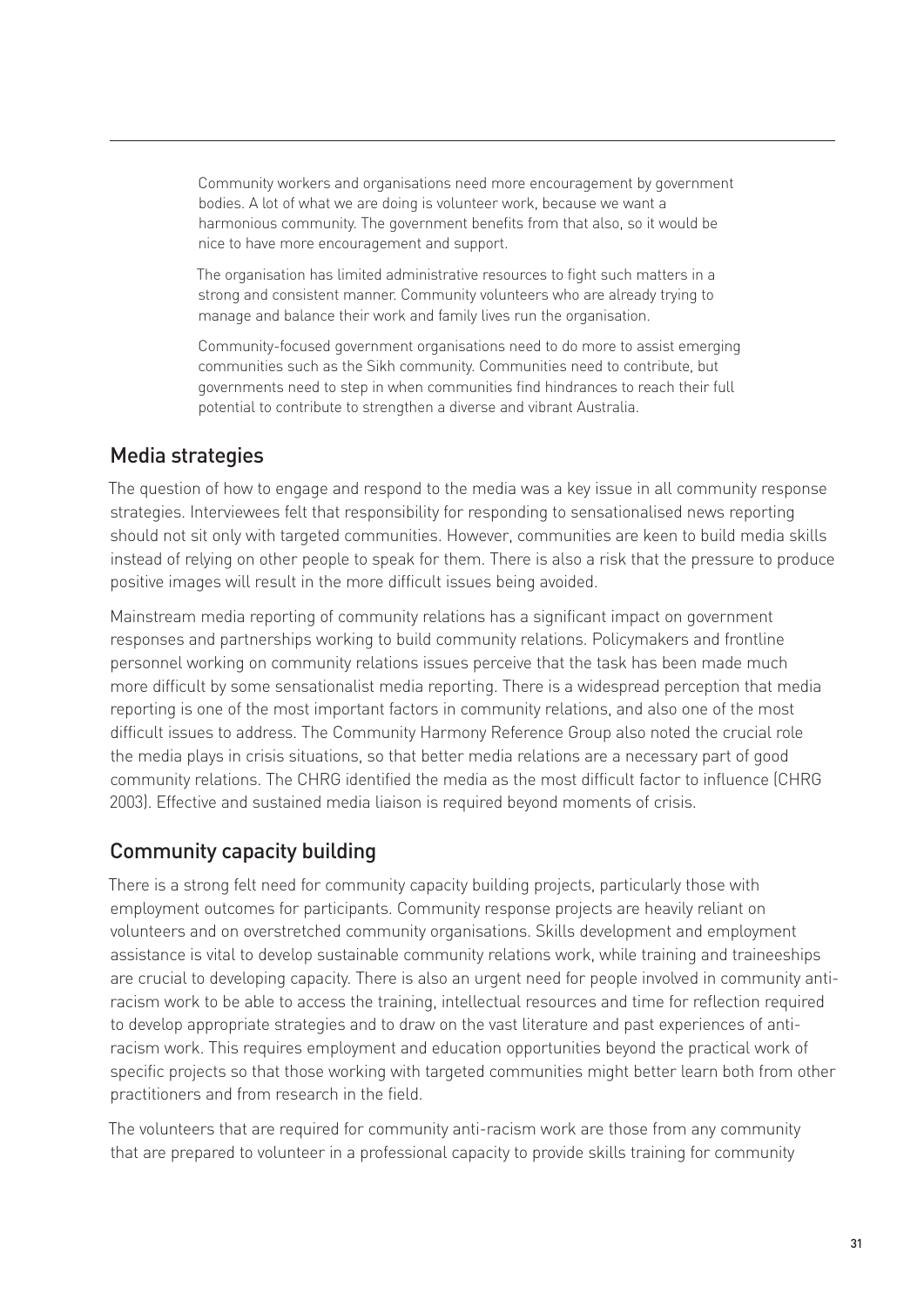organisations. Interviewees suggested that a reference group of relevant professionals would be helpful, but 'we have to be realistic about it – there aren't too many professionals out there that would help'. Programs such as those for volunteers abroad and volunteers in Australian Indigenous communities might provide models for ways in which individuals with highly developed skills can contribute to skills transfer and capacity building for Arab, Muslim and Sikh communities experiencing racism.

# Policy context

Community anti-racism strategies have been developed in a context in which multicultural policy has moved away from an explicit commitment to anti-racism, and towards a liberal pluralist model, with its assumption that racism is a product of individual prejudice and misunderstanding that can be addressed through dialogue. The 'harmony' framework developed by DIMA in particular sidelines the concept of racism, individualising social relations rather than looking at structural issues of power, for example, how racism is institutionalised within society (Ho and Dreher 2006).

Furthermore, in response to funding and policy changes, NGOs generally have moved from strategies of contestation and advocacy to developing partnerships with government. While most interviewees were supportive of such partnerships, there were also concerns at the decline in advocacy and the silencing of dissent among community organisations.

# Limitations of dialogue

The limitations of the 'harmony' agenda are reflected in the prevalence of strategies of dialogue, interaction and understanding. Dialogue assumes the existence of a level playing field, neglecting the inequalities in privilege and power that inevitably exist among interlocutors. Researchers working on antiracist education have long warned of 'the embedded power relations and the parasitic nature of dialogue in anti-racism workshops' (Dei 1996 : 262). A focus on individual prejudice and awareness fails to address larger social and political concerns. Anti-racism research also highlights the limitations of individual outcomes of self-esteem and empowerment in addressing the persistent structures of racism.

# Attracting audiences

Across the strategies identified in this report, there is a tension between tackling difficult issues and engaging an audience. This is evident in the common concern that anti-racism strategies are merely 'preaching to the converted', but also in more specific concerns, such as the perceived need to avoid contentious issues in Interfaith dialogue, or the frustration that CCD projects enable participants to speak on their own terms, but usually to small audiences. Interviewees commonly expressed a desire for more participants and for more diverse audiences to be involved in anti-racism work. Beyond the practical concerns of developing effective projects, this tension points to a wider context of disinterest or denial beyond targeted communities when it comes to addressing racism. This can be read as a lack of care, concern and responsibility within 'mainstream' Australia for addressing racism.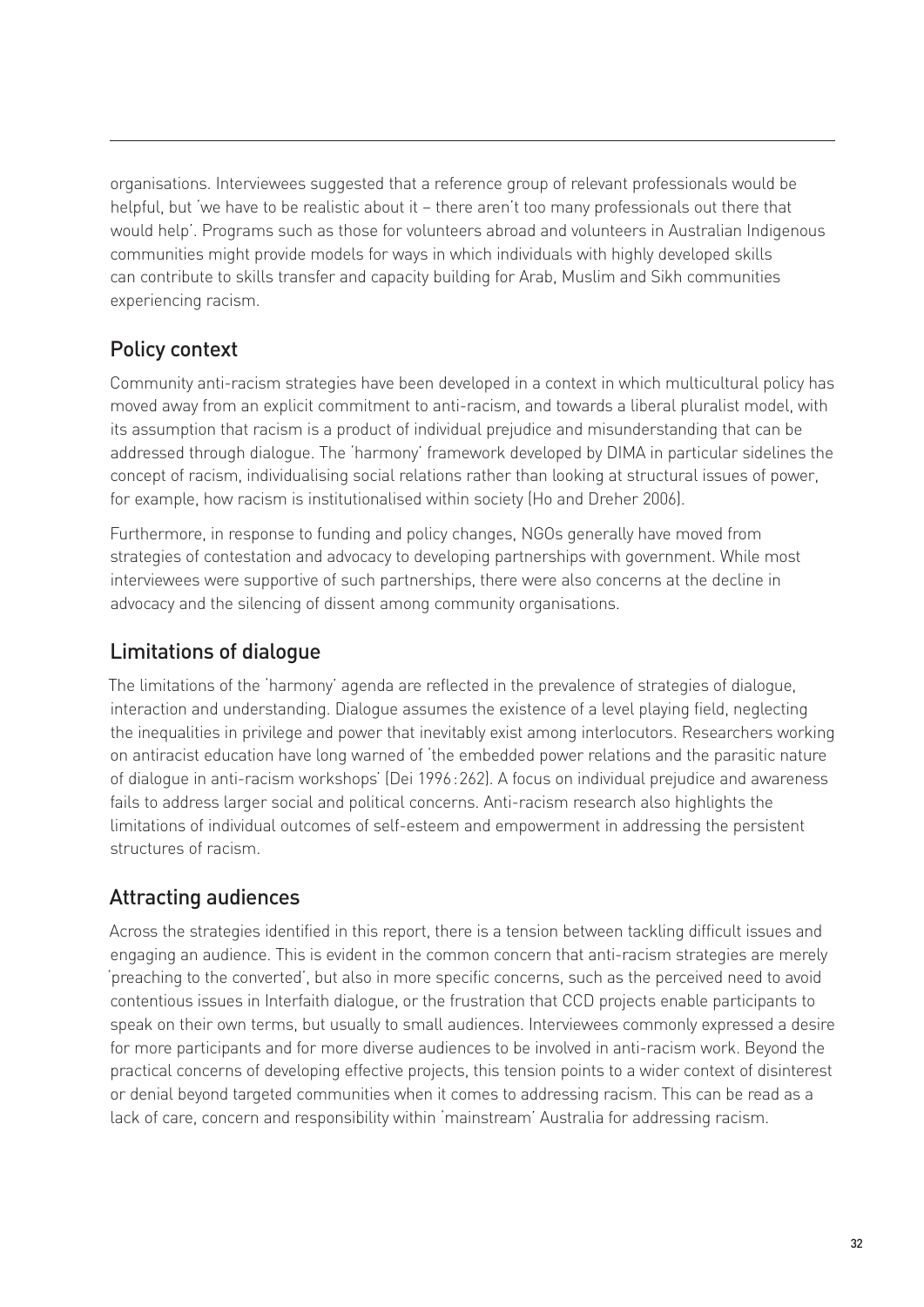# WHOSE RESPONSIBILITY?

This research highlights the extent and diversity of community anti-racism strategies in NSW after September 11, 2001. In the context of widespread fear documented in the *'Targeted'* report, many individuals and organisations have been involved in programs and projects which aim to face up to fear, to challenge racism and prejudice, and to contribute to better relationships between diverse communities. Interfaith has emerged as the most common response strategy, while the prevalence of media strategies reflects the widespread concern at the impacts of media representation recorded by the CRC Hotline, community consultations and academic analyses (Dreher 2005, HREOC 2004, Dunn 2003, Manning 2003). There has also been considerable involvement in community cultural development work, due at least in part to the perceived need to tell different stories, while many organisations have reported a huge demand for cross-cultural awareness training.

A central dimension emerging from the research is the importance of the trust relationship between government, community organisations and the wider community. Partnerships work well, as does the investment of high quality resources in leadership development. Government/community partnerships were seen as central to maintaining community relations and building social capital. Shared tasks and goals are vital to the success of partnerships, and long term projects and shared commitments to change are far more effective than high profile one off events. Partnerships can also address some of the huge unmet demand for capacity building within targeted communities. Government interviewees involved in partnerships agreed with many of the key findings to emerge from the community consultations.

Both community and government responses to racism after September 11, 2001 have been heavily reliant on the generosity of the very individuals and communities experiencing increased fear and harassment. For community workers, doing anti-racism and crisis response work detracts from core business activities such as service delivery, case management, advocacy and community development. Interviewees report that 'racism creates a lot of work for community organisations' at precisely the time when staff and clients are most under stress. Most community anti-racism work remains under-resourced and dependent on volunteer and unpaid labour. To ensure equitable, effective and sustainable responses to crises in community relations, it is vital that the work of crisis response and strengthening community relations is not left to the very communities targeted. There is an urgent need for community organisations, business, government and NGOs beyond the communities experiencing racism to shoulder the responsibilities and challenges of responding to racism and building just community relations. This requires power-sensitive partnerships, where targeted communities can be part of developing constructive solutions.

Beyond the value of partnerships and longer term responses, the research has revealed the importance of issues of representation for community anti-racism work. Community Cultural Development has been one of the most popular response strategies, due in part to a perception that communities impacted by September 11, 2001 need different spaces and innovative ways to tell their stories. Community workers feel a particular need to respond to stereotypes and misconceptions about young Arab and Muslim Australians. Media skills were also identified as very important development needs by both community and government interviewees. The strong desire to tell stories and to change perceptions through representation suggests a need for recognition,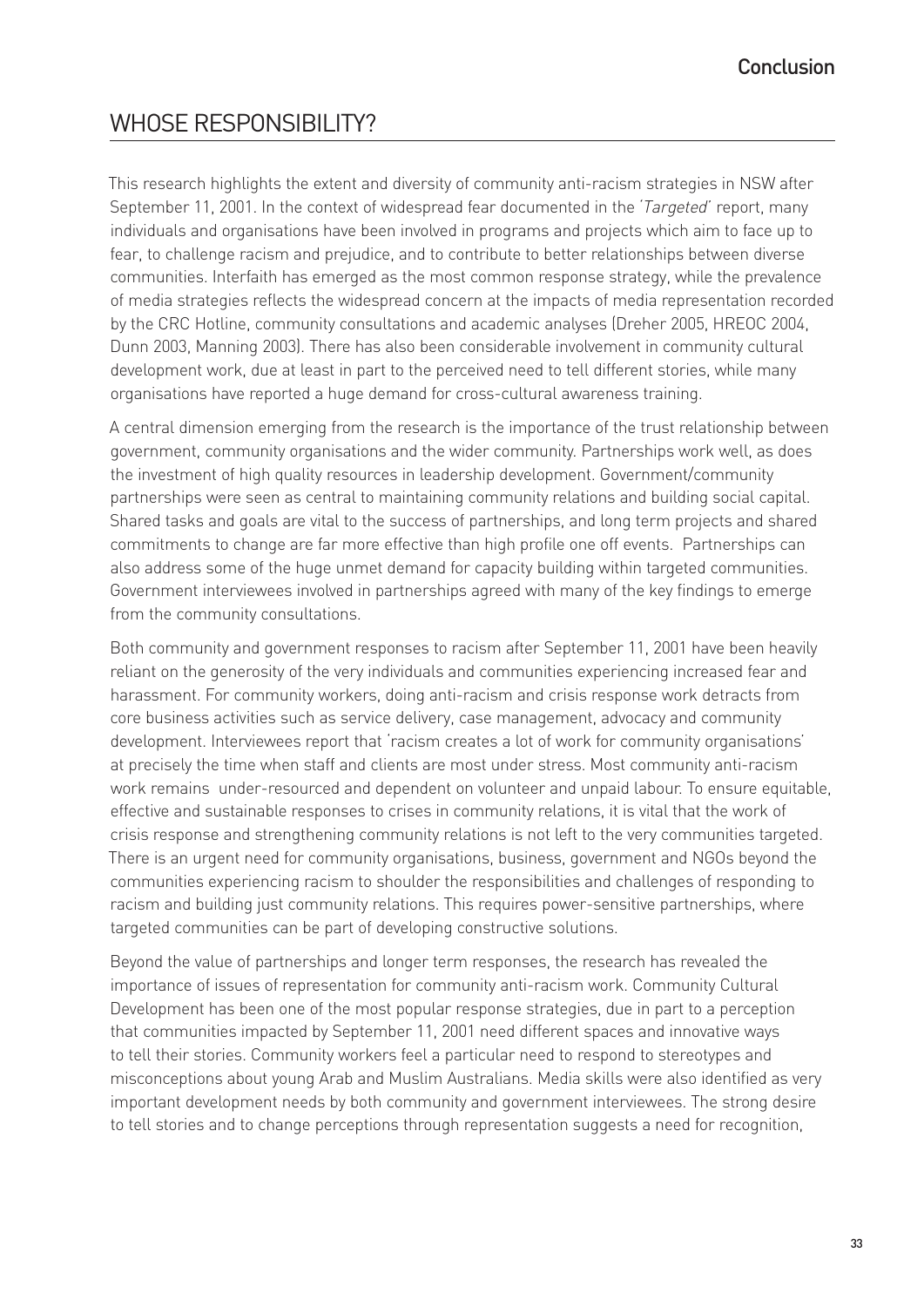acknowledgement and validation which mirrors recent research findings that a lack of care, concern or civility are a key cause of the hurt and harm experienced by targeted communities. Where Noble (2005) has highlighted the impacts of banal or everyday racism in producing feelings of discomfort and insecurity among Arab and Muslim Australians after September 11, 2001, community antiracism strategies of media and cultural production claim recognition and respect within the public sphere of representations. Invisibility or misrepresentation in the mainstream media and the arts thus functions as a lack of concern which both produces and amplifies a lack of belonging.

This overview of interfaith, education, media and CCD strategies developed after September 11, 2001 provides considerable evidence that targeted communities are reaching out and contributing invaluable resources, efforts and expertise for anti-racism and community relations work. At a time when Muslim Australians in particular are regularly called upon to 'integrate' and to explain and justify aspects of their religion and cultures, this research highlights the enormous efforts that many in the Muslim, Arab and Sikh communities have made to address fears and misconceptions, to work through dialogue and partnership and to build better relationships across differences.

The many projects and strategies developed by targeted communities to respond to the climate of pervasive racism operate within a wider social, political and funding context in which there has been a retreat from the discourse of anti-racism, and denials of the existence of racism in Australia are common. Community anti-racism work after September 11, 2001 reveals both the possibilities and the limitations of the community 'harmony' agenda for responding to racism in Australia. At its most simplistic, the harmony agenda reflects a 'bland utopianism' (see Wetherell and Potter 1998 : 201), which suggests easy solutions and obscures the need for deeper analysis and change. It does not necessarily provide the tools for dealing with the difficult and messy business of confronting privilege and systemic change, for examining questions of equity, of representation, and of how institutions should respond to the challenges of diversity and difference (Dei 1996 : 255). Where anti-racism aims to transform the repressive, ideological, intersubjective and social means of the reproduction of racism, the discourse of 'harmony' and dialogue limits strategies to the level of the intersubjective.

Despite many successes, most people involved in community anti-racism work remain frustrated at what is seen as a lack of interest among the public, policymakers and media, and the dilemma of 'preaching to the converted'. Arab, Muslim and Sikh communities may well be reaching out, but that effort has been met with uneven concern and commitment among the wider community and mainstream institutions. While the projects analysed here have produced significant outcomes, the wider aims of anti-racism require greater commitment to addressing the social and political dimensions beyond individual prejudices and knowledge. A crucial challenge remaining is to shift the focus of understanding from awareness of diversity and cultural differences, to understanding structure and the culture of the 'mainstream'. Innovative work in anti-racism education and the emerging interest in analysing whiteness suggest productive possibilities to move the onus of explanation and change from targeted communities. In the face of a widespread indifference, denial or silence in the face of racism targeting Muslim and Arab Australians, the challenge is to confront those Australians who do not see themselves as implicated either in racism or in responding to racism.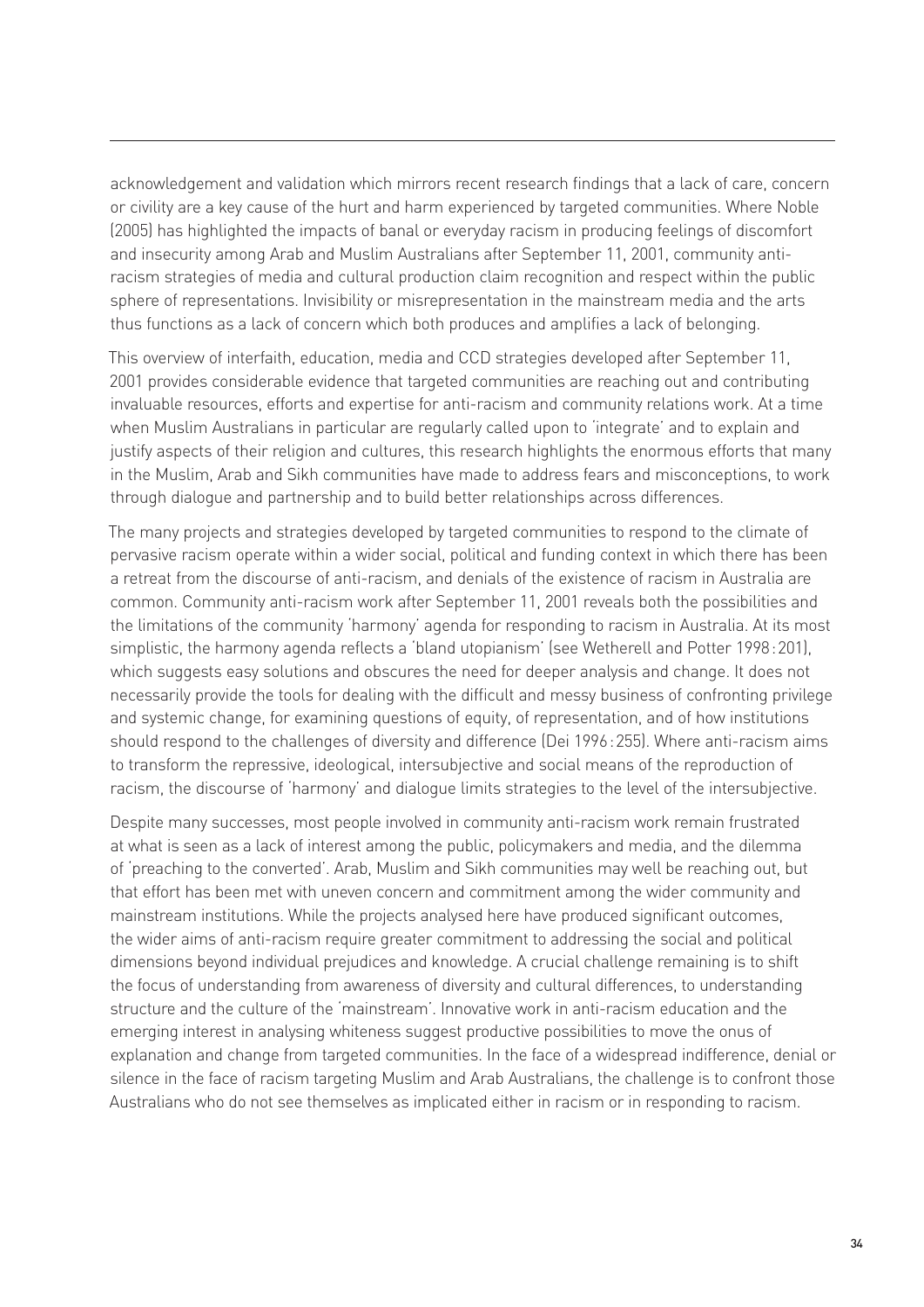The challenge for community anti-racism work that emerges from this research is not a need to speak up, but rather a need to be heard. The desire for dialogue and storytelling that underpins the four strategies analysed here demands of those beyond targeted communities an ethics of listening and a commitment to hearing uncomfortable truths. There is ample scope for innovative anti-racism work that will develop new spaces for hearing and listening, where the concerns of targeted communities can be heard on their own terms rather than mediated through the fears of the 'mainstream'. Yet developing 'ears that hear' (Jones 1999) is a challenge and a responsibility for those who are not targeted by racism. Many of the limitations of contemporary community antiracism work outlined in this report can be addressed only if institutions and individuals beyond targeted communities take responsibility for addressing racism. This requires willingness to address difficult issues as well as commonalities, and engaging with anger and frustration as well as calls for harmony.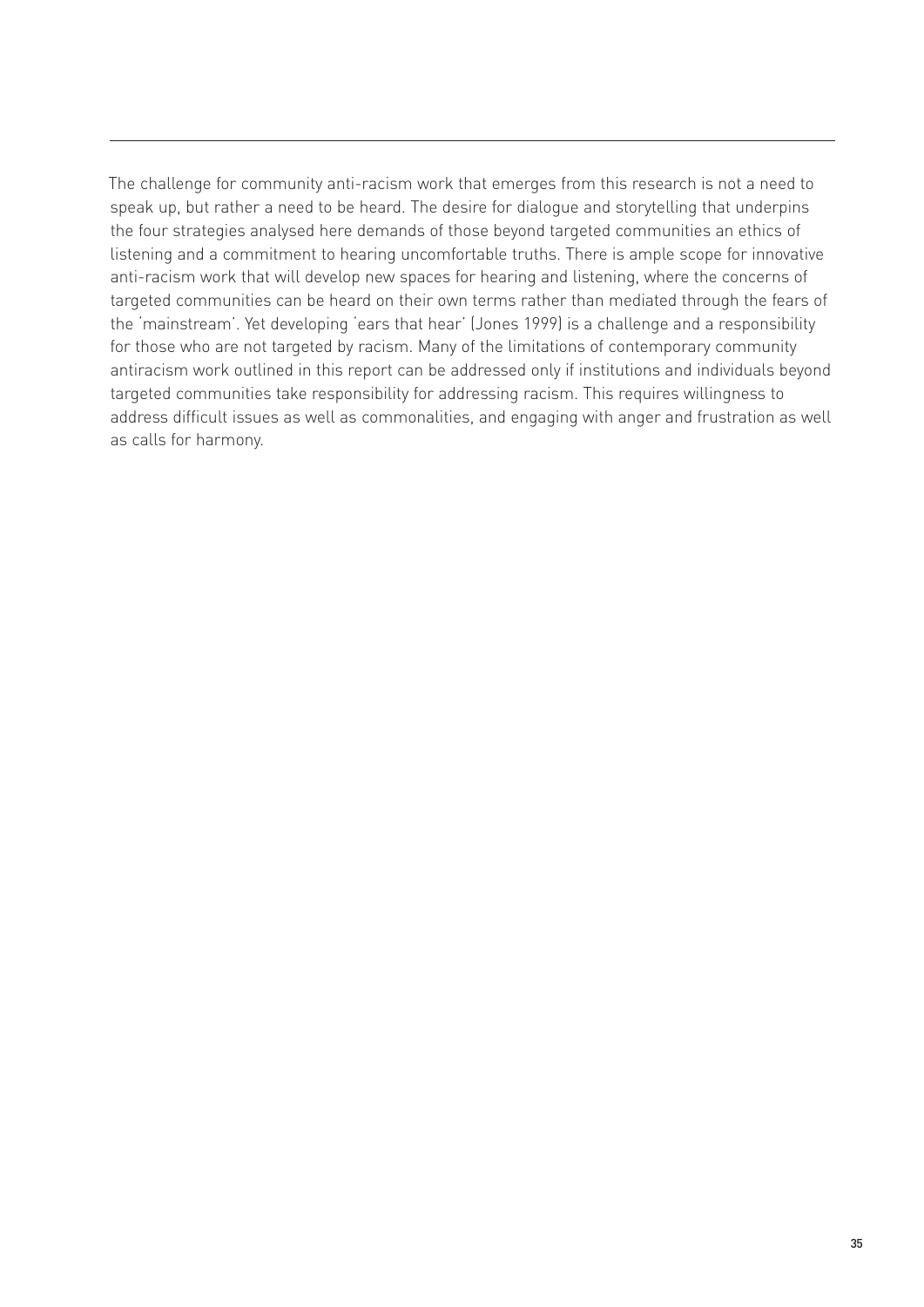# BIBLIOGRAPHY

Abood, P (2006) 'An Overview of Community Cultural Development' in *Afghan Women's Dobaiti Poetry: A Community Cultural Development Project,* eds R Sarwar and P Abood, Bankstown Area Multicultural Network, Sydney.

ADB (AntiDiscrimination Board of NSW) (2003) *Race for the Headlines: Racism and media discourse,* AntiDiscrimination Board of NSW, Sydney.

Ang, I, Brand, J, Noble, G and Sternberg, J (2006) *Connecting Diversity: Paradoxes of Multicultural Australia*, Special Broadcasting Service Corporation, Sydney, March.

Aspen Institute. (2005) 'Structural Racism and Community Building'. Washington: USA. Pp 1-50. (http://www. aspeninstitute.org/). Accessed 03/05/2006.

Bonnett, A (2000) *Anti-Racism* London, Routledge.

Cahill, D, Bouma, G, Dellal, H, and Leahy, M (2004) *Religion, Cultural Diversity and Safeguarding Australia*, Commonwealth of Australia, Canberra.

Cahill, D and Leahy, M (2004) *Constructing a Local Multifaith Network,* Commonwealth of Australia, Canberra.

Cavaye, J (2006) 'Understanding Community Development'. *Cavaye Community Development.* (http://www. communitydevelopment.com.au/publications.htm). Accessed 11/05/2006.

Community Builders New South Wales (CBNSW) (2006) 'Community Building – Definitions & Websites'. (http:// www.communitybuilders.nsw.gov.au/builder/what/cbdefs.html). Accessed 10/05/2006.

CCDNSW (2006) *Showcasing Diversity: Evaluating Community Cultural Development Projects,* Community Cultural Development NSW, Sydney.

Community Harmony Reference Group (CHRG) (2003) Community Harmony Reference Group: Report 2003 Community Relations Commission for a Multicultural NSW, Sydney.

Culley, L (1996) 'A critique of multiculturalism in health care: the challenge for nurse education' *Journal of Advanced Nursing* 23, pp 564 570.

Dei, G (1996) 'Critical Perspectives in Anti-racism: An Introduction' *The Canadian Review of Sociology and Anthropology,* Aug 1996, 33.3.

NSW Department for Women (DFW) (2002) *Women, Partnerships and Sustainable Development*.

Dreher, T (2003) 'Speaking up and talking back: News media interventions in Sydney's 'othered' communities' *Media International Australia incorporating Culture & Policy* No 109 November 2003, pp 121 - 137.

Dreher, T (2006) *'Targeted': Experiences of racism in NSW after September 11, 2001* UTS Shopfront Monograph Series No 2, 2nd Edition (refereed).

Dunn, K (2003) 'Using cultural geography to engage contested constructions of ethnicity and citizenship in Sydney' *Social and Cultural Geography* 4 (2) 153 – 165.

Dunn, K and Mahtani, M (2001) 'Chapter 5: Media representations of ethnic minorities' in 'Immigration in gateway cities: Sydney and Vancouver in comparative perspective' D Ley and P Murphy *Progress in Planning* 55 pp 119-194.

Durie, J and Taylor, A (1998) 'Teaching through Difference' Paper presented at the Annual Meeting of the American Educational Research Association, San Diego CA.

Gow, G (2005) *Assyrian Community Capacity Building in Fairfield City* Centre for Cultural Research, University of Western Sydney (with Ashur Isaac, Paul Gorgees, Marlin Babakhan and Kardonia Daawod).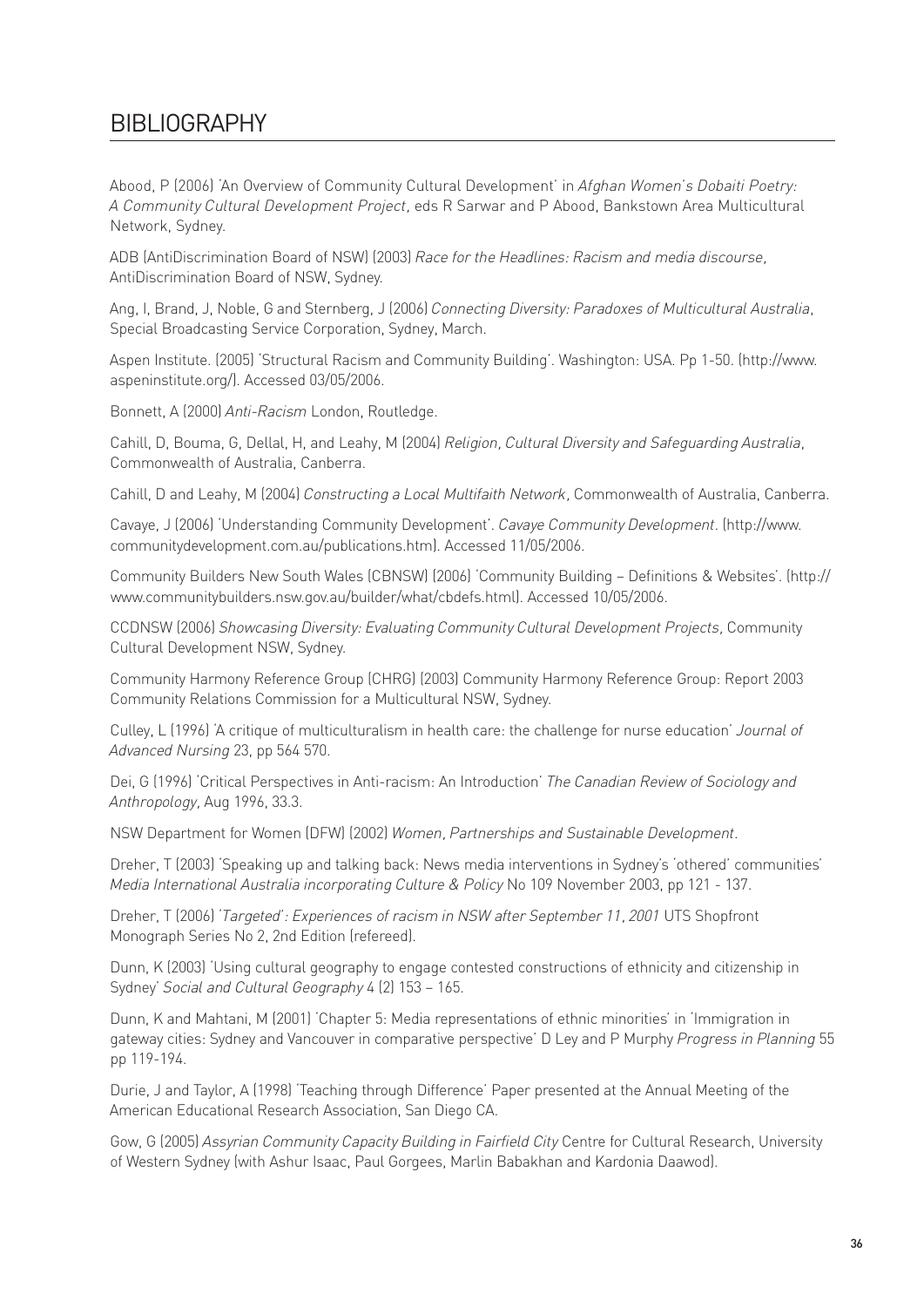Ho, C (2006) '"A Christian, a Muslim and a Jew walk into a room…": Inter-faith dialogue and the desecularisation of Australian multiculturalism'. Paper presented to the Everyday Multiculturalism Conference, Centre for Research on Social Inclusion, Macquarie University, 28-29 September 2006.

Ho, C and Dreher, T (2006) 'Where has all the anti-racism gone? A critique of the 'harmony' framework in Australian multicultural policy' Paper presented at the New Racisms, New Anti-Racisms conference, University of Sydney, 3-4 November 2006.

Human Rights and Equal Opportunity Commission (HREOC) (2004) Isma – *Listen: National consultations on eliminating prejudice against Arab and Muslim Australians* Human Rights and Equal Opportunity Commission, Sydney.

Humphrey, M (2003) 'Australian Islam, the New Global Terrorism and the Limits of Citizenship' paper presented at the 'Islam and the West: The Impact of September 11' conference sponsored by Monash University and the University of Western Australia, 15 – 16 August 2003, Melbourne.

Islamic Women's Welfare Council of Victoria (IWWCV) (2005) *Media Guide: Islam and Muslims in Australia* Fitzroy, Victoria.

Jones, A (1999) 'The Limits of Cross-Cultural Dialogue: Pedagogy, Desire and Absolution in the Classroom' *Educational Theory* Summer 1999 Vol 49 No 3 pp 299 – 316.

Manning, P (2004) *Dog Whistle Politics and Journalism: Reporting Arabic and Muslim people in Sydney newspapers* The Australian Centre for Independent Journalism, UTS Sydney.

Nicoll, F (2004) "'Are you calling me a racist?' Teaching Critical Whiteness Studies in Indigenous Sovereignty" *Borderlands* ejournal Vol 3 No 2 (available online at http://www.borderlandsejournal.adelaide.edu.au/).

Nahlous, L P (2006) 'Foreword' in *Afghan Women's Dobaiti Poetry: A Community Cultural Development Project*  Sarwar, R and Abood, P (eds), Bankstown Area Multicultural Network, Sydney.

Noble, G (2005) 'The Discomfort of Strangers: Racism, Incivility and Ontological Security in a Relaxed and Confortable Nation' *Journal of Intercultural Studies* Vol 26 No 1, February – May, pp 107 – 120.

Ozalp, M (2004) *One Hundred and One Questions about Muslims and Islam* Brandl and Schlesinger.

Potapchuk, M, Leiderman, S, Vivens, D and Major, B (2005). 'Flipping the Script: White Privilege and Community Building'. *Center for Assessment and Policy Development*. (http://www.capd.org). Accessed 14/05/2006.

Poynting, S (2002) "'Bin Laden in the suburbs': attacks on Arab and Muslim Australians before and after 11 September" in *Current Issues in Criminal Justice* 14 (1) July, pp. 43 – 64.

Poynting, S and Noble, G (2004) *Living with Racism: The experience and reporting by Arab and Muslim Australians of discrimination, abuse and violence since 11 September 2001*, Report to The Human Rights and Equal Opportunity Commission, 19 April 2004.

Poynting, S, Noble, G, Tabar, P and Collins, J (2004) *Bin Laden in the Suburbs: Criminalising the Arab other* Sydney Institute of Criminology Series, Sydney.

Vieceli, L (2006) 'The Community Development Framework' in *Afghan Women's Dobaiti Poetry: A Community Cultural Development Project* Sarwar, R and Abood, P (eds), Bankstown Area Multicultural Network, Sydney.

Wetherell, M and Potter, J (1998) *Mapping the Language of Racism: Discourse and the legitimation of exploitation* New York, Columbia University Press.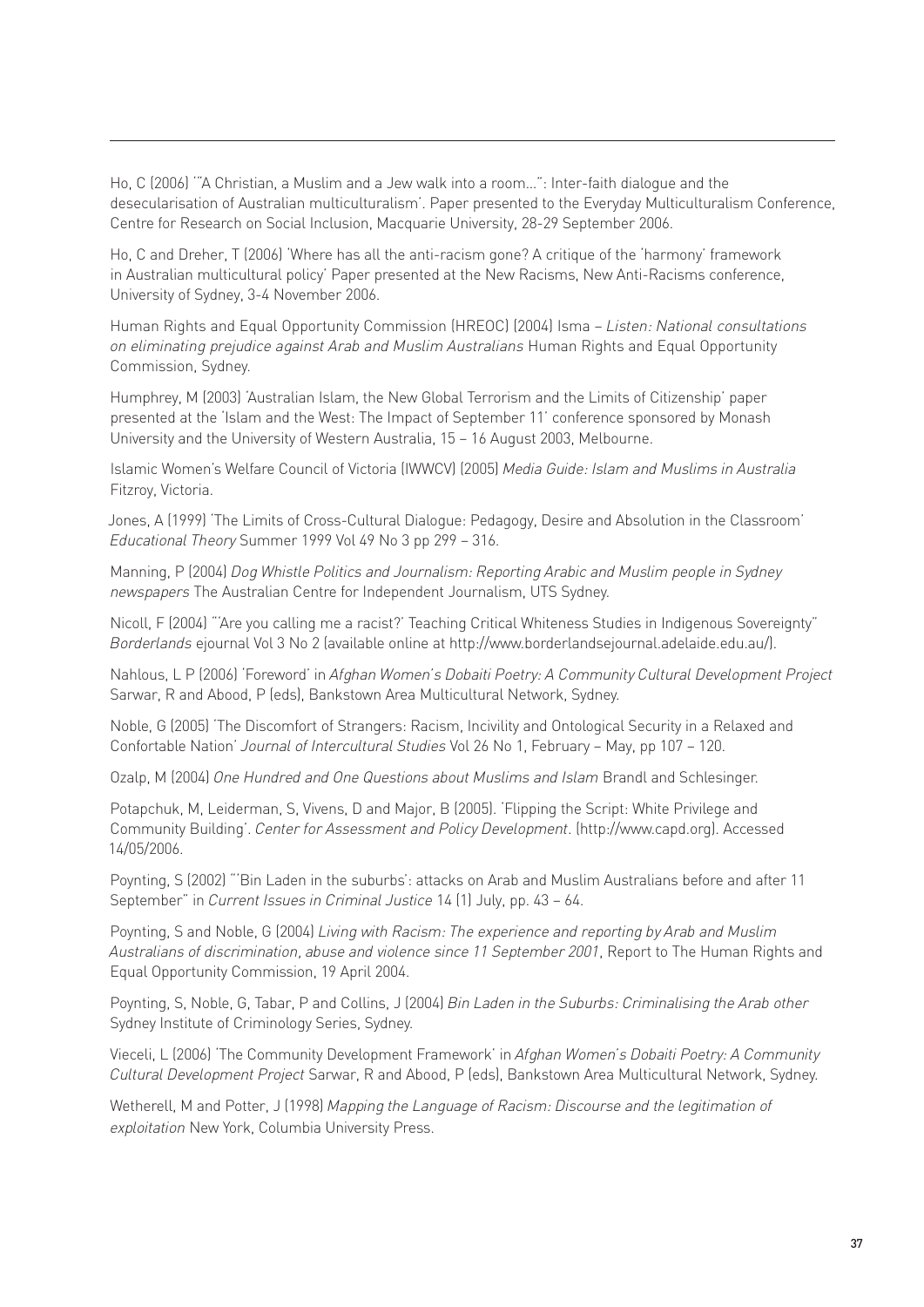# INTERVIEWS AND CONSULTATIONS

#### Government agencies:

- Community Relations Commission for a multicultural New South Wales •
- NSW Department of Community Services •
- NSW Department of Education and Training •
- NSW Police •
- NSW Premier's Department •

#### Community organisations:

- Affinity Intercultural Association Ms Zuleyha Keskin •
- Australian Arabic Communities Council Ms Randa Kattan, Executive Director •
- Australian Sikh Association Mr Inderjeet Singh Virdi, Education Coordinator •
- Australian Pakistan Association •
- Bankstown Youth Development Services •
- Chester Hill High School Ross Pearce, Principal and Sharryn Brownlee, P and C President •
- Forum on Australia's Islamic Relations Kuranda Seyit, Executive Director of Communications •
- Foundation of Islamic Studies and Information Imam Amin Hady, Chairman •
- Goodness and Kindness •
- CRC Hotline staffers •
- Information and Cultural Exchange •
- Illawarra Muslim Women's Association •
- Soraya Kassim, community worker •
- Muslim Women's National Network of Australia •
- Reflections Magazine, supported by the United Muslim Women Association of NSW •
- Nada Roude cross-cultural educator and advisor to the United Muslim Women's Association and the Islamic Council of NSW •
- Schweik Action Group, Wollongong •
- Sri Guru Singh Sabha Sikh Association of Sydney Sukhvinder Singh, President •
- Transcultural Mental Health Centre •
- Youth Partnership with Arabic speaking communities •